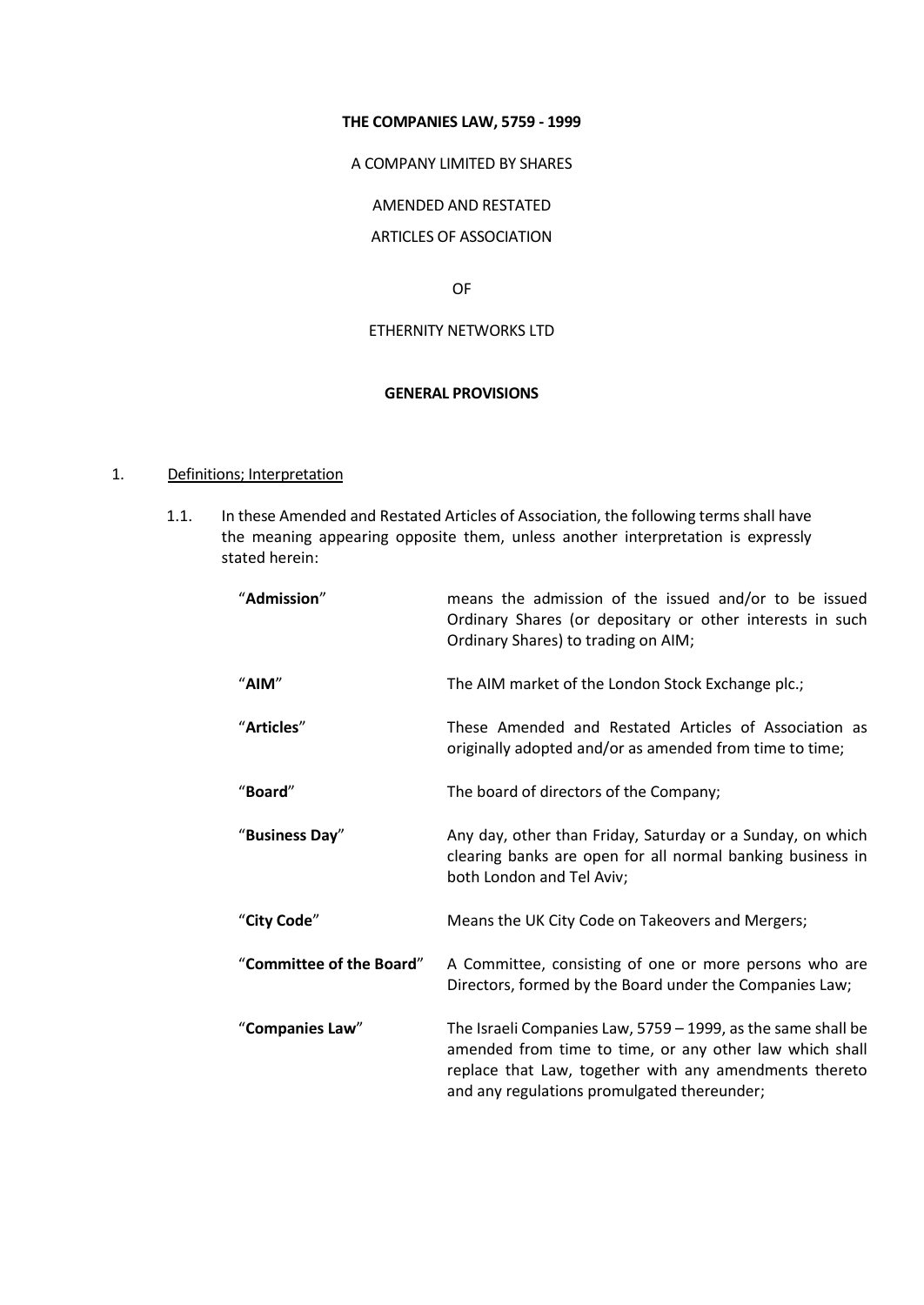| "Companies Ordinance"                     | Those sections of the Israeli Companies Ordinance [New<br>Version] 5743 - 1983, that remain in force after the date of<br>the coming into force of the Companies Law, as the same<br>shall be amended from time to time thereafter, or any other<br>law which shall replace those sections after the date of entry<br>into force of the Companies Law;                                                                                                                                                                                                                                  |
|-------------------------------------------|-----------------------------------------------------------------------------------------------------------------------------------------------------------------------------------------------------------------------------------------------------------------------------------------------------------------------------------------------------------------------------------------------------------------------------------------------------------------------------------------------------------------------------------------------------------------------------------------|
| "Company"                                 | Ethernity Networks Ltd.;                                                                                                                                                                                                                                                                                                                                                                                                                                                                                                                                                                |
| "CREST Regulations"                       | The UK Uncertified Securities Regulations 2001;                                                                                                                                                                                                                                                                                                                                                                                                                                                                                                                                         |
| "Depositary"                              | A body or association carrying on business with whom an<br>Operator has made arrangements (a) to enable system-<br>members to hold (whether directly or indirectly) and transfer<br>title to securities (other than Participating Securities) by<br>means of facilities provided by that body or association; or<br>(b) to enable that body or association to permit persons to<br>whom it provides services in the course of its business to hold<br>(whether directly or indirectly) and transfer title to<br>Participating Securities by means of the Operator's Relevant<br>System; |
| "Director(s)"                             | A director for the time being of the Company;                                                                                                                                                                                                                                                                                                                                                                                                                                                                                                                                           |
| "DTRs"                                    | The Disclosure Guidance and Transparency Rules published<br>by the FCA from time to time;                                                                                                                                                                                                                                                                                                                                                                                                                                                                                               |
| "Employees Share<br>Scheme"               | The Company's Employees Stock Option Plan adopted by the<br>Board in 2013, as may be amended from time to time;                                                                                                                                                                                                                                                                                                                                                                                                                                                                         |
| "Equity Securities"                       | Ordinary Shares, or rights to subscribe for, or to convert<br>securities into, Ordinary shares;                                                                                                                                                                                                                                                                                                                                                                                                                                                                                         |
| "External Directors"                      | Directors appointed and serving in accordance with Sections<br>239 through 249 of the Companies Law;                                                                                                                                                                                                                                                                                                                                                                                                                                                                                    |
| $"$ FCA"                                  | The UK Financial Conduct Authority;                                                                                                                                                                                                                                                                                                                                                                                                                                                                                                                                                     |
| "General Meeting"                         | A meeting of the Shareholders of the Company, including<br>(where the context permits) an annual general meeting of an<br>extraordinary general meeting;                                                                                                                                                                                                                                                                                                                                                                                                                                |
| "independent non-<br>executive directors" | Has the meaning given to such term in the UK Corporate<br>Governance Code published by the UK Financial Reporting<br>Council in April 2016;                                                                                                                                                                                                                                                                                                                                                                                                                                             |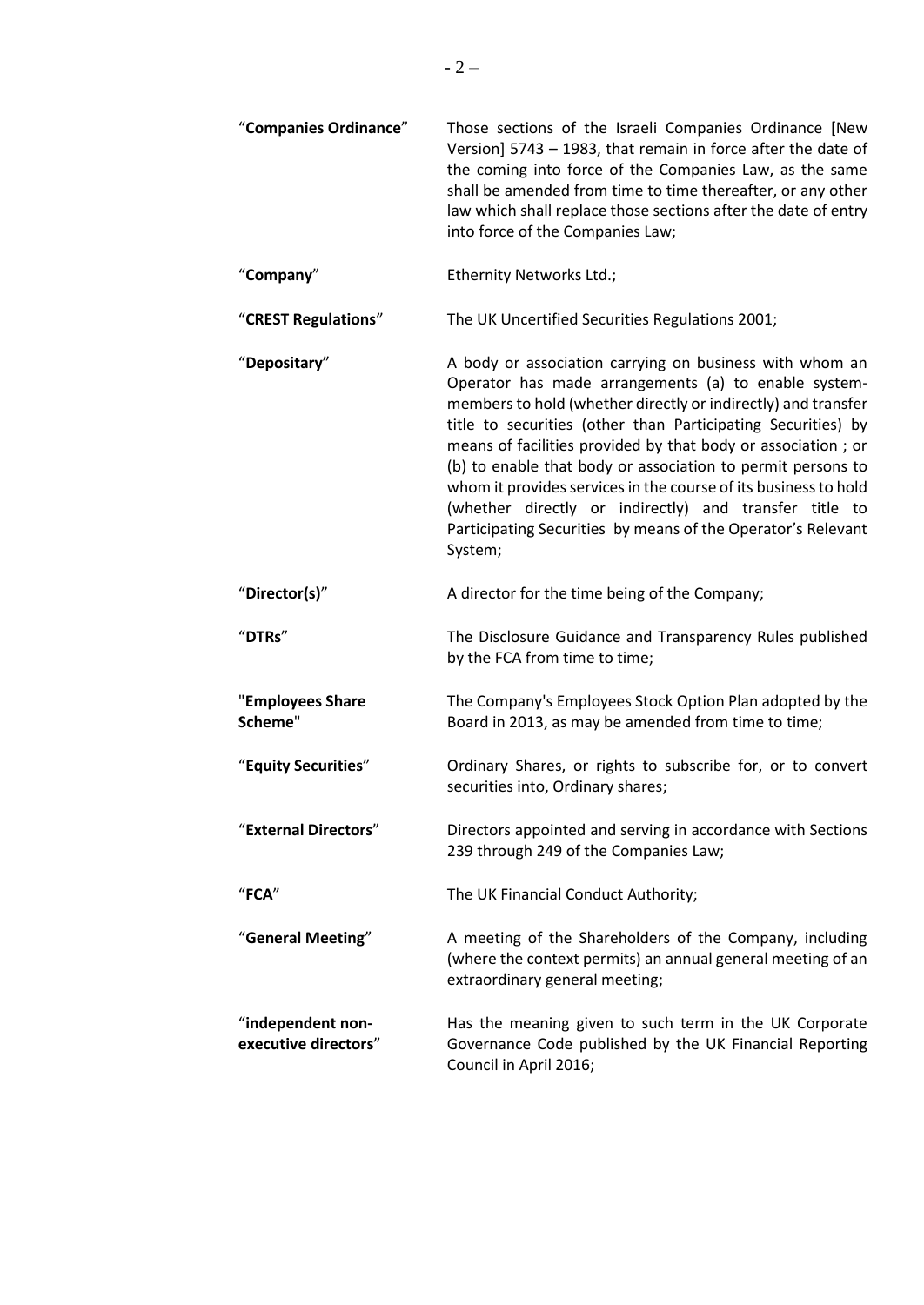| "Office Holder"          | Every Director and every other person included in the<br>definition of "Office Holder"("Nose Misra") under the<br>Companies Law;                                                                                                                                    |
|--------------------------|---------------------------------------------------------------------------------------------------------------------------------------------------------------------------------------------------------------------------------------------------------------------|
| "Operator"               | Euroclear UK and Ireland Limited.;                                                                                                                                                                                                                                  |
| "Ordinary Shares"        | The Company's Ordinary Shares, with a nominal value of NIS<br>0.001 each;                                                                                                                                                                                           |
| "Participating Security" | A security title to units of which is permitted by the Operator<br>to be transferred by means of the Relevant System;                                                                                                                                               |
| "Relevant Class"         | Any class of securities (or interest in such securities) is, for the<br>time being, a Participating Security;                                                                                                                                                       |
| "Relevant System"        | A computer-based system, and procedures, which enable<br>title to units of a security to be evidenced and transferred<br>without a written instrument pursuant to the CREST<br>Regulations;                                                                         |
| "Secretary"              | The secretary of the Company or any other person appointed<br>to perform the duties of the secretary of the Company,<br>including a joint, assistant or deputy secretary.                                                                                           |
| "Securities Law"         | The Israel Securities Law, 5728-1968.                                                                                                                                                                                                                               |
| "Shareholder"            | A person who holds shares in the Company.                                                                                                                                                                                                                           |
| "Shareholders Register"  | The register of Shareholders comprising, in respect of<br>certificated shares, the issuer register of members pursuant<br>to Section 127 of the Companies Law, and, in respect of<br>uncertificated<br>shares,<br>the Operator's<br>register<br>οf<br>Shareholders; |
| "Specific Authority"     | Any authority to allot Equity Securities on a non-pre-emptive<br>basis which has been approved by a Special Resolution;                                                                                                                                             |
| "Special Resolution"     | A resolution passed by a majority of not less than three-<br>fourths of the votes of those Shareholders who (being<br>entitled so to do) attend and vote in person or by proxy at the<br>General Meeting at which such resolution is proposed;                      |
| "Vacancy"                | A vacancy created by the Board, including, without limitation,<br>a situation in which the number of Directors is less than the<br>minimum number permitted under Article 43 (Number of<br>Directors) herein.                                                       |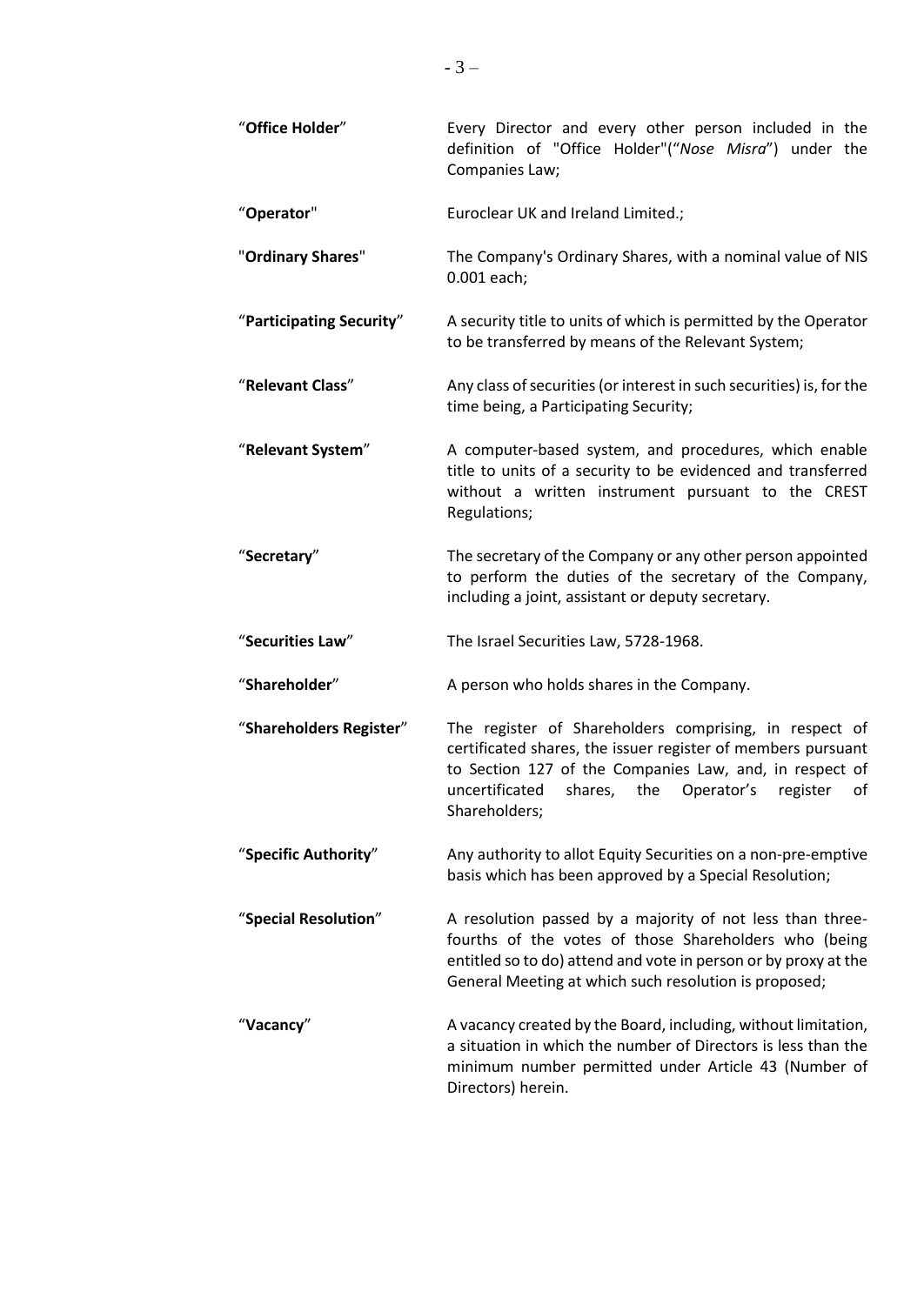## 1.2. Interpretation

- 1.2.1. Unless the subject or the context otherwise requires: words and expressions defined in the Companies Law, and in the Companies Ordinance, on the date when these Articles or any amendment thereto, as the case may be, first became effective shall have the same meanings herein; words and expressions importing the singular shall include the plural and vice versa; words and expressions importing the masculine gender shall include the feminine gender; and words and expressions importing persons shall include bodies corporate.
- 1.2.2. The captions in these Articles are for convenience only and shall not be deemed a part hereof or affect the construction of any provision hereof.

# 2. Public Company, Limited Liability and Company Objectives

- 2.1. The Company is a public company as such term is defined in Section 1 of the Companies Law.
- 2.2. The purpose of the Company is to engage in any lawful activity. In accordance with Section 11(a) of the Companies Law, the Company may contribute reasonable amounts for any charitable cause, even if any such contribution does not fall within business considerations of the Company. The Board shall determine the amounts of the contributions, the purpose or category of purposes for which the contribution is to be made, and the identity of the recipients of any contribution.
- 2.3. The liability of the Shareholders is limited to the payment of the nominal value of the shares in the Company allotted to them and which remains unpaid, and only to that amount. If the Company's share capital shall include at any time shares without a nominal value, the Shareholders' liability in respect of such shares shall be limited to the payment of up to NIS 0.001 for each such share allotted to them and which remains unpaid, and only to that amount.

### **SHARE CAPITAL**

- 3. Share Capital
	- 3.1. The authorized share capital of the Company shall consist of NIS 150,000 consisting of 150,000,000 Ordinary Shares, each having a nominal value of NIS 0.001. The powers, preferences, rights, restrictions and other matters relating to the Ordinary Shares are as set forth in these Articles.<sup>1</sup>
	- 3.2. All Ordinary Shares rank *pari passu* in all respects with each other.
- 4. Increase of Share Capital

The Company may, from time to time, by resolution of the Shareholders increase its authorized share capital by the creation of new shares. Any such increase shall be in such amount and shall

 $1$  The changes to this Article 3.1 are subject to approval of Resolution 1 as described in the Notice of Extraordinary General Meeting for the extraordinary general meeting of the shareholders of the Company to be held on 22 June 2020 (or any adjourned meeting thereof).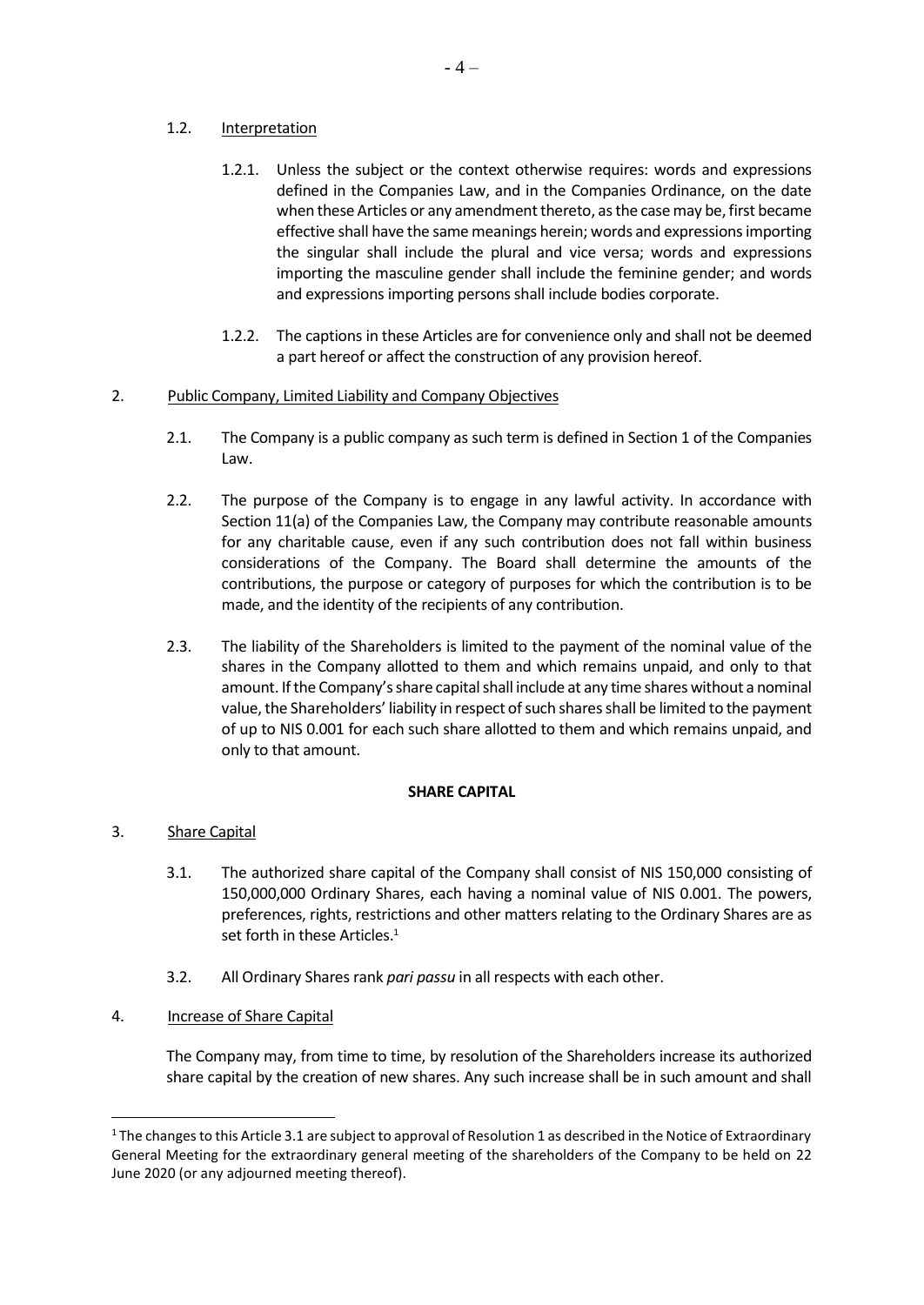be divided into shares of such nominal amounts, and such shares shall confer such rights and preferences, and shall be subject to such restrictions, as such resolution shall provide. Such rights and restrictions shall apply to the relevant shares as if the same were set out in these Articles.

## <span id="page-4-0"></span>5. Variation of Rights

- 5.1. Subject to the provisions of these Articles and applicable provisions of the Companies Law, whenever the capital of the Company is divided into different classes of shares, all or any of the rights for the time being attached to any class of shares in issue may from time to time (whether or not the Company is being wound up) be varied either with the consent in writing of the holders of not less than a majority of the issued shares of that class (excluding any shares of that class held as treasury shares) or with the sanction of a Special Resolution passed at a separate General Meeting of the holders of those shares.
- 5.2. All the provisions of these Articles relating to General Meetings of the Company or to the proceedings at General Meetings shall, with any necessary modifications, apply to any such separate General Meeting, except that:
	- 5.2.1. the necessary quorum at any such meeting (other than an adjourned meeting) shall be two persons entitled to vote and holding or representing by proxy at least one quarter (25 per cent) in nominal value of the issued shares of the class (excluding any shares of that class held as treasury shares);
	- 5.2.2. at an adjourned meeting the necessary quorum shall be two persons entitled to vote holding shares of the class (other than treasury shares) or his proxy; and
	- 5.2.3. every holder of shares of the class shall have one vote in respect of every share of the class held by him (excluding any shares of that class held as treasury shares).
- 5.3. Unless otherwise expressly provided by the terms of their issue, the rights attached to any class of shares shall not be deemed to be varied or abrogated by:
	- 5.3.1. the creation or issue of further shares ranking *pari passu* with them but in no respect in priority thereto; or
	- 5.3.2. the purchase by the Company of any of its own shares or the holding of such shares as treasury shares in accordance with the provisions of the Companies Law.
- 6. Consolidation, Subdivision, Cancellation and Reduction of Share Capital
	- 6.1. The Company may, from time to time, by a Shareholders resolution (subject to the provisions of these Articles and to applicable law):
		- 6.1.1. consolidate and divide all or any of its issued or unissued share capital into shares of greater nominal value than its existing shares;
		- 6.1.2. subdivide its shares (issued or unissued) or any of them, into shares of lower nominal value than is fixed by these Articles (subject, however, to the provisions of the Companies Law);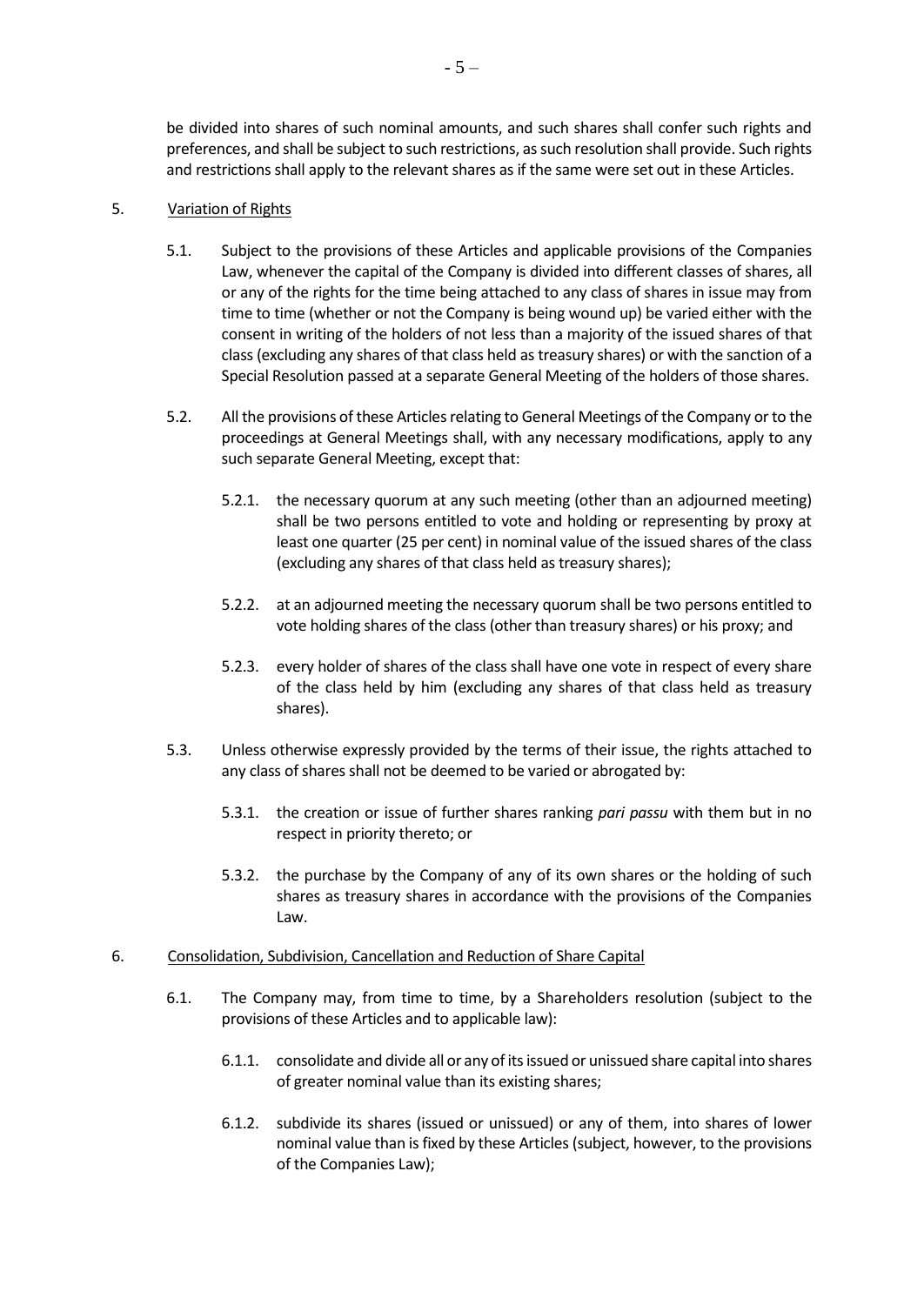- 6.1.3. cancel any shares which, at the date of the adoption of such resolution, have not been taken or agreed to be taken by any person, and diminish the amount of its share capital by the amount of the shares so cancelled; or
- 6.1.4. reduce its share capital in any manner, and with and subject to any incident authorized, and consent required, by law.
- <span id="page-5-1"></span>6.2. With respect to any consolidation of issued shares into shares of larger nominal value, and with respect to any other action which may result in fractional shares, the Board may settle any difficulty which may arise with regard thereto, as it deems fit, including, *inter alia*, resort to one or more of the following actions:
	- 6.2.1. determine, as to the holder of shares so consolidated, which issued shares shall be consolidated into each share of larger nominal value;
	- 6.2.2. allot, in contemplation of or subsequent to such consolidation or other action, such shares or fractional shares sufficient to preclude or remove fractional share holdings;
	- 6.2.3. redeem, in the case of redeemable preference shares, and subject to applicable law, such shares or fractional shares sufficient to preclude or remove fractional share holdings;
	- 6.2.4. cause the transfer of fractional shares by certain Shareholders of the Company to other Shareholders thereof so as to most expediently preclude or remove any fractional shareholdings, and cause the transferees to pay the transferors the fair value of fractional shares so transferred, and the Board is hereby authorized to act as agent for the transferors and transferees with power of substitution for purposes of implementing the provisions of this sub-Article [6.2.4;](#page-5-0) or
	- 6.2.5. cause the aggregation of fractional shares and the sale thereof so as to most expediently preclude or remove any fractional shareholding and cause the proceeds thereof, less expenses, to be paid to the former holders of the fractional shares.

<span id="page-5-0"></span>Notwithstanding the foregoing, if a class of shares has no nominal value, then any of the foregoing actions may be taken with respect to such class without regard to nominal value.

### **SHARES**

### 7. Issuance of Share Certificates; Replacement of Lost Certificates

- 7.1. Share certificates may be issued and signed by authorized signatories, as designated by the Board, alongside the name of the Company (in accordance with the Companies Law).
- 7.2. Subject to Article [21,](#page-11-0) each Shareholder whose name appears in the Shareholders Register shall be entitled to receive one numbered share certificate in respect to all the shares registered in his name, or, if the Secretary so authorizes (and after payment of the amount which the Secretary shall determine from time to time) to a number of share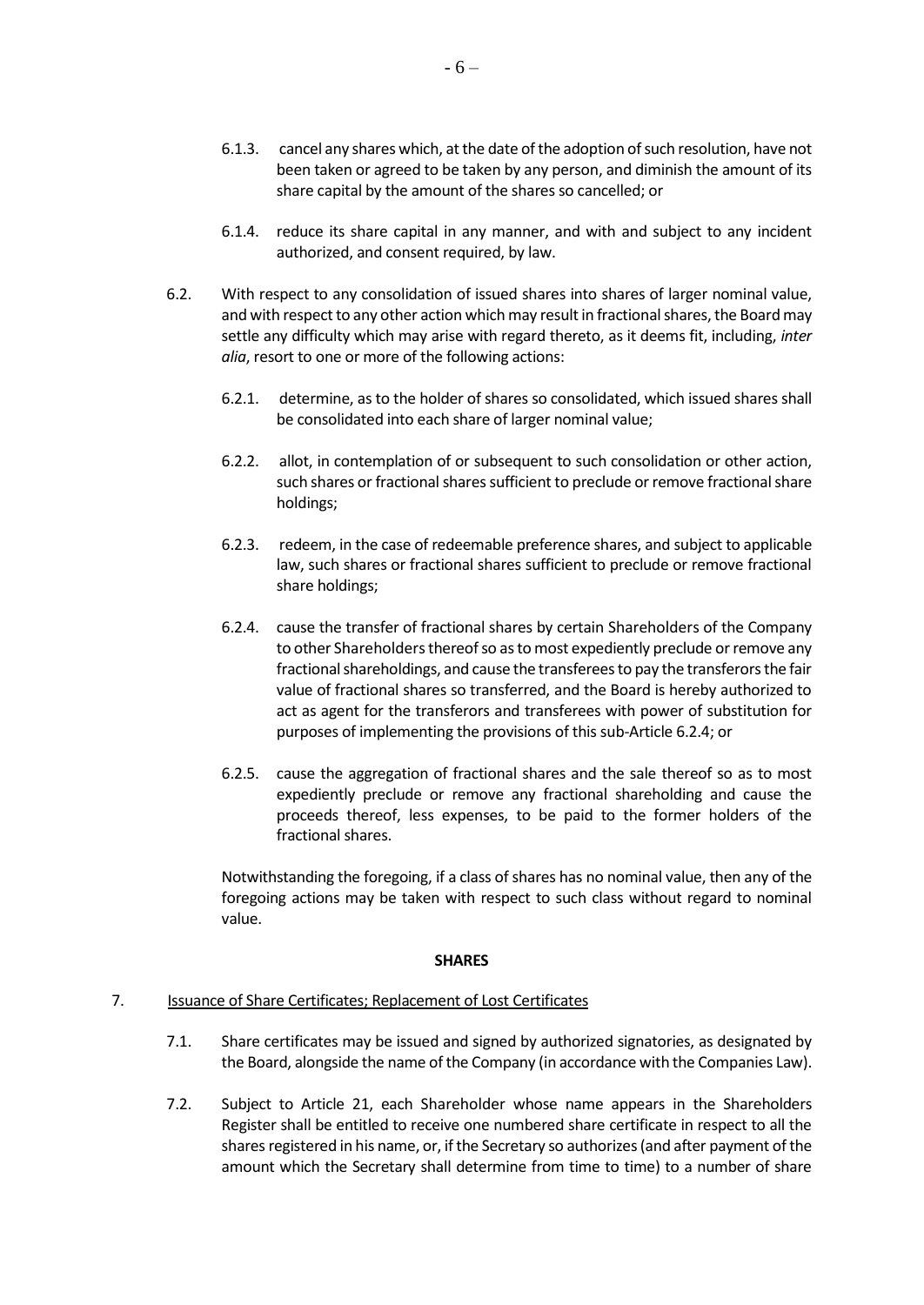certificates, each one in respect of one or more of these shares; each such share certificate shall indicate the name of the Shareholder, the number of shares in respect of which it has been issued, and additional particulars that shall be determined by the Board.

- 7.3. A share certificate registered in the names of two or more persons shall be delivered to the person first named in the Shareholders Register in respect of such co-ownership.
- 7.4. If a share certificate is defaced, lost or destroyed, the Company may issue a new certificate in its place, on such terms as to evidence and indemnity as the Board may decide and, where it is defaced or worn out, after delivery of the old certificate to the Company.
- 7.5. The Company shall not issue shares other than shares that are paid in full. Shares shall be deemed to have been paid in full if the full amount of the nominal value and any premium thereon has been paid, in accordance with the terms of issue of the shares.

#### 8. Registered Holder

Except as otherwise provided in these Articles, the Company shall be entitled to treat the registered holder of each share as the absolute owner thereof, and accordingly, shall not, except as ordered by a court of competent jurisdiction, or as required by statute, be obligated to recognise any equitable or other claim to, or interest in, such share on the part of any other person.

#### 9. Allotment of Shares

- 9.1. The un-issued shares from time to time shall be under the sole control of the Board, who, subject to Article 9.2, shall have the power to allot, issue or otherwise dispose of shares to such persons, on such terms and conditions (including *inter alia* terms relating to calls as set forth in Article [11.6](#page-8-0) hereof), and either at nominal value or at a premium, or, subject to the provisions of the Companies Law, at a discount and/or with payment of commission, and at such times, as the Board deems fit, and the power to give to any person the option to acquire from the Company any shares, either at par or at a premium, or, subject as aforesaid, at a discount and/or with payment of commission, during such time and for such consideration as the Board deems fit.
- <span id="page-6-0"></span>9.2. Other than in accordance with the terms of a Special Resolution, the Board shall not issue Equity Securities to a person on any terms unless such Equity Securities are first offered to the Shareholders in a proportion of those securities that is as nearly as practicable equal to the proportion held by that Shareholder. Such offer shall be made by written notice specifying the number of Equity Securities offered and a period (being not less than 14 days) within which the offer, to the extent not accepted, will be deemed to be declined. The Board may, in accordance with the provisions of this Articl[e 9.2,](#page-6-0) allot, grant options over or otherwise dispose of such equity securities not accepted pursuant to such offers, taking into account any exclusions as the Directors may deem necessary to deal with issues arising in any overseas territory, and together with any Equity Securities not capable of being offered aforesaid except by way of fractions to such persons on such terms which are not more favourable to the subscribers therefor than the terms on which they were offered to the Shareholders. The provisions of this Article [9.2](#page-6-0) shall not apply to: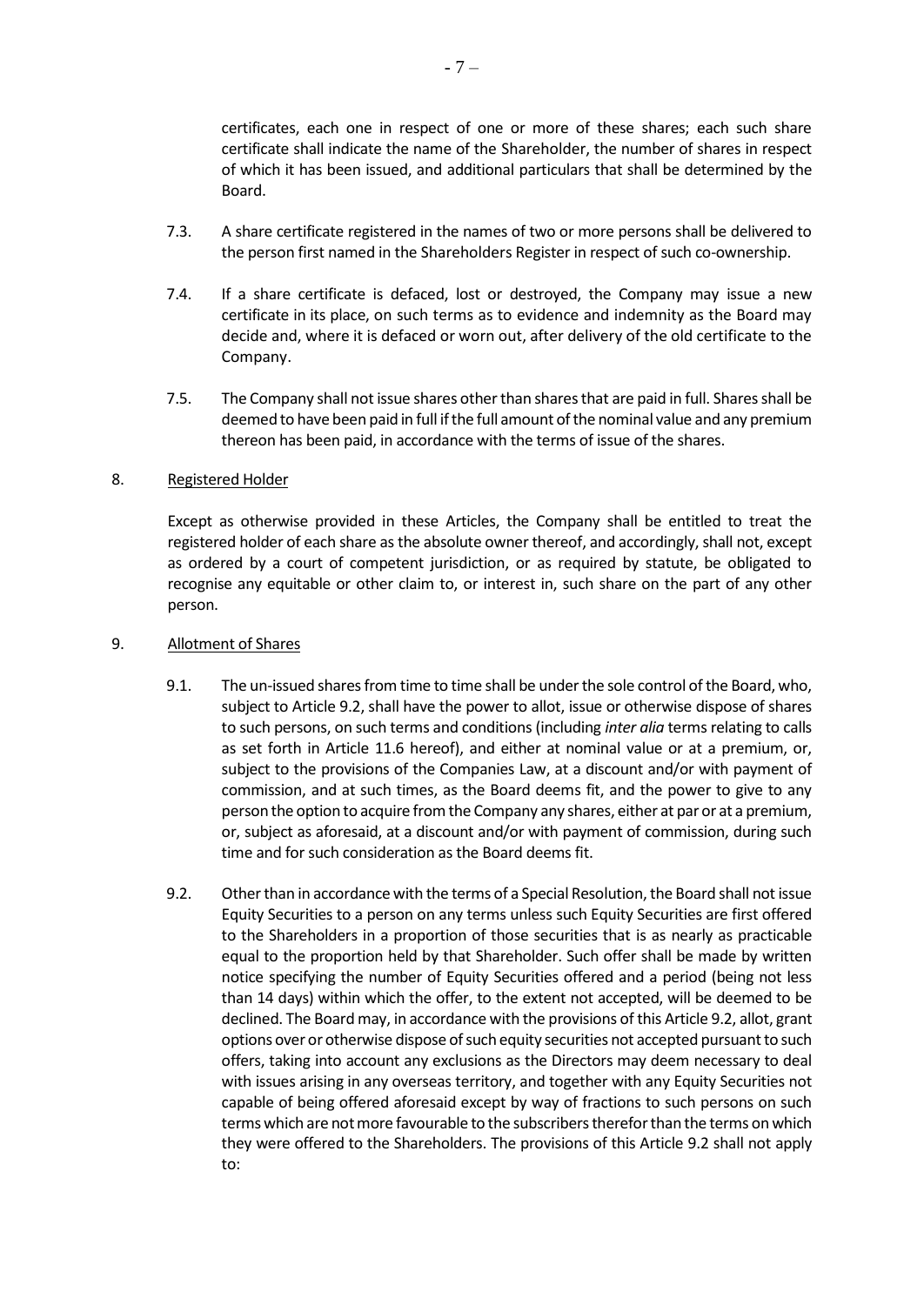- 9.2.1. a particular allotment of Equity Securities if these are, or are to be, paid up for wholly or partly otherwise than in cash;
- 9.2.2. shares to be held under an Employee Share Scheme;
- 9.2.3. an allotment of bonus shares;
- 9.2.4. an allotment of Equity Securities wholly for cash pursuant to a Specific Authority.
- 9.3. The provisions of Article [9.2](#page-6-0) shall not apply from the date of Admission up to the conclusion of the first annual general meeting in respect of any allotment of Ordinary Shares which, in aggregate, represent up to 10 per cent of the issued share capital of the Company on Admission.
- 9.4. Nothing in these Articles shall preclude the Directors from recognizing a renunciation of the allotment of any share by the allottee in favour of some other person upon and subject to such terms and conditions as the Directors shall think fit.
- 9.5. Subject always to Article 9.2, shares shall be capable of being issued for money, services rendered, personal property, an estate in real property, a promissory note or other binding obligation to contribute money or property or any combination of the foregoing as shall be determined by a Board resolution provided that the Company shall not allot shares otherwise than for cash unless the provisions of Section 291 of the Companies Law have been complied with.
- 9.6. Shares in the Company may be issued for such amount of consideration as the Directors may from time to time by Board resolution determine and in the absence of fraud the decision of the Directors as to the value of the consideration received by the Company in respect of the issue is conclusive unless a question of law is involved.
- 9.7. A share issued by the Company upon conversion of, or in exchange for, another share or a debt obligation or other security in the Company, shall be treated for all purposes as having been issued for money equal to the consideration received or deemed to have been received by the Company in respect of the other share, debt obligation or security.
- 9.8. Treasury shares may be disposed of by the Company on such terms and conditions (not otherwise inconsistent with these Articles) as the Board may determine.

### 10. Payment in Installments

If by the terms of allotment of any share, the whole or any part of the price thereof shall be payable in installments, every such installment shall, when due, be paid to the Company by the then registered holder(s) of the share of the person(s) entitled thereto.

### 11. Calls on Shares

11.1. The Board may, from time to time, make such calls as it may think fit upon Shareholders in respect of any sum unpaid in respect of shares held by such Shareholders which is not, by the terms of allotment thereof or otherwise, payable at a fixed time, and each Shareholder shall pay the amount of every call so made upon him (and of each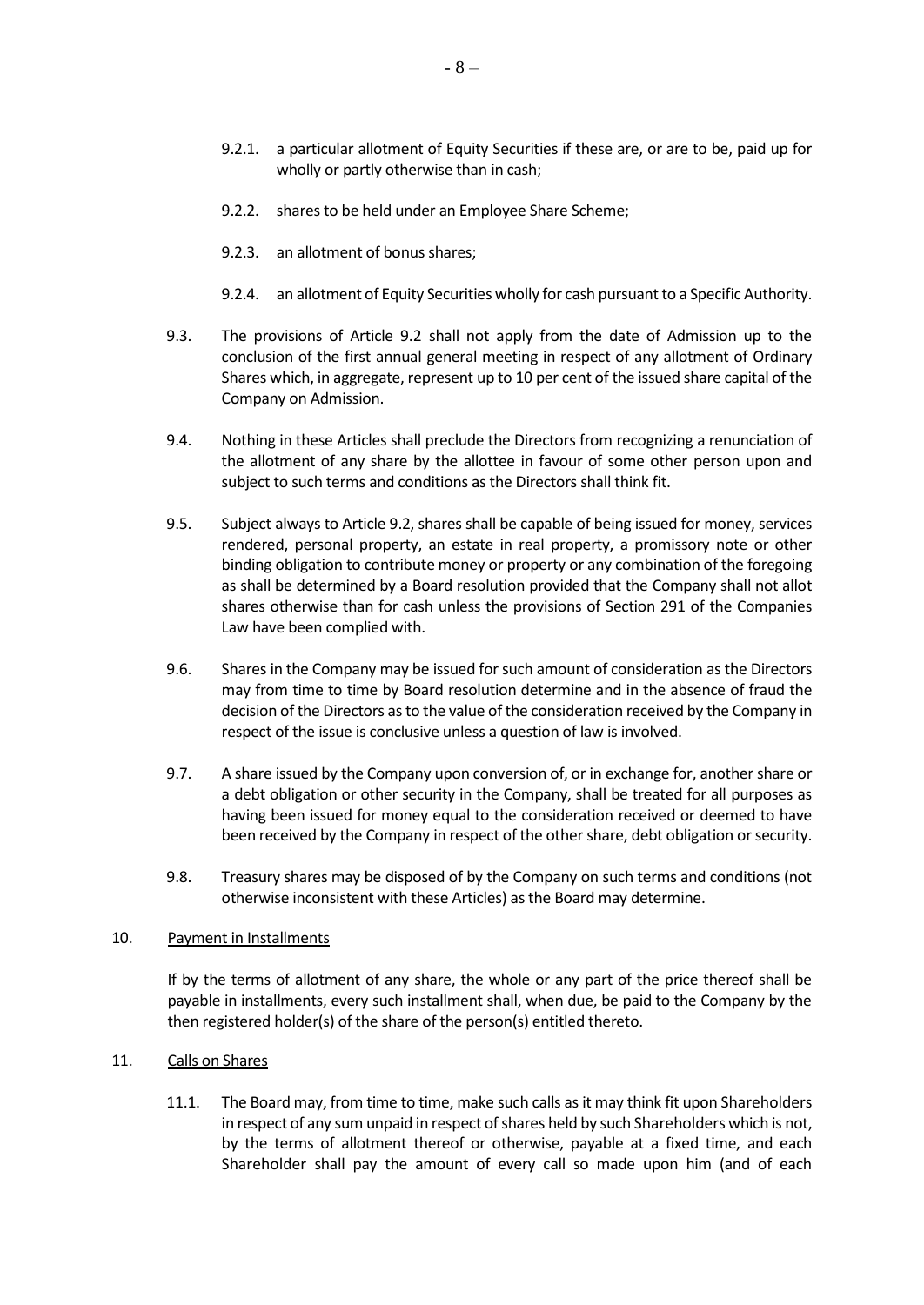installment thereof if the same is payable in installments), to the person(s) and at the time(s) and place(s) designated by the Board, as any such time(s) may be thereafter extended and/or such person(s) or place(s) changed. Unless otherwise stipulated in the resolution of the Board (and in the notice hereafter referred to), each payment in response to a call shall be deemed to constitute a pro rata payment on account of all shares in respect of which such call was made.

- 11.2. Notice of any call shall be given in writing to the Shareholder(s) in question not less than fourteen (14) days prior to the time of payment, specifying the time and place of payment, and designating the person to whom such payment shall be made, provided, however, that before the time for any such payment, the Board may, by notice in writing to such Shareholder(s), revoke such call in whole or in part, extend such time, or alter such person and/or place. In the event of a call payable in instalments, only one notice thereof need be given.
- 11.3. If, in accordance with the terms of allotment of any share or otherwise, any amount is made payable at any fixed time, every such amount shall be payable at such time as if it were a call duly made by the Board and of which due notice had been given, and all the provisions herein contained with respect to such calls shall apply to each such amount.
- 11.4. The joint holders of a share shall be jointly and severally liable to pay all calls in respect thereof and all interest payable thereon.
- 11.5. Any amount unpaid in respect of a call shall bear interest from the date on which it is payable until actual payment thereof, at such rate (not exceeding the then prevailing debitory rate charged by leading commercial banks in the State of Israel), and at such time(s) as the Board may prescribe.
- <span id="page-8-0"></span>11.6. Upon the allotment of shares, the Board may provide for differences among the allottees of such shares as to the amount of calls and/or the times of payment thereof.

# <span id="page-8-1"></span>12. Prepayment

With the approval of the Board, any Shareholder may pay to the Company any amount not yet payable in respect of his shares, and the Board may approve the payment of interest on any such amount until the same would be payable if it had not been paid in advance, at such rate and time(s) as may be approved by the Board. The Board may at any time cause the Company to repay all or any part of the money so advanced, without premium or penalty. Nothing in this Article [12](#page-8-1) shall derogate from the right of the Board to make any call before or after receipt by the Company of any such advance.

### 13. Notice of Unpaid Calls

- 13.1. If the whole or any part of any call or instalment remains unpaid on any share after the due date for payment, the Board may at any time serve a notice on the holder requiring him to pay so much of the call or instalment as remains unpaid, together with any accrued interest and any costs, charges and expenses that may have been incurred by the Company by reason of such non-payment.
- 13.2. The notice shall state a further day, being not less than seven days from the date of the notice, on or before which, and the place where, payment is to be made and shall state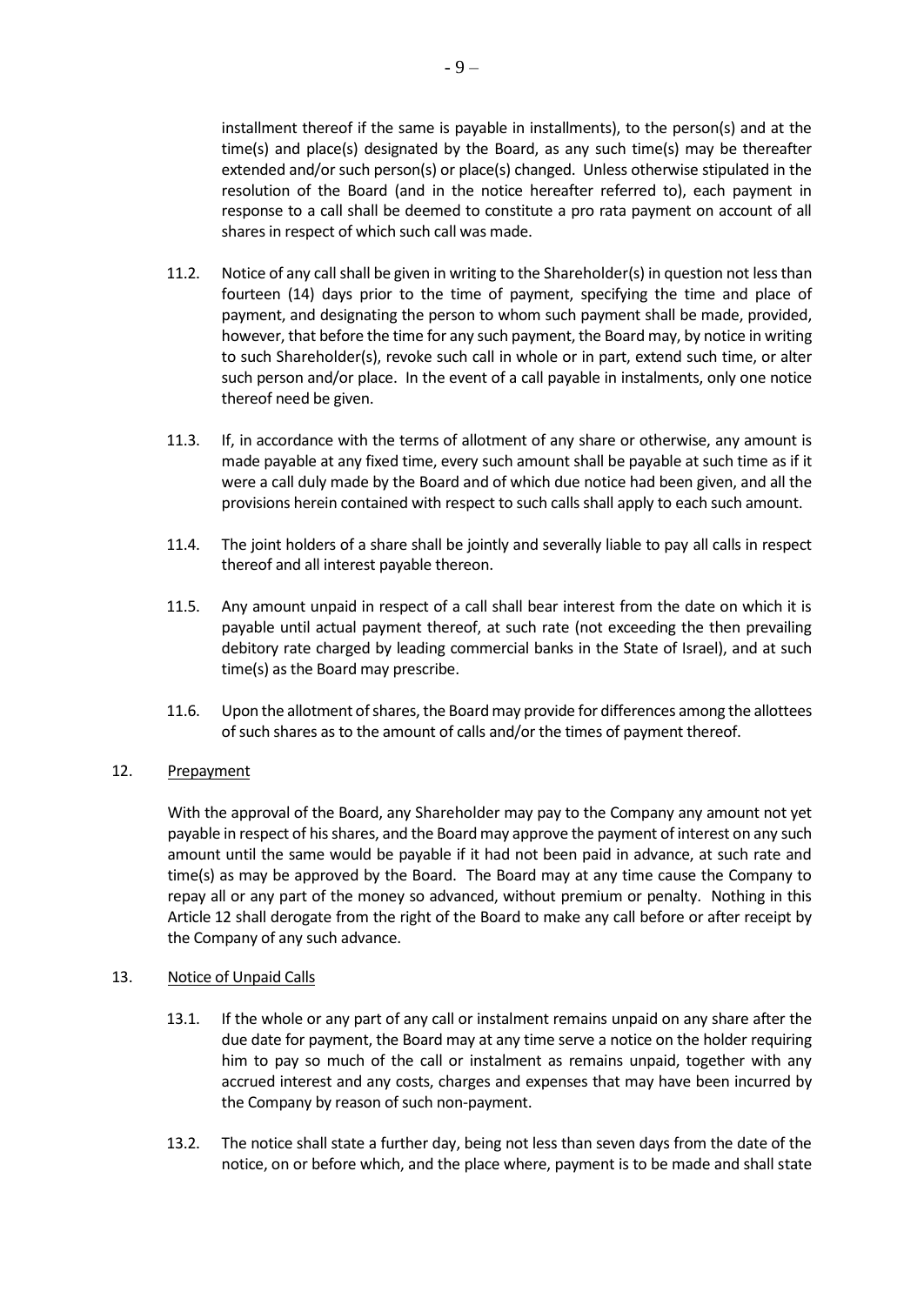that, in the event of non-payment on or before the day and at the place appointed, the share in respect of which the call was made or instalment is payable will be liable to be forfeited.

13.3. The Board may accept a surrender of any share liable to be forfeited.

## 14. Forfeiture Following Non-Compliance with Notice

- 14.1. If the requirements of a notice served under the preceding Article are not complied with, any share in respect of which it was given may (before the payment required by the notice is made) be forfeited by a resolution of the Board. The forfeiture shall include all dividends declared and other moneys payable in respect of the forfeited share and not actually paid before the forfeiture
- 14.2. If a share is forfeited, notice of the forfeiture shall be given to the person who was before the forfeiture the holder of the share or (as the case may be) the person entitled to the share by transmission and an entry that notice of the forfeiture has been given, with the relevant date, shall be made in the register; but no forfeiture shall be invalidated by any omission or neglect to give such notice or to make such entry.

## 15. Power to Annul Forfeiture or Surrender

The Board may, at any time before the forfeited or surrendered share has been sold, re-allotted or otherwise disposed of, annul the forfeiture or surrender upon payment of all calls and interest due on or incurred in respect of the share and on such further conditions (if any) as it thinks fit.

### 16. Disposal of Forfeited or Surrendered Shares

- 16.1. Every share which is forfeited or surrendered shall become the property of the Company and (subject to the provisions of the Companies Law) may be sold, reallotted or otherwise disposed of, upon such terms and in such manner as the Board shall decide either to the person who was, before the forfeiture, the holder of the share or to any other person and whether with or without all or any part of the amount previously paid up on the share being credited as so paid up. The Board may for the purposes of a disposal authorise a person to transfer the forfeited or surrendered share to, or in accordance with the directions of, any person to whom the same has been sold or disposed of.
- 16.2. A statutory declaration by a Director or the Secretary that a share has been forfeited or surrendered on a specified date shall, as against all persons claiming to be entitled to the share, be conclusive evidence of the facts stated in it and shall (subject to the execution of any necessary transfer) constitute a good title to the share. The new holder of the share shall not be bound to see to the application of the consideration for the disposal (if any); nor shall his title to the share be affected by any irregularity or invalidity in the proceedings connected with the forfeiture, surrender, sale, re-allotment or disposal of the share.

## 17. Arrears to be paid notwithstanding Forfeiture or Surrender

A person, any of whose shares have been forfeited or surrendered, shall cease to be a member in respect of the forfeited or surrendered share and shall surrender to the Company for cancellation the certificate for the share forfeited or surrendered, but shall remain liable (unless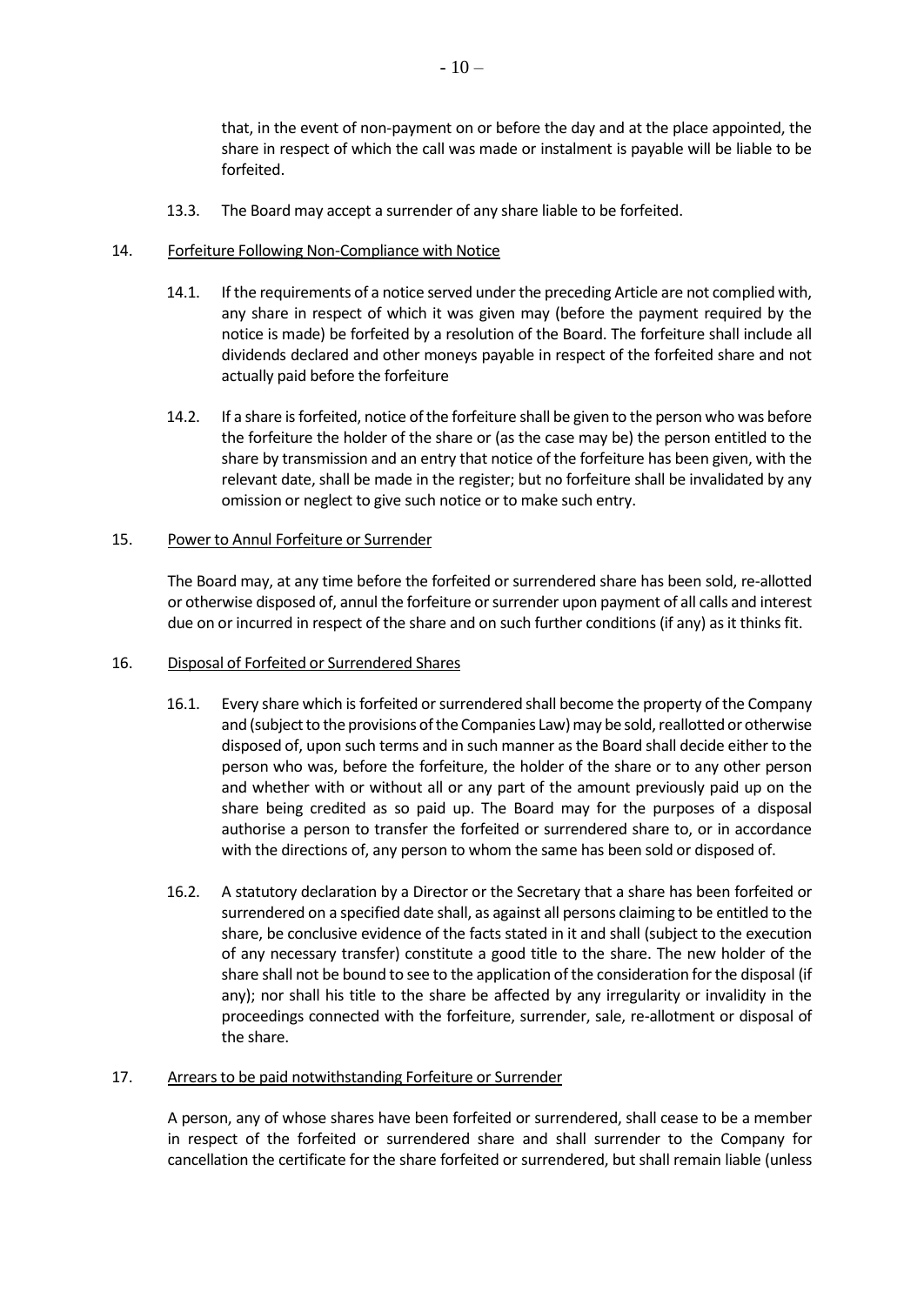payment is waived in whole or in part by the Board) to pay to the Company all moneys payable by him on or in respect of that share at the time of forfeiture or surrender, together with interest and all costs, charges and expenses incurred by the Company by reason of such non-payment of the call or instalment payable in respect of the share which is forfeited or surrendered from the time of forfeiture or surrender until payment at such rate as the Board shall decide, in the same manner as if the share had not been forfeited or surrendered. He shall also be liable to satisfy all the claims and demands (if any) which the Company might have enforced in respect of the share at the time of forfeiture or surrender. No deduction or allowance shall be made for the value of the share at the time of forfeiture or surrender or for any consideration received on its disposal.

## 18. Lien on Partly Paid Shares

- 18.1. The Company shall have a first and paramount lien on every share (not being a fully paid share) for all amounts payable to the Company (whether or not due) in respect of that share. The Company's lien on a share shall extend to every amount payable in respect of it.
- 18.2. The Board may at any time either generally or in any particular case declare any share to be wholly or partly exempt from the provisions of this Article.
- 18.3. Unless otherwise agreed, the registration of a transfer of a share shall operate as a waiver of the Company's lien (if any) on that share.

## 19. Enforcement on Lien

- 19.1. The Company may sell any share subject to a lien, in such manner as the Board may decide, if any amount payable on the share is due and is not paid within 14 clear days after a notice has been served on the holder or any person entitled by transmission to the share demanding payment of that amount and giving notice of intention to sell in default.
- 19.2. To give effect to any sale under this Article, the Board may authorise a person to transfer the share sold to, or in accordance with the directions of, the purchaser and the transferee shall not be bound to see to the application of the purchase money; nor shall his title to the share be affected by any irregularity in or invalidity of the proceedings connected with the sale.
- 19.3. The net proceeds after payment of the costs of the sale by the Company of any share on which it has a lien, shall be applied in or towards satisfaction of the amount due and any residue shall (subject to a like lien for any amounts not presently payable as existed on the share before the sale and on surrender, if required by the Company, for cancellation of the certificate for the shares sold) be paid to the holder or person entitled by transmission to the share immediately before the sale.

### 20. Purchase of the Company's Shares

The Company may, subject to and in accordance with the provisions of the Companies Law, purchase or undertake to purchase, provide finance and or assistance or undertake to provide finance and/or assistance directly or indirectly with respect to the purchase of its shares or securities which may be converted into shares of the Company or which confer rights upon the holders thereof to purchase shares of the Company.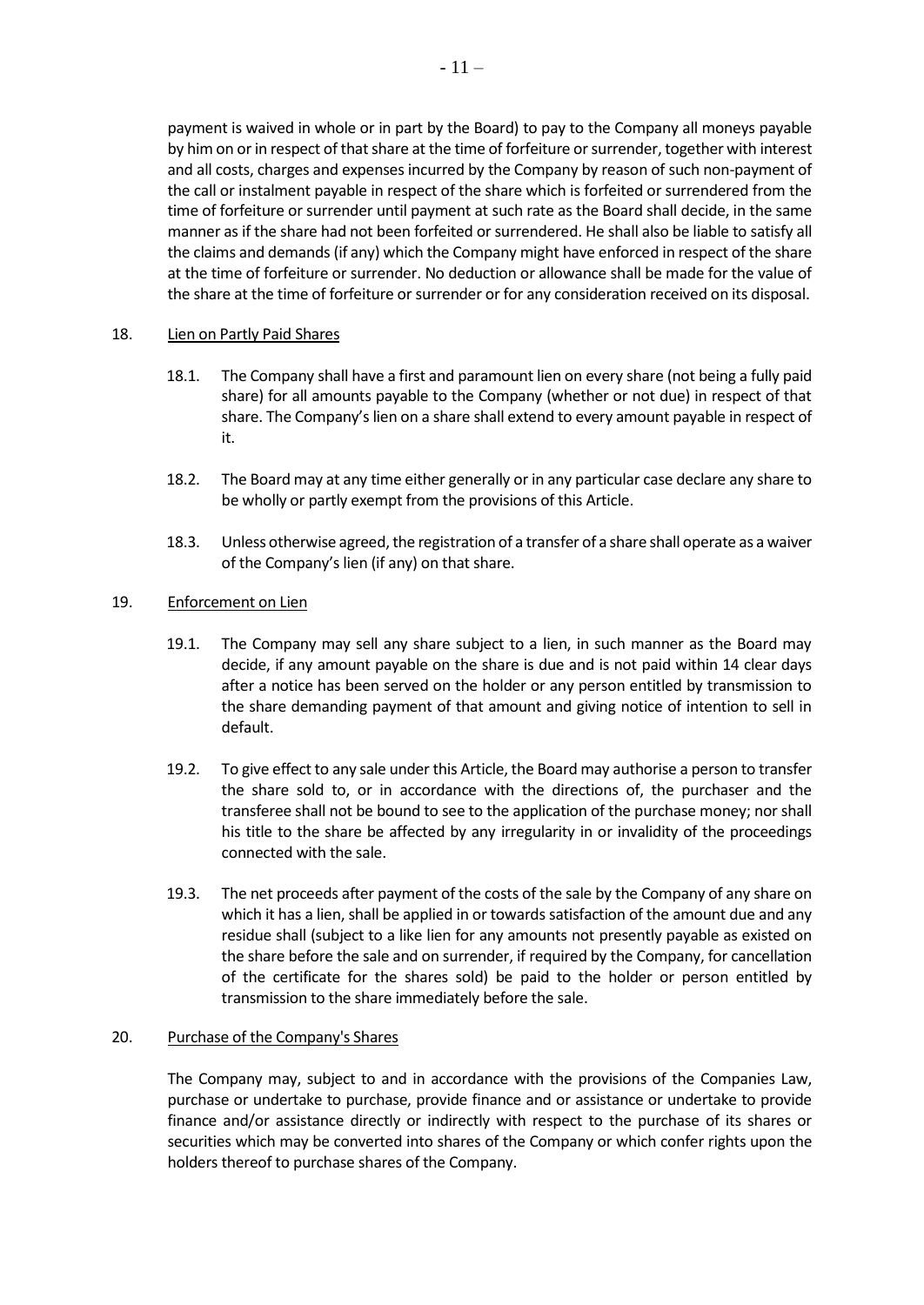#### <span id="page-11-0"></span>21. Depository Interests

- 21.1. The Directors shall, subject always to the Companies Law, any other applicable laws and regulations and the facilities and requirements of any Relevant System and these Articles, have power to implement and/or approve any arrangements they may, in their absolute discretion, think fit in relation to (without limitation) the evidencing of title to and transfer of interests in shares in the Company in the form of depositary interests or similar interests, instruments or securities, and to the extent such arrangements are so implemented, no provision of these Articles shall apply or have effect to the extent that it is in any respect inconsistent with the holding or transfer of shares in the Company represented thereby. The Directors may from time to time take such actions and do such things as they may, in their absolute discretion, think fit in relation to the operation of any such arrangements.
- 21.2. Subject to the Companies Law, the Board may permit shares (or interests in shares) to be held in uncertificated form and to be transferred by means of a Relevant System of holding and transferring shares (or interests in shares) in uncertificated form. Where the Board permits shares (or interests in such shares) to be held in uncertificated form, Article [21.4](#page-11-1) and Article [21.6](#page-12-0) shall commence to have effect immediately prior to the time at which the Operator of the Relevant System concerned permits the class of shares (or interests in such shares) to be a Participating Security.
- 21.3. Conversion of shares held in certificated form into shares (or interest in such shares) held in uncertificated form, and *vice versa*, may be made in such manner as the Board may in its absolute discretion think fit (subject to the facilities and requirements of the Relevant System).
- <span id="page-11-1"></span>21.4. Shares in the Company that fall within a certain class shall not form a separate class of shares from other shares in that class because any share in that class is held in uncertificated form or is permitted in accordance with the regulations of the Relevant System to become a Participating Security.
- 21.5. In relation to any class of shares (or interest in such shares) which is, for the time being, a Participating Security, and for so long as such class remains a Participating Security, no provision of these Articles shall apply or have effect to the extent that it is in any respect inconsistent with:
	- 21.5.1. the holding of shares (or interest in such shares) of that class in uncertificated form;
	- 21.5.2. the transfer of title to shares (or interest in such shares) of that class by means of a Relevant System; or
	- 21.5.3. the requirements of the Relevant System.

and, without prejudice to the generality of this Article, no provision of these Articles shall apply or have effect to the extent that it is in any respect inconsistent with the maintenance, keeping or entering up by the Operator of the Relevant System, so long as that is permitted or required by the regulations governing the Relevant System, of an Operator register of securities in respect of shares of that class in uncertificated form.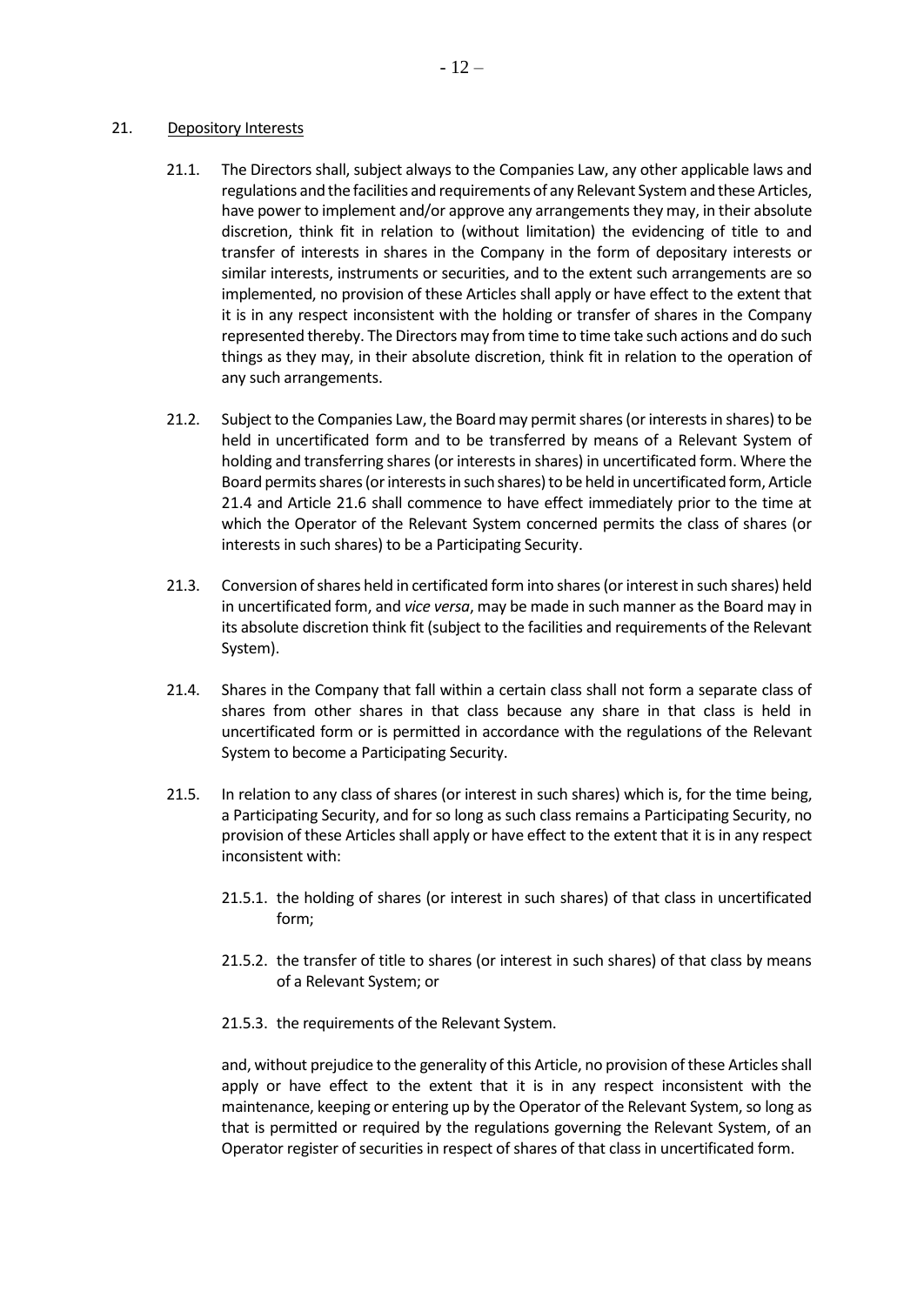- <span id="page-12-0"></span>21.6. Without prejudice to the generality of Article [21.4](#page-11-1) and notwithstanding anything contained in these Articles, where any class of shares (or interest in such shares) is in a Relevant Class:
	- 21.6.1. the register relating to the Relevant Class shall be maintained at all times in such place as may be determined by a Board resolution; and
	- 21.6.2. unless the Directors otherwise determine, shares of the Relevant Class held by the same holder or joint holder in certificated form and uncertificated form shall be treated as separate holdings.
- 21.7. Where any class of shares (or interest in such shares) is a Participating Security and the Company is entitled under the Companies Law or these Articles to sell, transfer, dispose of, forfeit, re-allot, accept the surrender of or otherwise enforce a lien over a share (or interest in such share) held in uncertificated form, the Company shall be entitled, subject to the Companies Law and these Articles and the facilities and requirements of the Relevant System:
	- 21.7.1. to require the holder of that uncertificated share (or interest in such share) by notice to change that share (or interest in such shares) into certificated form within the period specified in the notice and to hold that share in certificated form so long as required by the Company;
	- 21.7.2. to require the holder of that uncertificated share (or interest in such share) by notice to give any instructions necessary to transfer title to that share by means of the Relevant System within the period specified in the notice;
	- 21.7.3. to require the holder of that uncertificated share (or interest in such share) by notice to appoint any person to take any steps, including without limitation the giving of any instructions by means of the Relevant System, necessary to transfer that share within the period specified in the notice;
	- 21.7.4. to take any action that the Board considers appropriate to achieve the sale, transfer, disposal of, forfeiture, re-allotment or surrender of that share (or interest in such share) or otherwise to enforce a lien in respect of it; and
	- 21.7.5. to assume that the entries on any record of securities maintained by it in accordance with the regulations governing the Relevant System and regularly reconciled with the relevant Operator register of securities are a complete and accurate reproduction of the particulars entered in the Operator register of securities and shall accordingly not be liable in respect of any act or thing done or omitted to be done by or on behalf of the Company in reliance upon such assumption; in particular, any provision of these Articles which requires or envisages that action will be taken in reliance on information contained in the register shall be construed to permit that action to be taken in reliance on information contained in any relevant record of securities (as so maintained and reconciled).

#### 22. Redeemable Shares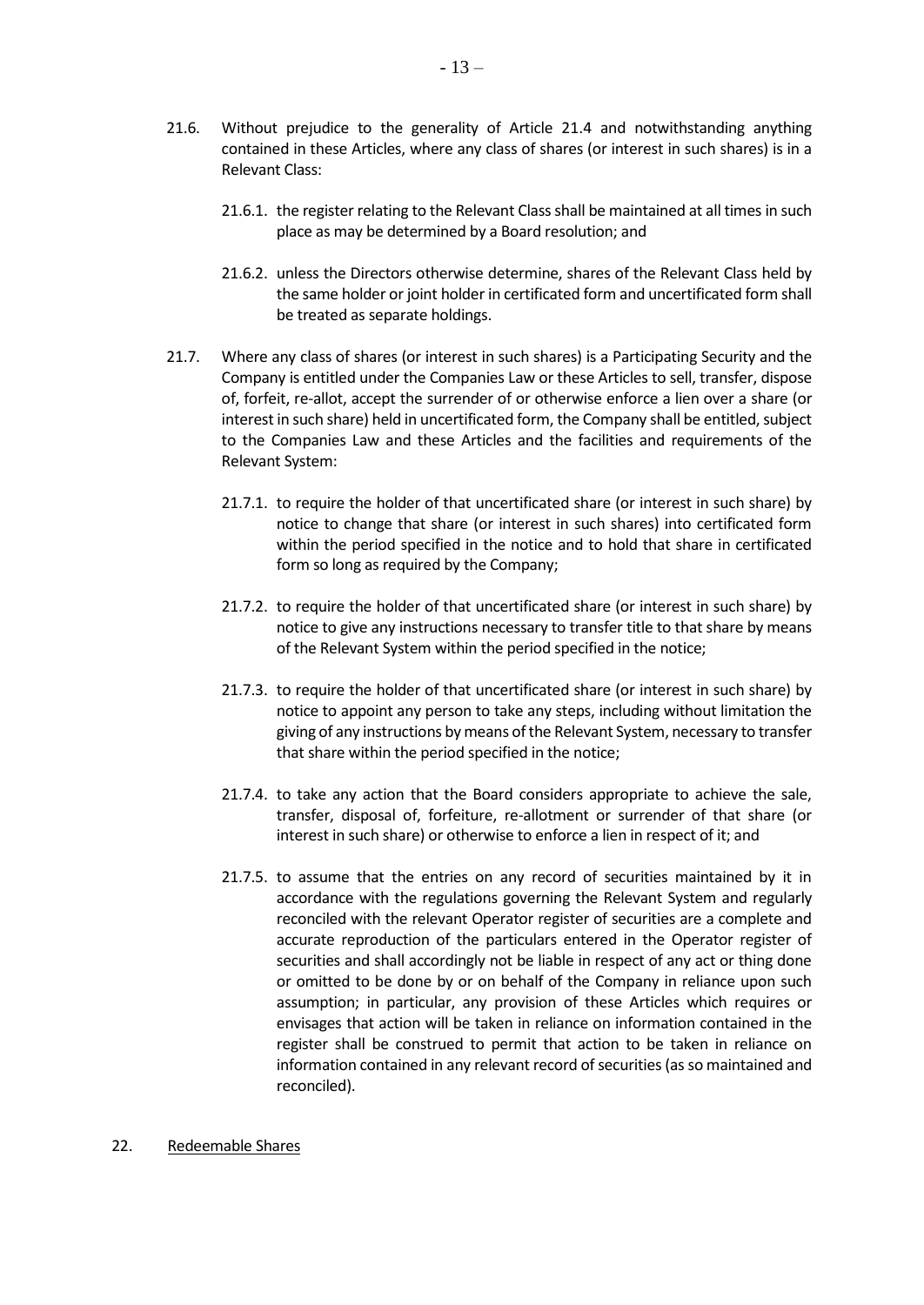The Company may, subject to applicable law, issue redeemable shares and redeem the same or issue conditional securities with such conditions so as such securities may be cancelled or revoked or may be considered to have been cancelled or revoked upon the fulfilment of such conditions.

## **TRANSFER OF SHARES**

# 23. Registration of Transfer

- 23.1. No transfer of shares in certificated form shall be registered unless a proper written instrument of transfer (in any customary form or any other form satisfactory to the Board) has been submitted to the Company (or its transfer agent), together with the share certificate(s) and such other evidence of title as the Board may reasonably require. Until the transferee has been registered in the Shareholder Register (or with the transfer agent) in respect of the shares so transferred, the Company may continue to regard the transferor as the owner thereof. The Board may, from time to time, prescribe a fee for the registration of a transfer.
- 23.2. The Board may, in its absolute discretion and without giving any reason for its decision, refuse to register any transfer of a share not fully paid up or any transfer of a share on which the Company has a lien provided that the refusal is not such as to prevent dealings in shares from taking place on an open and proper basis. The Board may also refuse to register a transfer of a share (whether fully paid or not):
	- 23.2.1. to an entity which is not a legal or natural person; or
	- 23.2.2. to be held jointly by more than four persons.
- 23.3. If the Board refuses to register a transfer of a share, it shall within two months after the date on which the transfer was lodged send to the transferee notice of the refusal.
- 23.4. Without derogating from the aforesaid, in exceptional circumstances approved by the London Stock Exchange plc or any other successor body carrying on its functions, the Board may refuse to register any transfer of shares, provided that their refusal does not disturb the market.
- 23.5. The registration of transfers may only be suspended during weekends and public holidays in Israel and the United Kingdom.

### 24. Record Date for Notices of General Meetings and Other Action

24.1. Notwithstanding any provision of these Articles to the contrary, and to allow the Company to determine the Shareholders entitled to notice of, or to vote at, any Annual or Extraordinary General Meeting or any adjournment thereof, or to express consent to or dissent from any corporate action in writing without a meeting, or entitled to receive payment of any dividend or other distribution or allotment of any rights, or entitled to exercise any rights in respect of, or to take or be the subject to, any other action, the Board may fix, a record date, which shall not be more than 21 days, or any longer period required or permitted under the Companies Law, nor less than four days, or any longer period required under the Companies Law, before the date of such meeting or other action. A determination of Shareholders of record entitled to notice of or to vote at a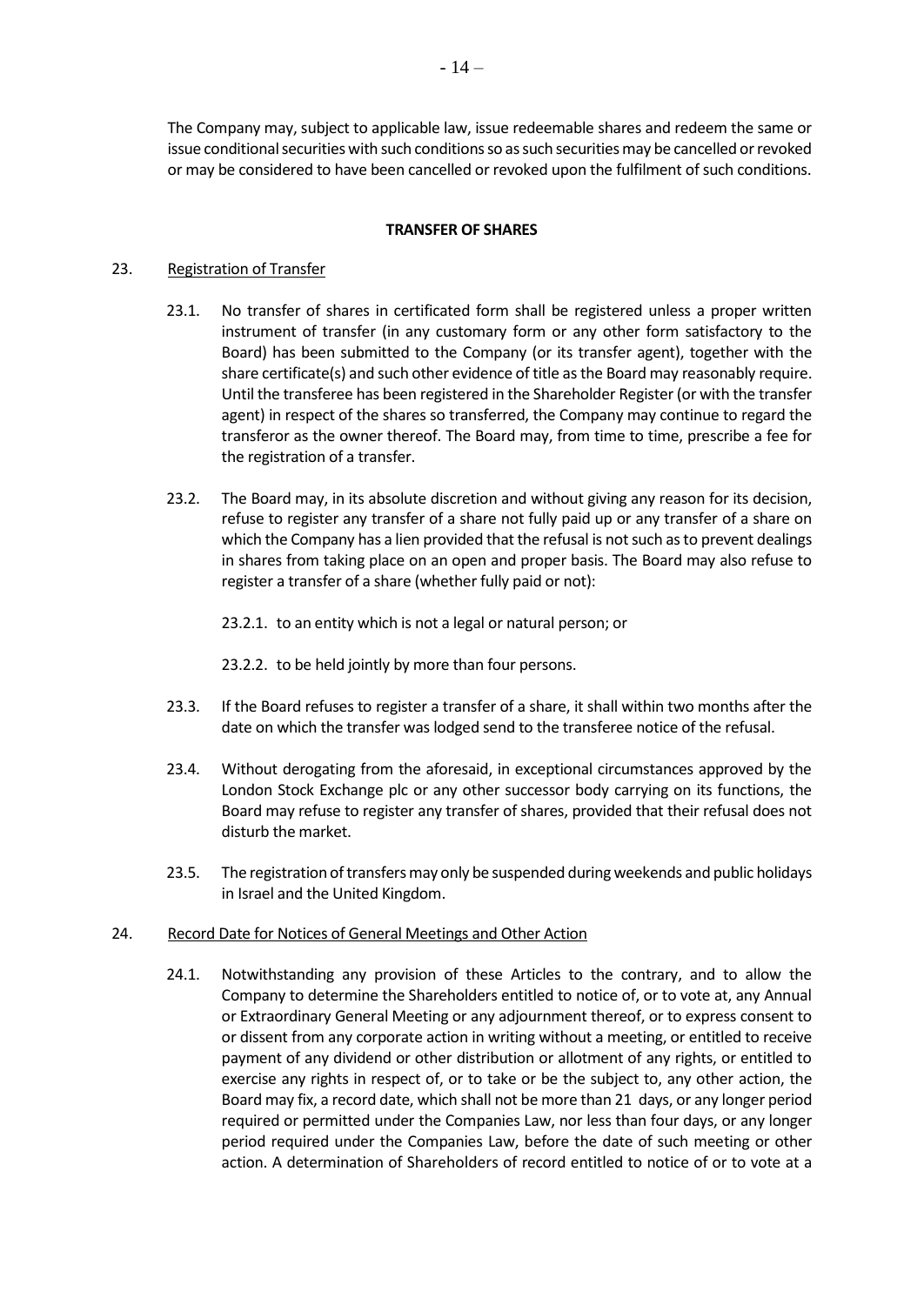meeting shall apply to any adjournment of the meeting, provided, however, that the Board may fix a new record date for the adjourned meeting.

- 24.2. One or more Shareholders of the Company holding, at least ten per cent of the voting rights at the General Meeting may, pursuant to the Companies Law, request that the Board include a subject in the agenda of a General Meeting to be held in the future, provided that it is appropriate to discuss such a matter in the general meeting. Any such request must be in writing, must include all information related to subject matter and the reason that such subject is proposed to be brought before the General Meeting and must be signed by the Shareholder or Shareholders making such request. In addition, subject to the Companies Law and these Articles, the Board may include such subject in the agenda of a General Meeting only if the request has been delivered to the Secretary not later than 60 days and not more than 120 days prior to the General Meeting in which the subject is to be considered by the Shareholders. Each such request shall also set forth:
	- 24.2.1. the name and address of the Shareholder making the request;
	- 24.2.2. a representation that the Shareholder is a holder of record of shares of the Company entitled to vote at such meeting and intends to appear in person or by proxy at the meeting;
	- 24.2.3. a description of all arrangements or understandings between the Shareholder and any other person or persons (naming such person or persons) in connection with the subject which is requested to be included in the agenda; and
	- 24.2.4. a declaration that all the information that is required under the Companies Law and any other applicable law to be provided to the Company in connection with such subject, if any, has been provided. Furthermore, the Board, may, in its discretion to the extent it deems necessary, request that the Shareholders making the request provide additional information necessary so as to include a subject in the agenda of a General Meeting, as the Board may reasonably require.

### **TRANSMISSION OF SHARES**

# <span id="page-14-1"></span>25. Transmission on Death

- 25.1. In case of death of a registered holder of a share registered in the names of two or more holders, the Company may recognise the survivor(s) as the sole owner(s) thereof unless and until the provisions of Articl[e 25.2](#page-14-0) have been effectively invoked.
- <span id="page-14-0"></span>25.2. Any person becoming entitled to a share in consequence of the death of any Shareholder, upon producing evidence of the grant of probate or letters of administration or declaration of succession (or such other evidence as the Board may reasonably deem sufficient), shall be registered as a Shareholder in respect of such share, or may, subject to the regulations as to transfer herein contained, transfer such share.

### **GENERAL MEETINGS**

26. Annual General Meeting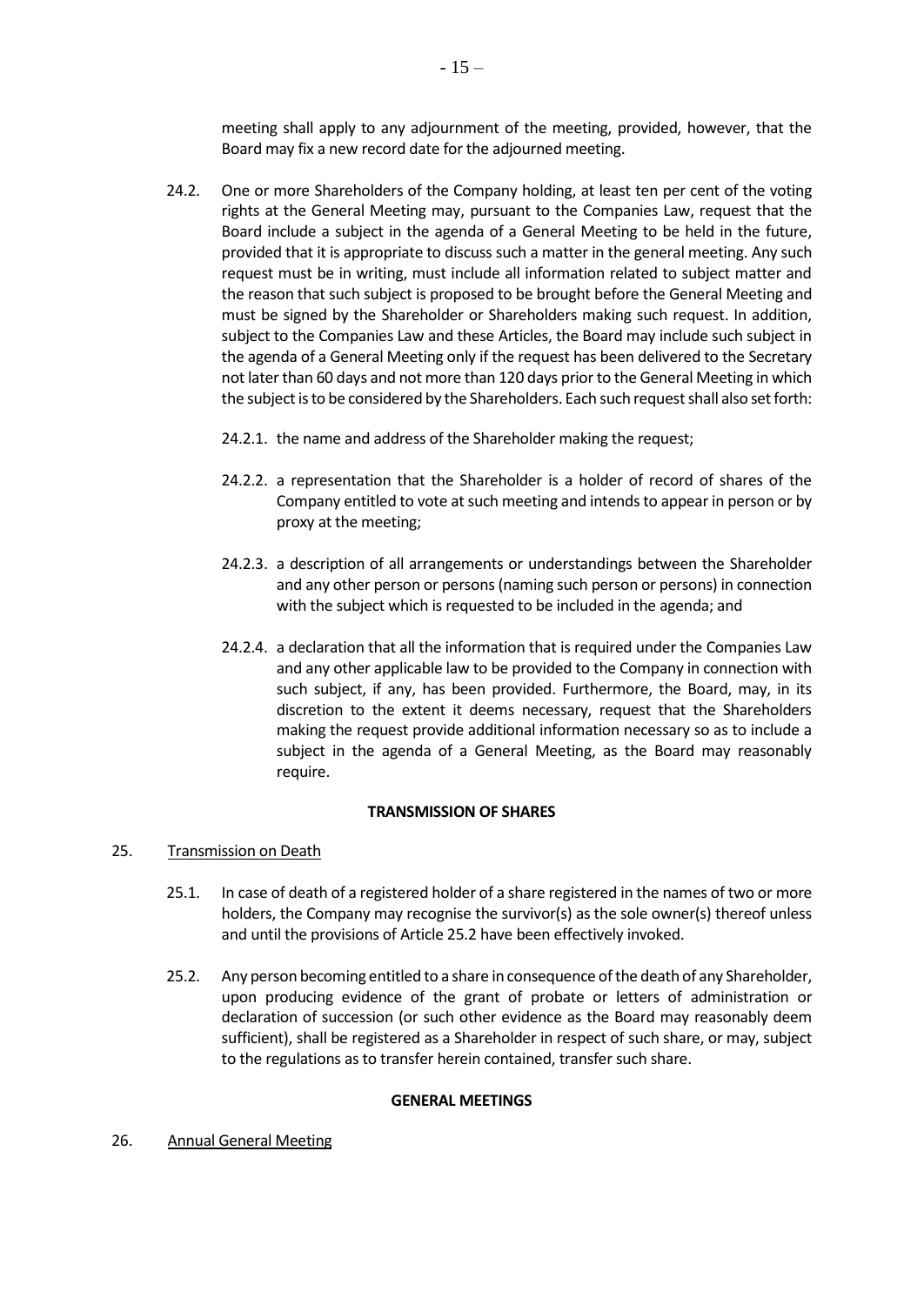- 26.1. An Annual General Meeting shall be held once in every calendar year at such time (within a period of not more than fifteen (15) months after the last preceding Annual General Meeting) and at such place either within or without the State of Israel as may be determined by the Board.
- 26.2. Subject to the provisions of these Articles and the Companies Law, the function of the Annual General Meeting shall be to elect the members of the Board, including External Directors; to receive and consider the Company's financial statements; to appoint the Company's auditors and to determine their remuneration; and to transact any other business which under these Articles or the Companies Law are to be transacted at a General Meeting.

## 27. Extraordinary General Meetings

All General Meetings other than Annual General Meetings shall be called "**Extraordinary General Meetings**". The Board may, whenever it deems fit, convene an Extraordinary General Meeting at such time and place, within or outside the State of Israel, as may be determined by the Board, and shall be obliged to do so upon a requisition in writing in accordance with Section 63 of the Companies Law.

## 28. Notice of General Meetings; Omissions to Give Notice

- 28.1. Not less than 21 days' prior notice, or 35 days' prior notice to the extent required under regulations promulgated under the Companies Law, shall be given of every General Meeting. Each such notice shall specify the place and the day and hour of the meeting and the general nature of each item to be acted upon thereat, said notice to be given to all members who would be entitled to attend and vote at such meeting. Anything therein to the contrary notwithstanding, with the consent of all members entitled to vote thereon, a resolution may be proposed and passed at such meeting although a lesser notice than hereinabove prescribed has been given.
- 28.2. The accidental omission to give notice of a meeting to any member, or the non-receipt of notice sent to such member, shall not invalidate the proceedings at such meeting.

# 29. Manner of Meeting

- 29.1. The Board may, in its absolute discretion, resolve to enable persons entitled to attend a General Meeting to do so by simultaneous attendance and participation at the principal meeting place and a satellite meeting place or places anywhere in the world and the Shareholders present in person, by proxy or by written ballot at satellite meeting places shall be counted in the quorum for and entitled to vote at the General Meeting in question, and that meeting shall be duly constituted and its proceedings valid, provided that the chairman of the General Meeting is satisfied that adequate facilities are available throughout the General Meeting to ensure that Shareholders attending at all the meeting places are able to:
	- 29.1.1. participate in the business for which the meeting has been convened;
	- 29.1.2. hear all persons who speak (whether by the use of microphones, loudspeakers audio-visual communications equipment or otherwise) in the principal meeting place and any satellite meeting place(s); and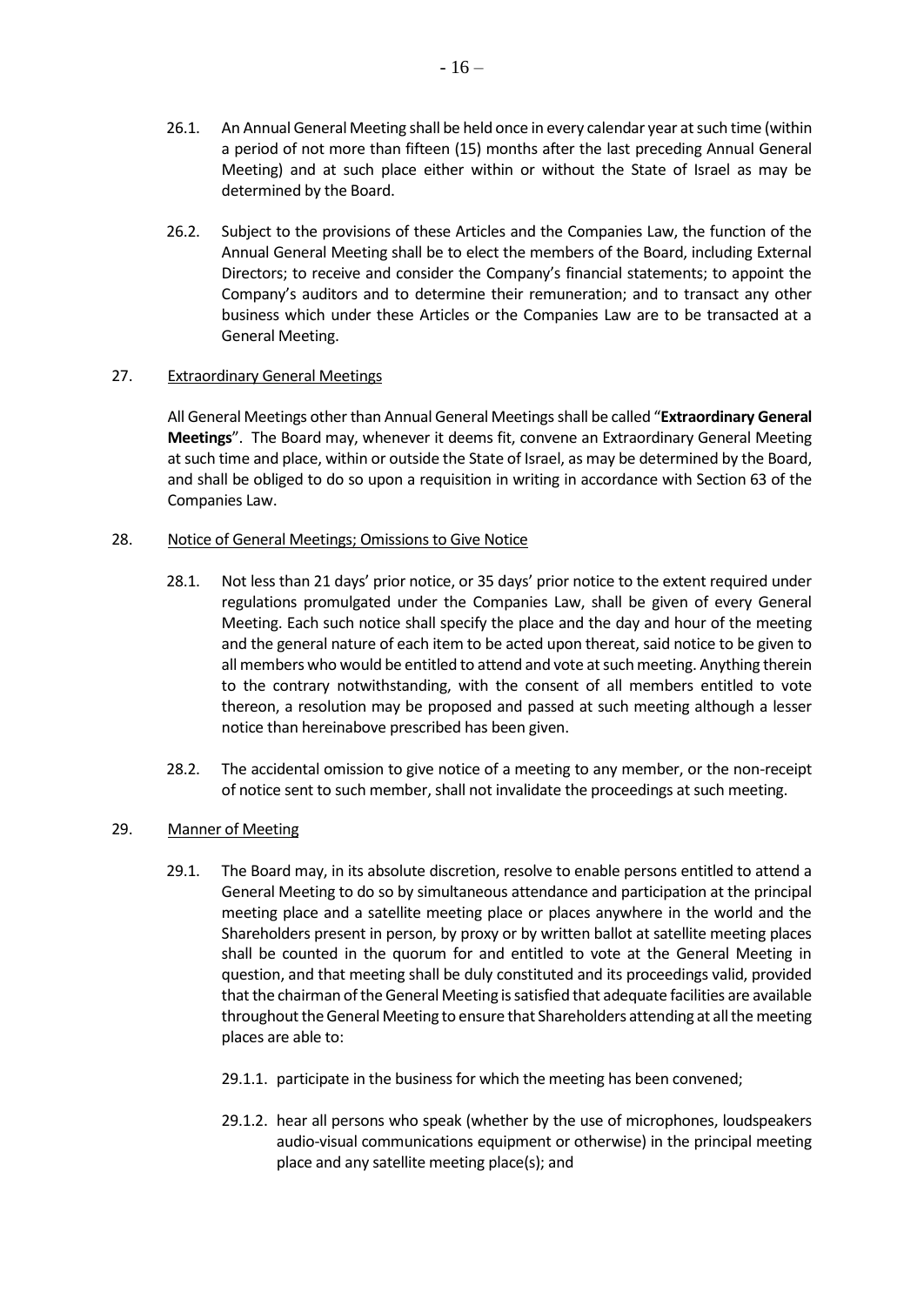29.1.3. be heard by all other persons so present in the same way.

#### **PROCEEDINGS AT GENERAL MEETINGS**

#### 30. Quorum

- 30.1. No business shall be transacted at a General Meeting, or at any adjournment thereof, unless the quorum required under these Articles for such General Meeting or such adjourned meeting, as the case may be, is present when the meeting proceeds to business.
- <span id="page-16-0"></span>30.2. The quorum for a General Meeting shall, for all purposes, be two or more Shareholders (not in default in payment of any sum referred to in Article [37.1](#page-18-0) hereof) holding, in the aggregate, at least 25% of the voting rights in the issued share capital of the Company, present in person or by proxy within half an hour from the time stipulated for the commencement of the meeting.
- <span id="page-16-1"></span>30.3. If within half an hour from the time appointed for the meeting a quorum is not present, the meeting, if convened upon requisition under sections 64 or 65 of the Companies Law, shall be dissolved, but in any other case it shall be adjourned to the same day in the next week, at the same time and place, or to such day and at such time and place as the chairman may determine. No business shall be transacted at any adjourned meeting except business which might lawfully have been transacted at the meeting as originally convened. If a quorum as referred to in Article [30.2](#page-16-0) is not present at the adjourned meeting within half an hour from the time appointed for the meeting, the quorum shall be reduced to two or more Shareholders present in person or by proxy.
- 30.4. The Board may determine, in its discretion, the matters that may be voted upon at the meeting by proxy or written ballot in addition to the matters listed in section 87(a) to the Companies Law.

## 31. Chairman

- 31.1. The Chairman of the Board shall act as Chairman of every General Meeting of the Company. If there is no Chairman of the Board and the Board has not determined that another individual shall act as Chairman of the meeting as aforesaid, or if the proposed Chairman is not present fifteen minutes after the time set for the meeting, or if that person does not wish to act as Chairman of the meeting, the Shareholders present at the meeting shall themselves or by their proxies elect a Shareholder or a proxy present at the meeting to act as Chairman of the meeting.
- 31.2. The office of Chairman shall not, by itself, entitle the holder thereof to vote at any General Meeting nor shall it entitle such holder to a second or casting vote (without derogating, however, from the rights of such Chairman to vote as a Shareholder or proxy of a Shareholder if, in fact, he is also a Shareholder or such proxy).

#### 32. Adoption of Resolutions at General Meetings

32.1. Subject to the provisions of these Articles and to applicable law, a resolution shall be decided by a poll and deemed adopted if approved by the holders of a simple majority of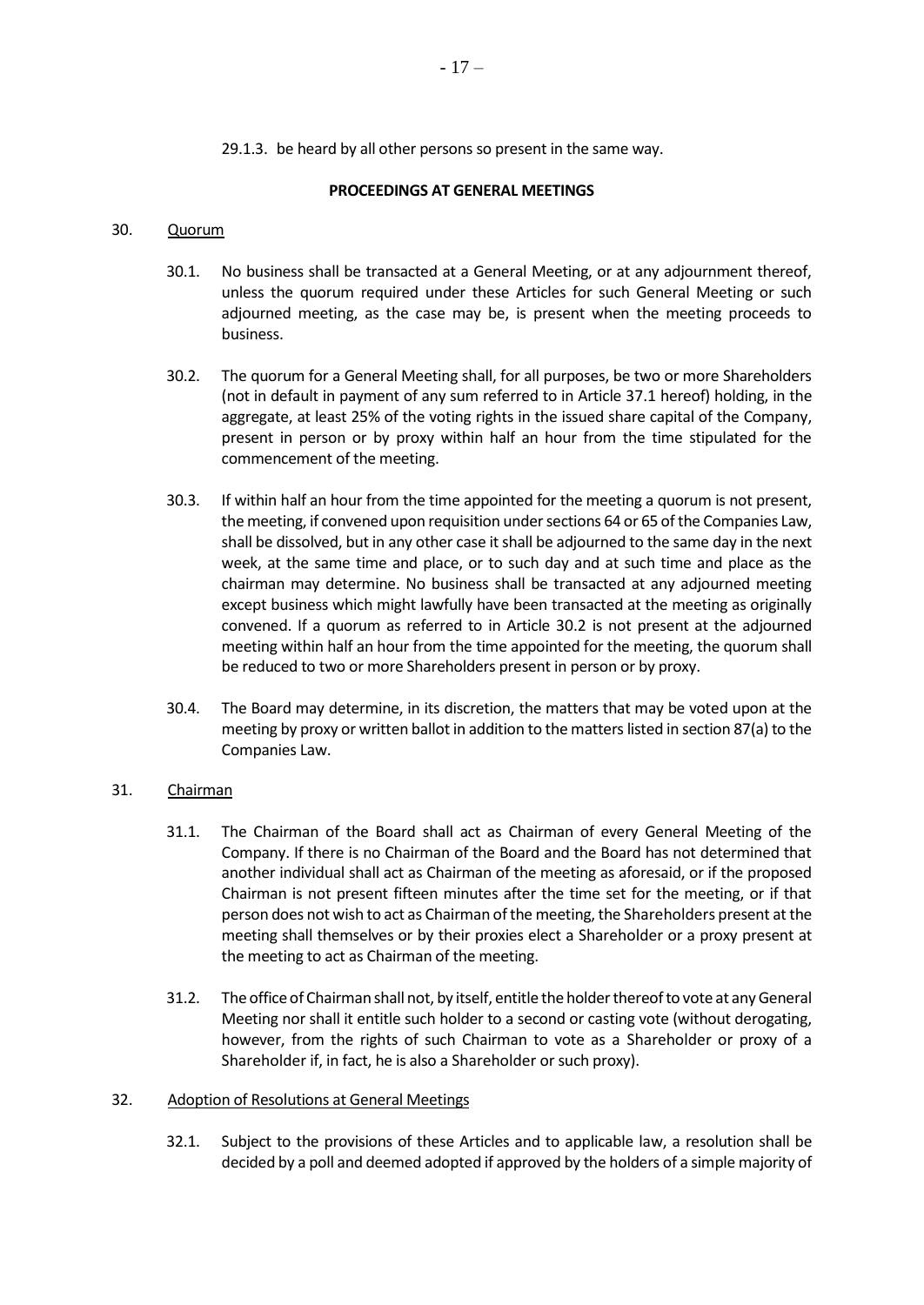the voting power represented at the meeting in person or by proxy and voting on such resolution.

- 32.2. Reserved.
- 32.3. Reserved.
- 32.4. A declaration by the chairman of the meeting that a resolution has been carried unanimously, or carried by a particular majority, or lost, and an entry to that effect in the minute book of the Company, shall be conclusive evidence of the fact without proof of the number or proportion of the votes recorded in favour of or against such resolution.
- <span id="page-17-0"></span>32.5. Notwithstanding any of the other provisions of these Articles, any resolution to consummate a Merger, as defined in section 1 of the Companies Law, shall require the approval of the holders of at least a majority of the voting power of the Company. For the avoidance of doubt, any amendment to this Articl[e 32.5](#page-17-0) shall require the approval of the holders of at least a majority of the voting power of the Company.

#### 33. Procedure on a Poll

- 33.1. The chairman of the General Meeting shall direct the manner in which a poll shall be conducted. He may appoint scrutineers, who need not also be Shareholders, and may fix a date, time and place for declaring the result of the poll.
- 33.2. Any poll on the election of a chairman of a meeting or on any question of adjournment shall be taken at the General Meeting and without adjournment. A poll on any other question shall be taken at such date, time and place as the Chairman of the General Meeting directs, either at once or after an interval or adjournment (but not more than 30 days after the date of the meeting).
- 34. Reserved.
- <span id="page-17-1"></span>35. Power to Adjourn
	- 35.1. The chairman of a General Meeting at which a quorum is present may, with the consent of the holders of a majority of the voting power represented in person or by proxy and voting on the question of adjournment (and shall if so directed by the meeting), adjourn the meeting from time to time and from place to place, but no business shall be transacted at any adjourned meeting except business which might lawfully have been transacted at the meeting as originally called.
	- 35.2. It shall not be necessary to give any notice of an adjournment, whether pursuant to Article [30.3](#page-16-1) or Article [35.1,](#page-17-1) unless the meeting is adjourned for twenty one (21) days or more, in which event notice thereof shall be given in the manner required for the meeting as originally called.
- 36. Voting Power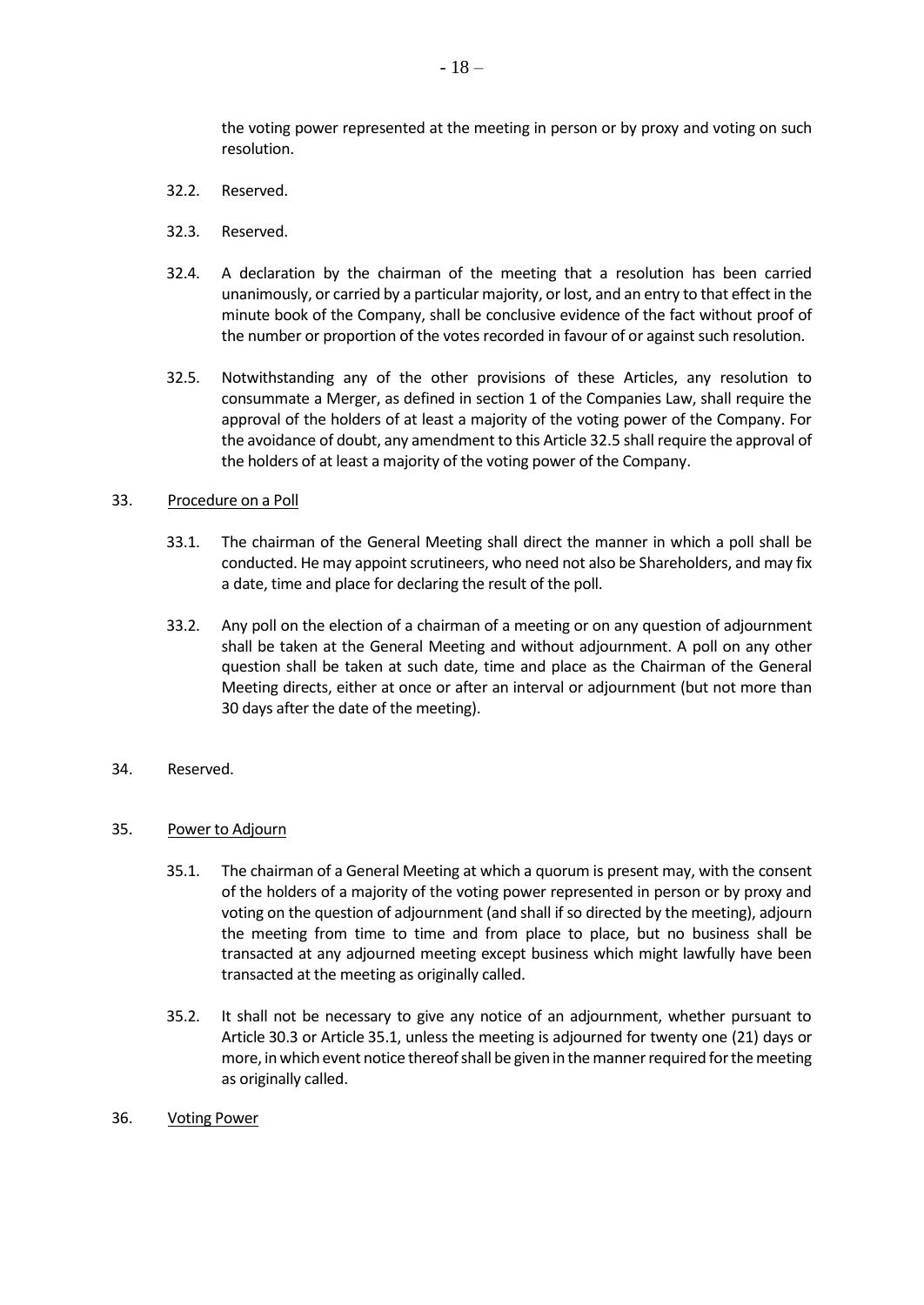- 36.1. The voting rights set out in Article [37.3](#page-18-1) are subject to the provisions of Article [37.1](#page-18-0) and subject to any provision hereof conferring special rights as to voting, or restricting the right to vote, upon which any shares may have been issued or may for the time being be held.
- 36.2. Every Shareholder who is entitled to vote on a resolution and who is present in person or by a duly appointed proxy shall have one vote for every voting share he holds. A Shareholder entitled to more than one vote need not, if he votes (whether in person or by proxy), use all his votes or cast all the votes he uses in the same way.

# 37. Voting Rights

- <span id="page-18-2"></span>37.1. No Shareholder shall be entitled to vote at any General Meeting (or be counted as a part of the quorum thereat), unless all calls and other sums then payable by him in respect of his shares in the Company have been paid, but this Articl[e 37.1](#page-18-2) shall not apply to separate General Meetings of the holders of a particular class of shares pursuant to Article [5](#page-4-0) (Variation of Rights).
- <span id="page-18-3"></span><span id="page-18-0"></span>37.2. A company or other entity being a Shareholder of the Company may duly authorize any person to be its representative at any meeting of the Company or to execute or deliver a proxy on its behalf. Any person so authorized shall be entitled to exercise on behalf of such Shareholder all the power which the latter could have exercised if it were an individual Shareholder. Upon the request of the chairman of the meeting, written evidence of such authorization (in form acceptable to the chairman of the meeting) shall be delivered to him/her prior to the conclusion of the meeting.
- <span id="page-18-1"></span>37.3. Any Shareholder entitled to vote may vote either personally or by proxy (who need not be a Shareholder of the Company), or, if the Shareholder is a company or other corporate body, by a representative authorized pursuant to Article [37.2.](#page-18-3)
- 37.4. If two or more persons are registered as joint holders of any share, the vote of the senior who tenders a vote, in person or by proxy, shall be accepted to the exclusion of the vote(s) of the other joint holder(s); and for this purpose seniority shall be determined by the order in which the names stand in the Shareholders Register.

# **PROXIES**

# 38. Instrument of Appointment

38.1. The instrument appointing a proxy shall be in writing and shall be substantially in the following form:

"I \_\_\_\_\_\_\_\_\_\_\_\_\_\_\_\_\_\_\_\_\_ of \_\_\_\_\_\_\_\_\_\_\_\_\_\_\_\_\_\_\_\_\_\_\_\_\_\_\_\_\_\_\_\_\_\_ (Name of Shareholder) (Address of Shareholder)

being a shareholder of ● hereby appoint

\_\_\_\_\_\_\_\_\_\_\_\_\_\_\_\_\_\_\_\_\_\_\_\_of \_\_\_\_\_\_\_\_\_\_\_\_\_\_\_\_\_\_\_\_\_\_\_\_\_\_\_\_\_ (Name of Proxy) (Address of Proxy)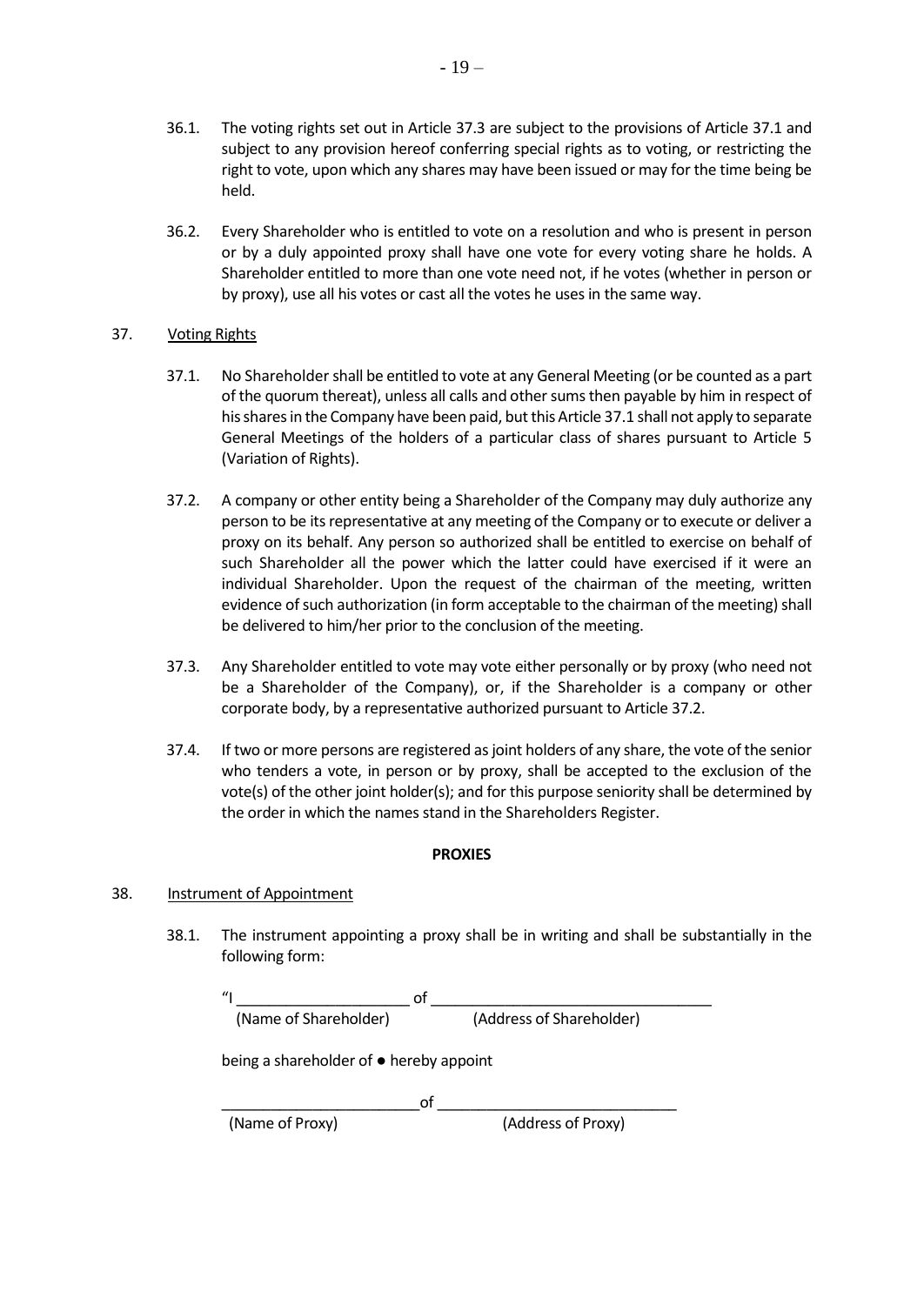as my proxy to vote for me and on my behalf at the General Meeting of the Company to be held on the \_\_\_\_\_ day of \_\_\_\_\_\_\_\_\_\_\_, and at any adjournment(s) thereof.

Signed this \_\_\_\_\_\_\_ day of \_\_\_\_\_\_\_\_\_\_\_\_, 20\_\_\_.

\_\_\_\_\_\_\_\_\_\_\_\_\_\_\_\_\_\_\_\_\_\_\_\_\_ (Signature of Appointer)"

or in any usual or common form or in such other form as may be approved by the Board. It shall be duly signed by the appointer or his duly authorized attorney or, if such appointer is a company or other entity, under its common seal or stamp or the hand of its duly authorized agent(s) or attorney(s). Upon the request of the Company, written evidence of such authorization (in form acceptable to the Company) shall be delivered to the Company prior to the conclusion of the meeting.

<span id="page-19-0"></span>38.2. The instrument appointing a proxy (and the power of attorney or other authority, if any, under which such instrument has been signed) shall be delivered to the Company (at such place or one of such places as may be specified for that purpose in or by way of a note to in any document accompanying the notice convening the General Meeting (or, if no place is so specified, at the registered office of the Company) specified for that purpose in such document) not less than twenty-four (24) hours before the time fixed for the meeting. Notwithstanding the above, the chairman shall have the right to waive the time requirement provided above with respect to all instruments of proxies and to accept any and all instruments of proxy received prior to the beginning of a General Meeting.

#### 39. Effect of Death of Appointer or Transfer of Share or Revocation of Appointment

- 39.1. A vote cast in accordance with an instrument appointing a proxy shall be valid notwithstanding the prior death or bankruptcy of the appointing Shareholder (or of his attorney-in-fact, if any, who signed such instrument), or the transfer of the share in respect of which the vote is cast, unless written notice of such matters shall have been received by the Company or by the chairman of such General Meeting prior to such vote being cast.
- <span id="page-19-1"></span>39.2. An instrument appointing a proxy shall be deemed revoked:
	- 39.2.1. upon receipt by the Company or the chairman, subsequent to receipt by the Company of such instrument, of written notice signed by the person signing such instrument or by the Shareholder appointing such proxy cancelling the appointment thereunder (or the authority pursuant to which such instrument was signed) or of an instrument appointing a different proxy (and such other documents, if any, required under Article [38.2](#page-19-0) for such new appointment), provided such notice of cancellation or instrument appointing a different proxy were so received at the place and within the time for delivery of the instrument revoked thereby as referred to in Articl[e 38.2](#page-19-0) hereof; or
	- 39.2.2. if the appointing Shareholder is present in person at the meeting for which such instrument of proxy was delivered, upon receipt by the chairman of such meeting of written notice from such Shareholder of the revocation of such appointment, or if and when such Shareholder votes at such meeting. A vote cast in accordance with an instrument appointing a proxy shall be valid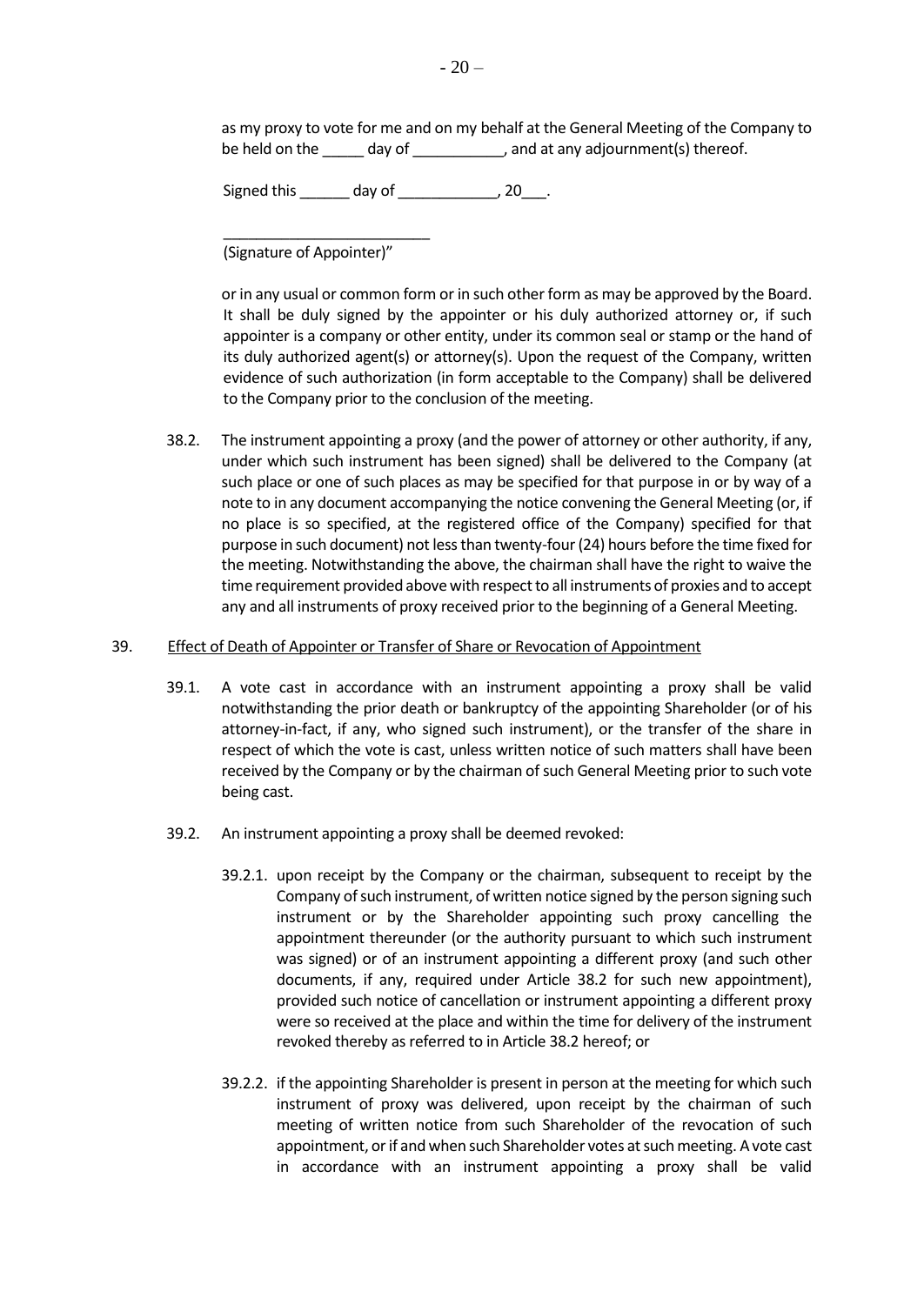notwithstanding the revocation or purported cancellation of the appointment, or the presence in person or vote of the appointing Shareholder at a meeting for which it was rendered, unless such instrument of appointment was deemed revoked in accordance with the foregoing provisions of this Article [39.2](#page-19-1) at or prior to the time such vote was cast.

#### **BOARD OF DIRECTORS**

#### <span id="page-20-0"></span>40. Powers of the Board of Directors

#### 40.1. General

The management of the business of the Company shall be vested in the Board, which may exercise all such powers and do all such acts and things as the Company is authorized to exercise and do, and are not by these Articles or by law required to be exercised or done by the Company by action of the Shareholders at a General Meeting. The authority conferred on the Board by this Article [40](#page-20-0) (Powers of Board) shall be subject to the provisions of the Companies Law, these Articles and any regulation or resolution consistent with these Articles adopted from time to time by the Company by action of the Shareholders at a General Meeting, provided, however, that no such regulation or resolution shall invalidate any prior act done by or pursuant to a decision of the Board which would have been valid if such regulation or resolution had not been adopted.

#### 40.2. Borrowing Power

The Directors may exercise all the powers of the Company to borrow money and to mortgage or charge its undertaking, property and assets both present and future and uncalled capital, or any part thereof, and to issue debentures and other securities, whether outright or as collateral security for any debt, liability or obligation of the Company or its parent undertaking (if any) or any subsidiary undertaking of the Company or of any third party.

### 40.3. Reserves

The Board may, from time to time, set aside any amount(s) out of the profits of the Company as a reserve or reserves for any purpose(s) which the Board, in its absolute discretion, shall deem fit, including without limitation, capitalization and distribution of bonus shares, and may invest any sum so set aside in any manner and from time to time deal with and vary such investments and dispose of all or any part thereof, and employ any such reserve or any part thereof in the business of the Company without being bound to keep the same separate from other assets of the Company, and may subdivide or redesignate any reserve or cancel the same or apply the funds therein for another purpose, all as the Board may from time to time think fit.

#### 41. Exercise of Powers of Board of Directors

41.1. A meeting of the Board at which a quorum is present (whether in person, by conference call or by any other device allowing the participating Directors to hear each other simultaneously) shall be competent to exercise all the authorities, powers and discretions vested in or exercisable by the Board.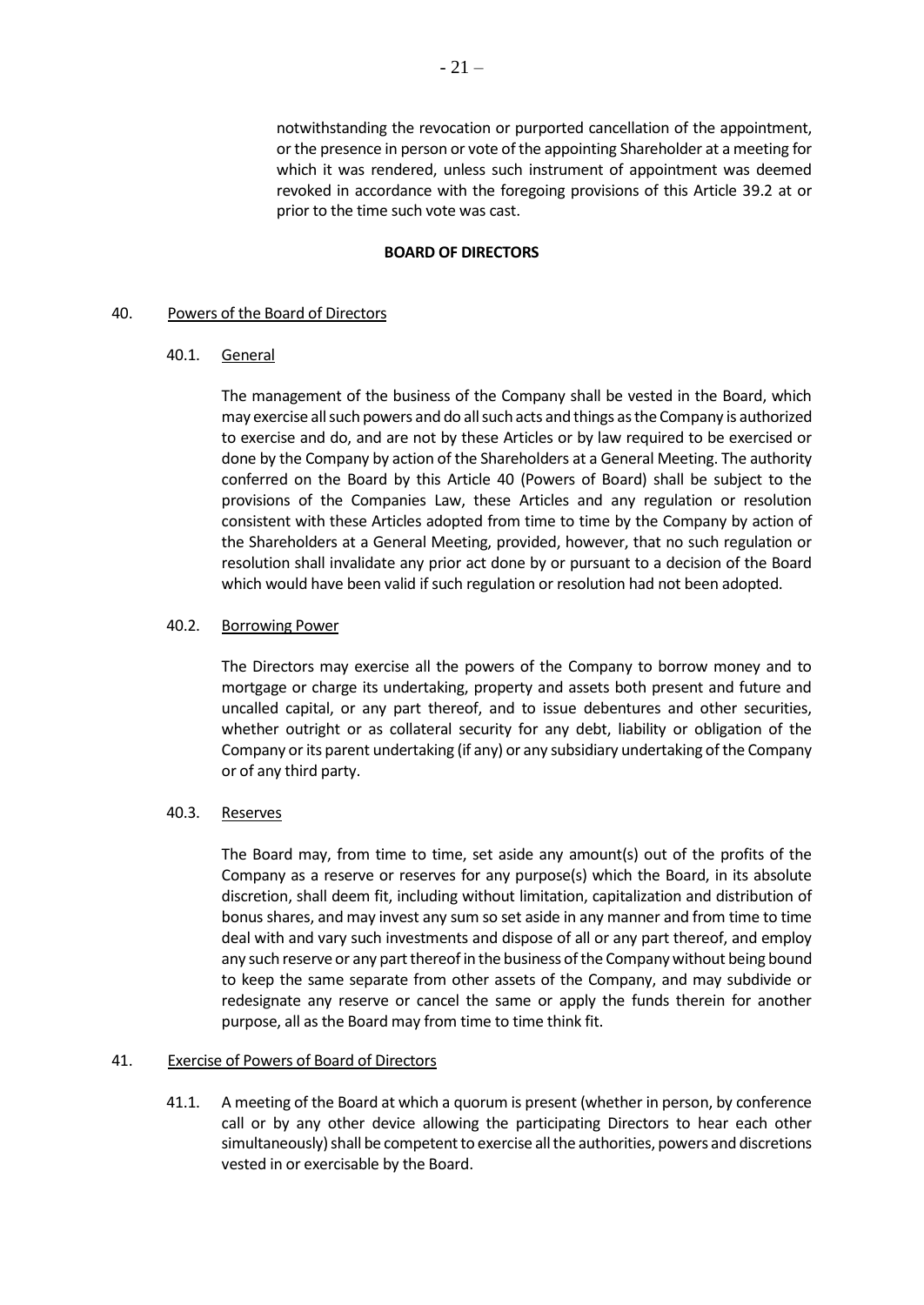$-22-$ 

- 41.2. A resolution proposed at any meeting of the Board shall be deemed adopted if approved by a majority of the Directors then in office who are lawfully entitled to participate in the meeting and vote thereunder and present when such resolution is put to a vote and voting thereon.
- 41.3. A resolution may be adopted by the Board without convening a meeting (i) if all Directors then in office and lawfully entitled to vote thereon (as conclusively determined by the Chairman of the Board) have given their consent (in any manner whatsoever) not to convene a meeting, in which case the resolution shall be adopted if approved by a majority of the Directors entitled to vote thereon (as determined as aforesaid), or (ii) as a resolution in writing signed by all of the Directors then in office and lawfully entitled to vote thereon (as determined as aforesaid). The Chairman of the Board shall sign any resolutions adopted pursuant to sub-article (i) above, including the decision to adopt such resolutions without a meeting.

### <span id="page-21-1"></span>42. Delegation of Powers

- 42.1. Any Committee of the Board shall, in the exercise of the powers so delegated, conform to any regulations imposed on it by the Board. The meetings and proceedings of any such Committee of the Board shall, mutatis mutandis, be governed by the provisions herein contained for regulating the meetings of the Board, so far as not superseded by any regulations adopted by the Board under this Article [42](#page-21-1) (Delegation of Powers). Unless otherwise expressly provided by the Board in delegating powers to a Committee of the Board, such Committee shall not be empowered to further delegate such powers.
- 42.2. Without derogating from the provisions of Article [55](#page-25-0) (Chief Executive Officer and President), the Board may from time to time appoint a Secretary, as well as officers, agents, employees and independent contractors, as the Board deems fit, and may terminate the service of any such person. The Board may, subject to the provisions of the Companies Law, determine the powers and duties of all such persons, and may require security in such cases and in such amounts as it deems fit.
- 42.3. The Board may from time to time, by power of attorney or otherwise, appoint any person, company, firm or body of persons to be the attorney or attorneys of the Company at law or in fact for such purpose(s) and with such powers, authorities and discretions, and for such period and subject to such conditions, as it deems fit, and any such power of attorney or other appointment may contain such provisions for the protection and convenience of persons dealing with any such attorney as the Board deems fit, and may also authorise any such attorney to delegate all or any of the powers, authorities and discretion vested in him.

### <span id="page-21-0"></span>43. Number of Directors

The Board of Directors of the Company shall consist of not less than three Directors nor more than eight Directors.

# <span id="page-21-2"></span>44. Election and Removal of Directors

44.1. Subject to the provisions of these Articles and the Companies Law, Directors shall be elected at the Annual General Meeting or an Extraordinary Meeting of the Company by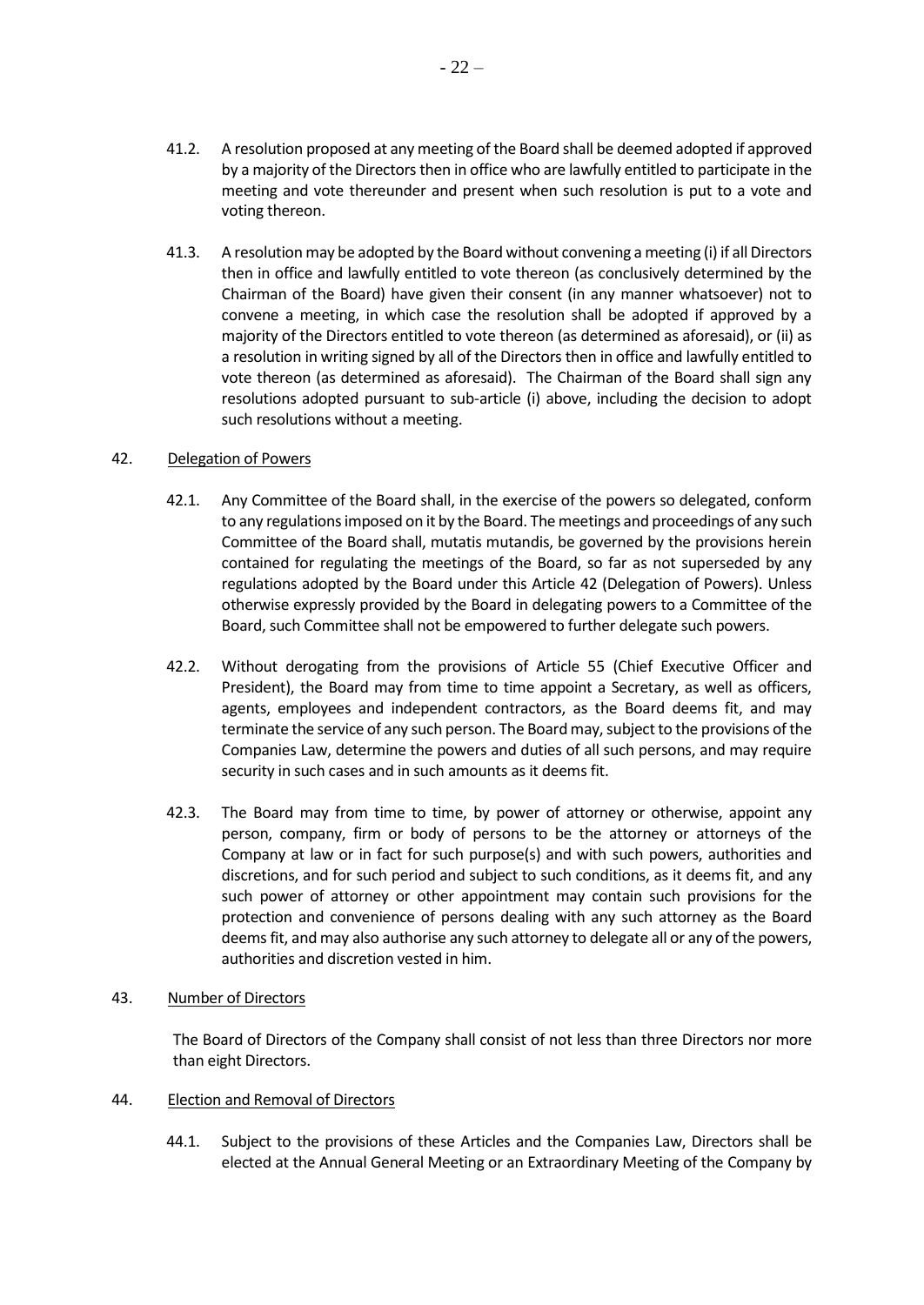the vote of the holders of a majority of the voting power represented at such meeting in person or by proxy and voting on the election of directors and each Director shall serve, subject to Articl[e 47](#page-23-0) (Vacation of Office) hereof and with respect to a Director appointed pursuant to Articl[e 46](#page-23-1) (Continuing Directors in the Event of Vacancies) hereof subject to such Article, and, in each case, subject to his earlier removal pursuant to this Article [44](#page-21-2) (Election and Removal of Directors), for a fixed term not lesser than three (3) years as resolved from time to time by the Annual General Meeting or an Extraordinary Meeting of the Company. The term of the Directors acting as of the date of these Articles is three (3) years as of the date of these Articles; Subject to the minimum term set forth above, the number of new Directors to be appointed to the Board instead of dismissed Directors, excluding External Directors, shall not be in excess of two (2) Directors per calendar year.

- 44.2. Nominations for the election of Directors may be made by the Board or a committee appointed by the Board.
- 44.3. Subject to Article 44.1 above, the General Meeting may, by a vote of the holders of at least 50 per cent of the voting power represented at the meeting, remove any Director(s) from office, and elect Directors instead of Directors so removed or fill any Vacancy, however created, in the Board unless such Vacancy was filled by the Board under Article [46](#page-23-1) (Continuing Directors in the Event of Vacancies).
- 44.4. In the event of any contradiction between the provisions of this Article [44](#page-21-2) (Election and Removal of Directors) and the provisions of the Companies Law relating to the election, removal and term of External Directors, the applicable provisions of the Companies Law shall govern, and the External Directors shall be elected, removed and hold office in accordance with the provisions of the Companies Law.

### 44.5. Substitute Director

- 44.5.1. Each member of the Board may, with the consent of the Board, appoint for himself a stand-in (hereafter — "**Substitute Director**"), provided that someone who has been appointed as a Substitute Director for another director and/or someone who already holds office as a director of the Company may not be appointed as a Substitute Director. The appointment or termination of office of a Substitute Director shall be made in a written document with the signature of the Director who appointed him, but in any case the office of a Substitute Director shall come to an end if one of the events set out in the provisions of Article [47](#page-23-0) (Vacation of Office) below occurs to the Substitute Director or if the office of the member of the Board for whom he acts as stand-in becomes vacant for any reason whatsoever.
- 44.5.2. A Substitute Director shall have the same status as a Director and he shall be subject to all the provisions of the Companies Law and the provisions of these Articles, apart from the provisions concerning the appointment and/or dismissal of a Director provided in these Articles. The appointment of a Substitute Director shall be in accordance with the provisions of Sections 237 and 238 of the Companies Law.

## 45. Qualification of Directors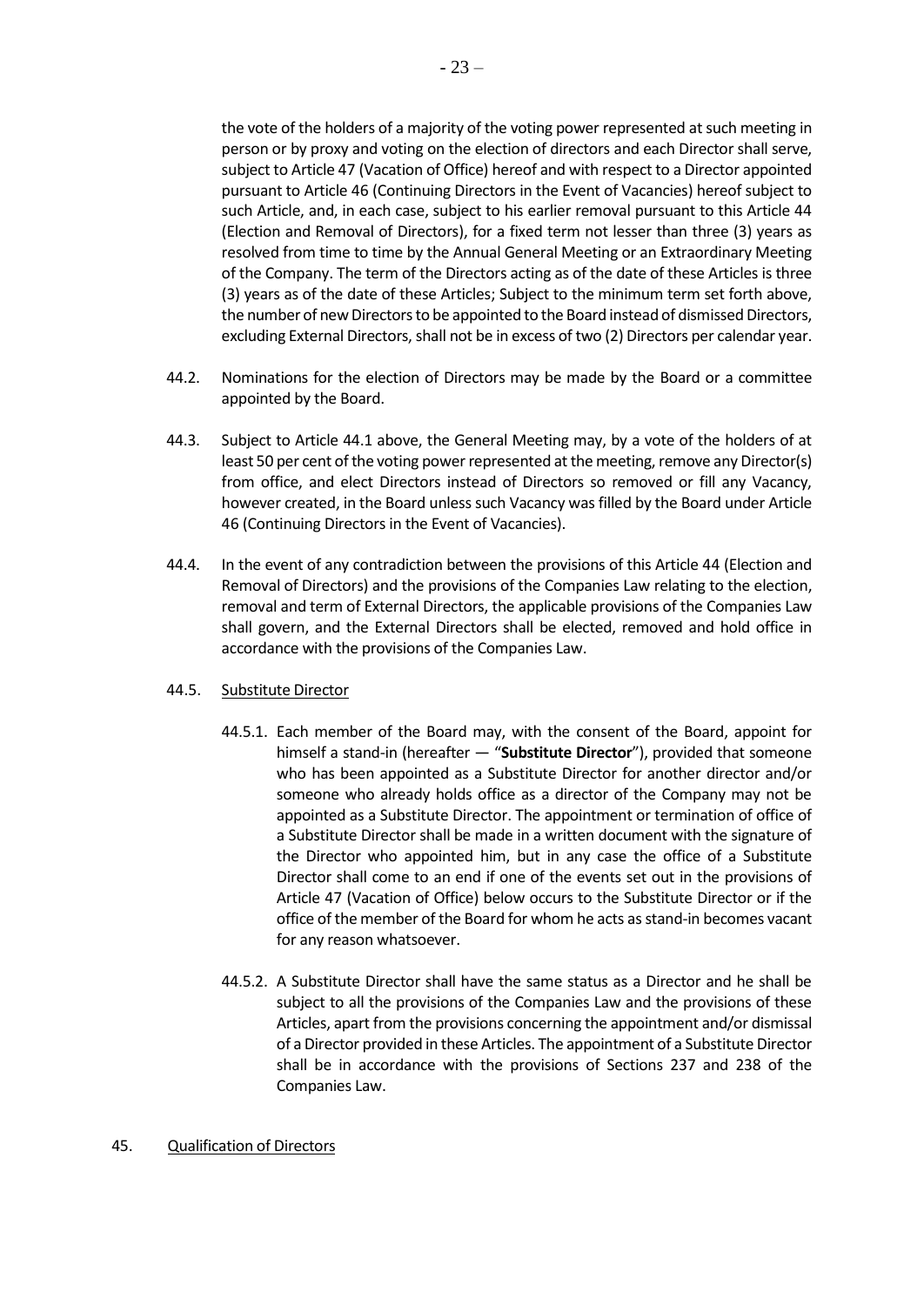No person shall be disqualified to serve as a Director by reason of his not holding shares in the Company or by reason of his having served as a Director in the past.

#### <span id="page-23-1"></span>46. Continuing Directors in the Event of Vacancies

- 46.1. In the event that a Vacancy is created in the Board, the continuing Directors may continue to act in every matter, and, in addition, may appoint Directors to temporarily hold office and fill any such Vacancy, until approval of such appointment(s) by the next General Meeting. Notwithstanding the preceding sentence, in the event of Vacancy of an External Director, the Company shall call a General Meeting to elect a new External Director or take such other action as required under the Companies Law;
- 46.2. (As long as the number of Directors is less than the maximum number of Directors permitted under Articl[e 43](#page-21-0) (Number of Directors), the continuing Directors may appoint additional Directors, up to the maximum number permitted under Articl[e 43](#page-21-0) (Number of Directors), to hold office until the next Annual General Meeting following such appointment by the continuing Directors.

#### <span id="page-23-0"></span>47. Vacation of Office

- 47.1. The office of a Director shall be vacated, *ipso facto*, upon his or her death, or if he or she are dismissed, or if he or she becomes bankrupt, or if the Director is a company, upon its winding-up, or if he is found by a court guilty of any of the felonies listed in section 226 of the Companies Law or if he is convicted of an offence as stated in Section 232 of the Companies Law, or pursuant to a decision of a court as provided in Section 233 of the Companies Law, or in accordance with the terms of an engagement letter entered into by the Director and the Company with approval of the Board.
- 47.2. The office of a Director may also be vacated by the written resignation of the Director. Such resignation shall become effective on the date fixed therein, or upon the delivery thereof to the Company, whichever is later. Such written resignation shall include the reasons that lead the Director to resign from his office.

#### 48. Remuneration of Directors

A Director and an External Director shall be paid remuneration by the Company for his services as Director to the extent such remuneration shall have been approved by the relevant committee of the Board in accordance with the Companies Law.

#### 49. Conflict of Interest

Subject to the provisions of the Companies Law, no Director shall be disqualified by virtue of his office from holding any office or place of profit in the Company or in any company in which the Company shall be a Shareholder or otherwise interested, or from contracting with the Company as vendor, purchaser or otherwise, nor shall any such contract, or any contract or arrangement entered into by or on behalf of the Company in which any Director shall be in any way interested, be voided, nor, other than as required under the Companies Law, shall any Director be liable to account to the Company for any profit arising from any such office or place of profit or realized by any such contract or arrangement by reason only of such Director's holding that office or of the fiduciary relations thereby established, but the nature of his interest, as well as any material fact or document, must be disclosed by him at the meeting of the Board at which the contract or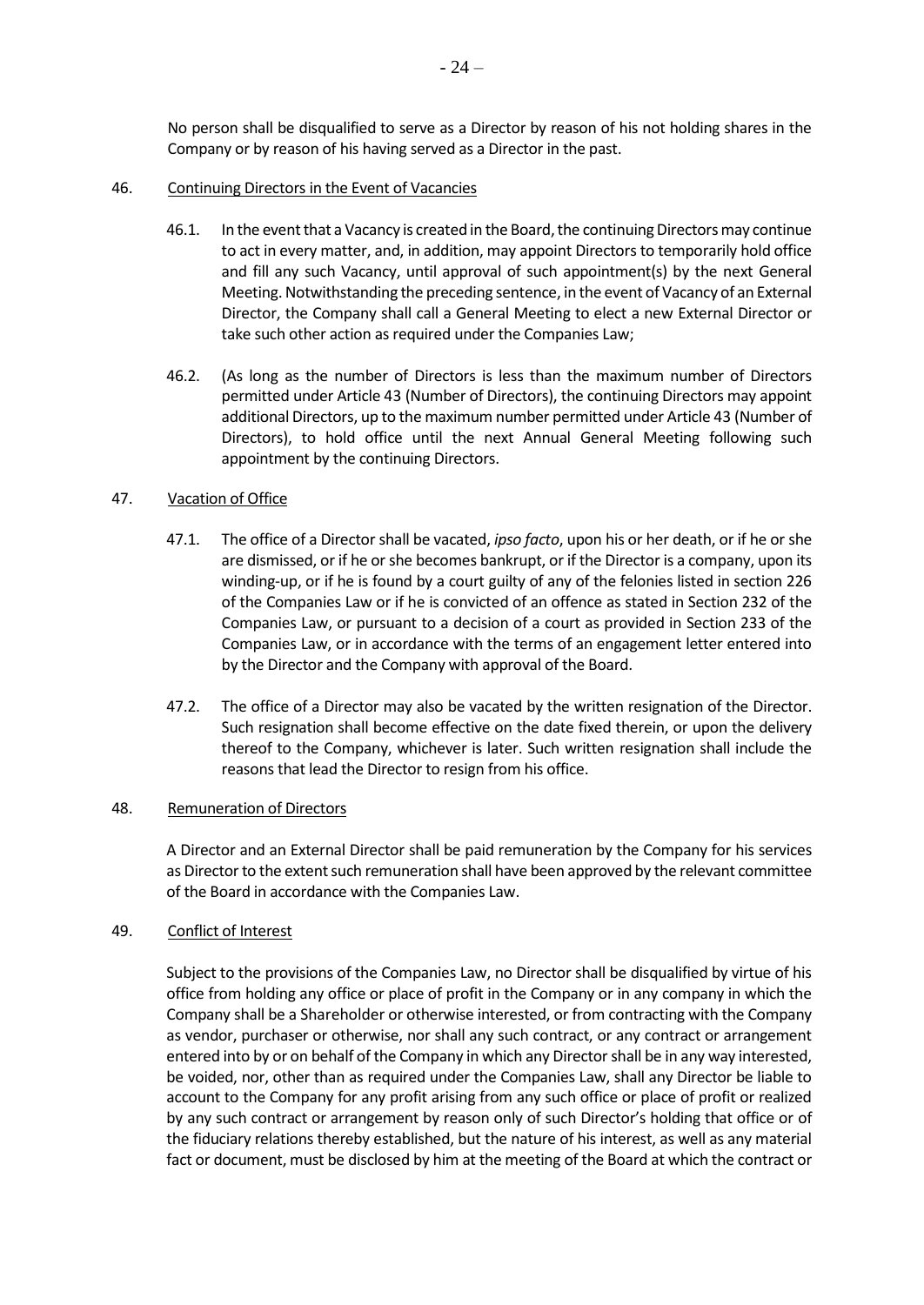arrangement is first considered, if his interest then exists, or, in any other case, at no later than the first meeting of the Board after the acquisition of his interest.

### **PROCEEDINGS OF THE BOARD OF DIRECTORS**

## 50. Meetings

- 50.1. The Board may meet and adjourn its meetings and otherwise regulate such meetings and proceedings in accordance with the Company's needs, provided, however, that the Board must meet at least once every three calendar months.
- 50.2. Any Director may at any time, and the Secretary, upon the request of such Director, shall, convene a meeting of the Board, but not less than two days' notice shall be given of any meetings so convened. Notice of any such meeting shall be given to all the Directors and may be given orally, by telephone, in writing or by mail, email or facsimile. Notwithstanding anything to the contrary herein, failure to deliver notice to a director of any such meeting in the manner required hereby may be waived by such Director, and a meeting shall be deemed to have been duly convened notwithstanding such defective notice if such failure or defect is waived prior to action being taken at such meeting, by all Directors entitled to participate at such meeting to whom notice was not duly given as aforesaid.

### 51. Resolutions in Writing

A resolution in writing signed by the chairman of the Board, or of a committee, provided that all the members of the Board or a committee have agreed to adopt such resolution without convening a meeting, shall be valid for every purpose as a resolution adopted at a Board or committee meeting, as the case may be, that was duly convened and held. In place of a Director the aforesaid resolution may be signed and delivered by his attorney.

52. Quorum

Until otherwise unanimously decided by the Board, a quorum at a meeting of the Board shall be constituted by the presence in person, by telephone conference or by other means by which all Directors may hear and be heard of a majority of the Directors then in office who are lawfully entitled to participate in the meeting. No business shall be transacted at a meeting of the Board unless the requisite quorum is present (in person or by telephone conference or by other means by which all directors may hear and be heard) when the meeting proceeds to business. The quorum to re-convene an adjourned meeting shall be two Directors.

### 53. Chairman of the Board of Directors

Subject to the provisions of the Company's Law the Board may from time to time, elect one of its members to be the chairman of the Board, remove such chairman from office and appoint others in his or her place. The chairman of the Board shall preside at every meeting of the Board, but if there is no such Chairman, or if at any meeting he is not present within fifteen (15) minutes of the time fixed for the meeting or if he is unwilling to take the chair, the Directors present shall choose one of their number to be the chairman of such meeting.

### 54. Validity of Acts Despite Defects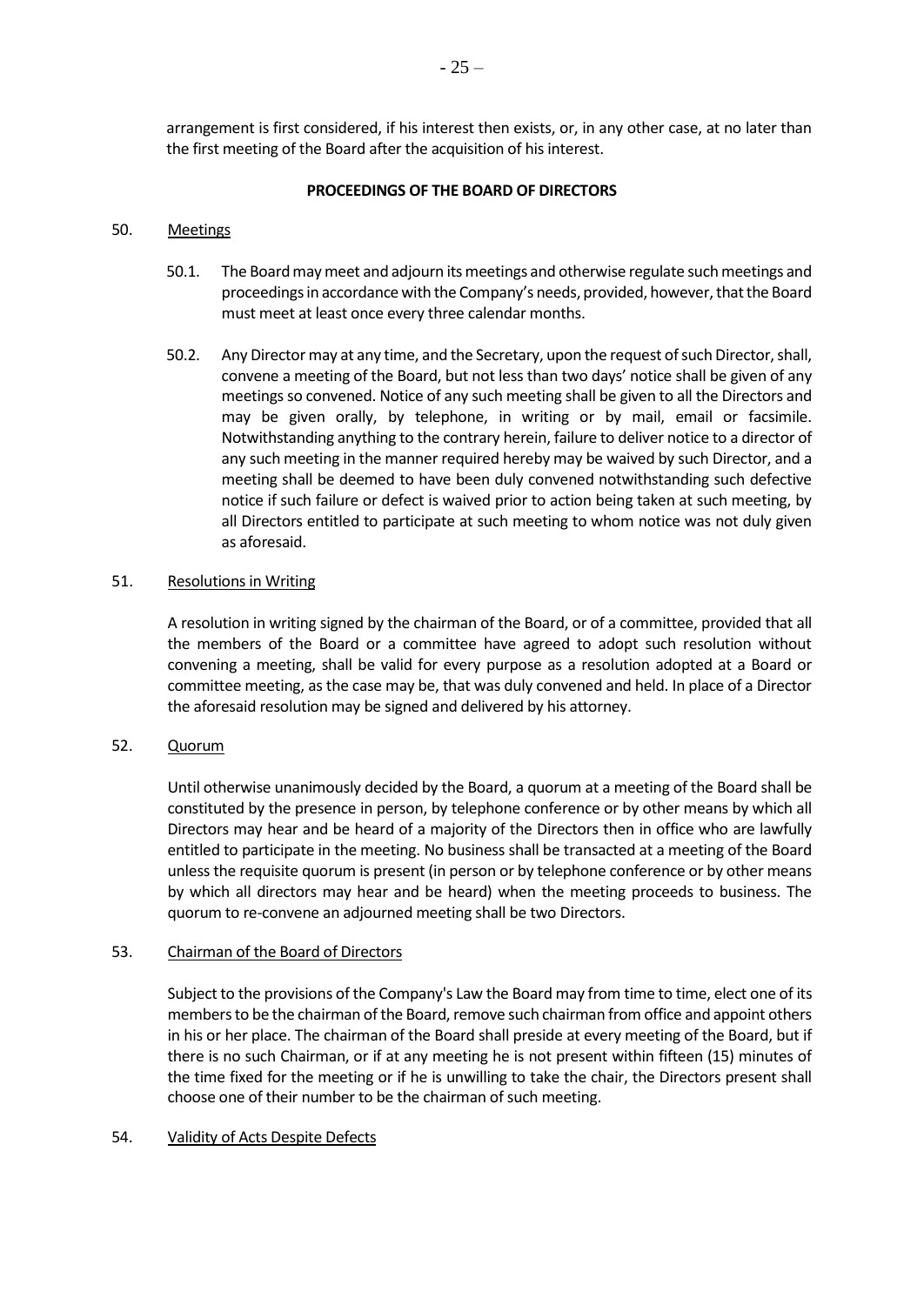Subject to the provisions of the Companies Law all acts done bona fide at any meeting of the Board of Directors, or of a Committee of the Board of Directors, or by any person(s) acting as Director(s), shall, notwithstanding that it may afterwards be discovered that there was some immaterial defect in the appointment of the participants in such meetings or any of them or any person(s) acting as aforesaid, or that they or any of them were disqualified, be as valid as if there were no such defect or disqualification.

### **CHIEF EXECUTIVE OFFICER AND PRESIDENT**

## <span id="page-25-0"></span>55. Chief Executive Officer, Chief Financial Officer and President

The Board may from time to time appoint one or more persons, whether or not Directors, as Chief Executive Officer or officers, general manager or managers, or President of the Company and may confer upon such person(s), and from time to time modify or revoke, such title(s) and such duties and authorities of the Board as the Board may deem fit, subject to such limitations and restrictions as the Board may from time to time prescribe. Unless otherwise determined by the Board, the Chief Executive Officer shall have authority with respect of the management of the Company in the ordinary course of business. Such appointment(s) may be either for a fixed term or without any limitation of time, and the Board may from time to time (subject to the provisions of the Companies Law and of any contract between any such person and the Company) remove or dismiss him or them from office and appoint another or others in his or their place or places.

### **MINUTES**

### 56. Minutes

- 56.1. Minutes of each General Meeting and of each meeting of the Board or of any Committee of the Board shall be recorded and duly entered in books provided for that purpose, and shall be held by the Company at its principal place of office or its registered office or such other place as shall have been determined by the Board. Such minutes shall, in all events, set forth the names of the persons present at the meeting and all resolutions adopted thereat.
- 56.2. Any minutes as aforesaid, if purporting to be signed by the chairman of the meeting or by the chairman of the next Succeeding meeting, shall constitute *prima facie* evidence of the matters recorded therein.

### **DIVIDENDS**

# 57. Declaration and Payment of Dividends

The Board may, subject to the applicable provisions of the Companies Law, from time to time declare, and cause the Company to pay, such dividend as may appear to the Board to be justified by the profits of the Company. The Board shall determine the time for payment of such dividends, both interim and final, and the record date for determining the Shareholders entitled thereto.

### <span id="page-25-1"></span>58. Amount Payable by Way of Dividends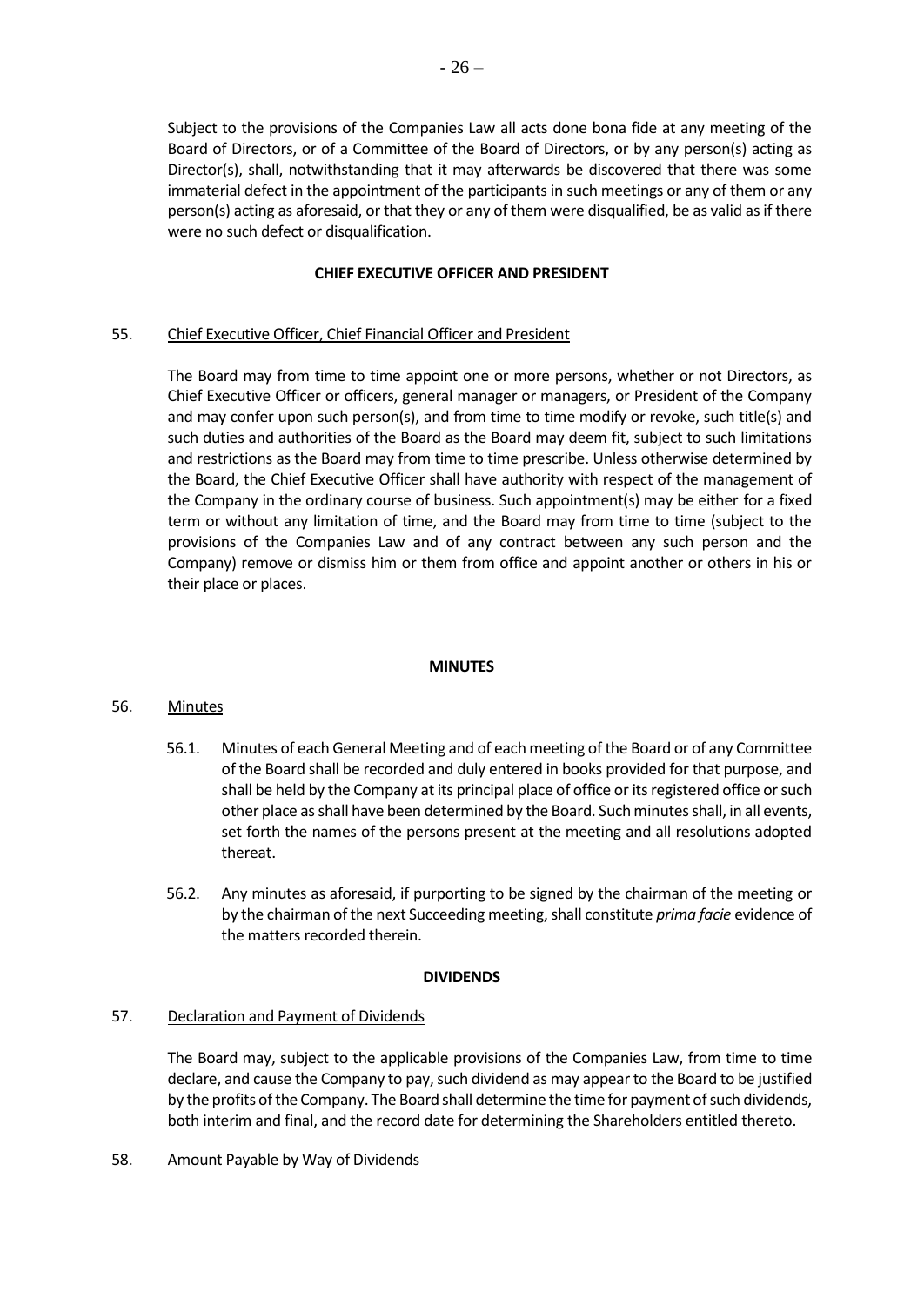Subject to the provisions of these Articles and subject to any rights or conditions attached at that time to any share in the capital of the Company granting preferential, special or deferred rights or not granting any rights with respect to dividends, the profits of the Company which shall be declared as dividends shall be distributed according to the proportion of the nominal value paid up on account of the shares held at the date so appointed by the Company, without regard to the premium paid in excess of the nominal value, if any. No amount paid or credited as paid on a share in advance of calls shall be treated for purposes of this Article [58](#page-25-1) (Amount payable by way of Dividends) as paid on a share.

59. Interest

No dividend shall carry interest against the Company.

- <span id="page-26-0"></span>60. Payment by Specie
	- 60.1. Upon the determination of the Board, the Company:
		- 60.1.1. may cause any monies, investments, or other assets forming part of the undivided profits of the Company, standing to the credit of a reserve fund, or to the credit of a reserve fund for the redemption of capital, or in the hands of the Company and available for dividends, or representing premiums received on the issuance of shares and standing to the credit of the share premium account, to be capitalized and distributed among such of the Shareholders as would be entitled to receive the same if distributed by way of dividend and in the same proportion, on the footing that they become entitled thereto as capital, or may cause any part of such capitalized fund to be applied on behalf of such Shareholders in paying up in full, either at par or at such premium as the resolution may provide, any unissued shares or debentures or debenture stock of the Company which shall be distributed accordingly or in payment, in full or in part, of the uncalled liability on all issued shares or debentures or debenture stock if such liability exists, on a pro rata basis; and
		- 60.1.2. may cause such distribution or payment to be accepted by such Shareholders in full satisfaction of their interest in the said capitalized sum.

### 61. Implementation of Powers under Articl[e 60](#page-26-0)

For the purpose of giving full effect to any resolution under Article [60](#page-26-0) (Payment in Specie), and without derogating from the provisions of Article [6.2](#page-5-1) hereof, the Board may settle any difficulty which may arise in regard to the distribution as it thinks expedient, and, in particular, may issue fractional certificates, and may fix the value for distribution of any specific assets, and may determine that cash payments shall be made to any members upon the footing of the value so fixed, or that fractions of less value than the nominal value of one share may be disregarded in order to adjust the rights of all parties, and may vest any such cash, shares, debentures, debenture stock or specific assets in trustees upon such trusts for the persons entitled to the dividend or capitalized fund as may seem expedient to the Board.

#### 62. Dividend on Unpaid Shares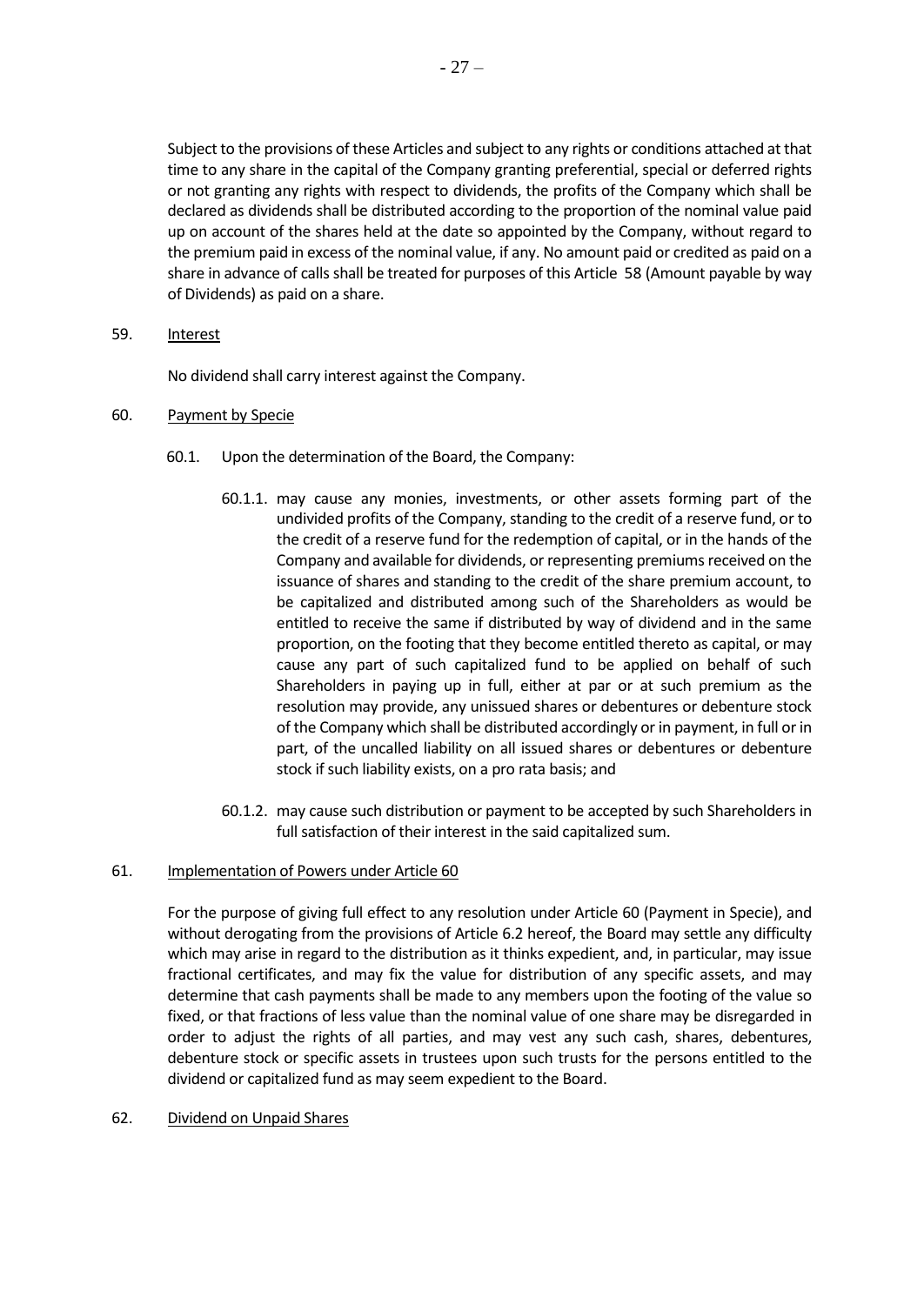The Board may give an instruction which shall prevent the distribution of a dividend to the registered holders of share the full nominal amount of which has not been paid up.

#### 63. Retention of Dividends

- 63.1. The Board may retain any dividend or other moneys payable or property distributable in respect of a share on which the Company has a lien, and may apply the same in or toward satisfaction of the debts, liabilities, or engagements in respect of which the lien exists.
- 63.2. The Board may retain any dividend or other moneys payable or property distributable in respect of a share in respect of which any person is, under these Articles, entitled to become a Shareholder, or which any person is, under these Articles, entitled to transfer, until such person shall become a Shareholder in respect of such share or shall transfer the same.

#### 64. Unclaimed Dividends

All unclaimed dividends or other moneys payable in respect of a share may be invested or otherwise made use of by the Board for the benefit of the Company until claimed. The payment by the Directors of any unclaimed dividend or such other moneys into a separate account shall not constitute the Company a trustee in respect thereof. The principal (and only the principal) of an unclaimed dividend or such other moneys shall be, if claimed, paid to the person entitled thereto.

#### 65. Mechanics of Payment

The Board may fix the mechanics for payment of dividends as it deems fit. However, if nothing to the contrary is provided in the resolution of the Board, than all dividends or other moneys payable in cash in respect of a share may be paid by check or warrant sent through the post to, or left at, the registered address of the person entitled thereto or by transfer to a bank account specified by such person (or, if two or more persons are registered as joint holders of such share or are entitled jointly thereto in consequence of the death or bankruptcy of the holder or otherwise, to the joint holder whose name is registered first in the Shareholder Register or his bank account or the person who the Company may then recognize as the owner thereof or entitled thereto under Article [25](#page-14-1) (Transmission on Death) hereof, as applicable, or such person's bank account), or to such person and at such other address as the person entitled thereto may by writing direct. Every such check or warrant shall be made payable to the order of the person to whom it is sent, or to such person as the person entitled thereto as aforesaid may direct, and payment of the check or warrant by the banker upon whom it is drawn shall be a good discharge to the Company.

#### 66. Receipt from a Joint Holder

If two or more persons are registered as joint holders of any share or are entitled jointly thereto in consequence of the death or bankruptcy of the holder or otherwise, any one of them may give effectual receipts for any dividend or other moneys payable or property distributable in respect of such share.

#### **ACCOUNTS**

### 67. Books of Account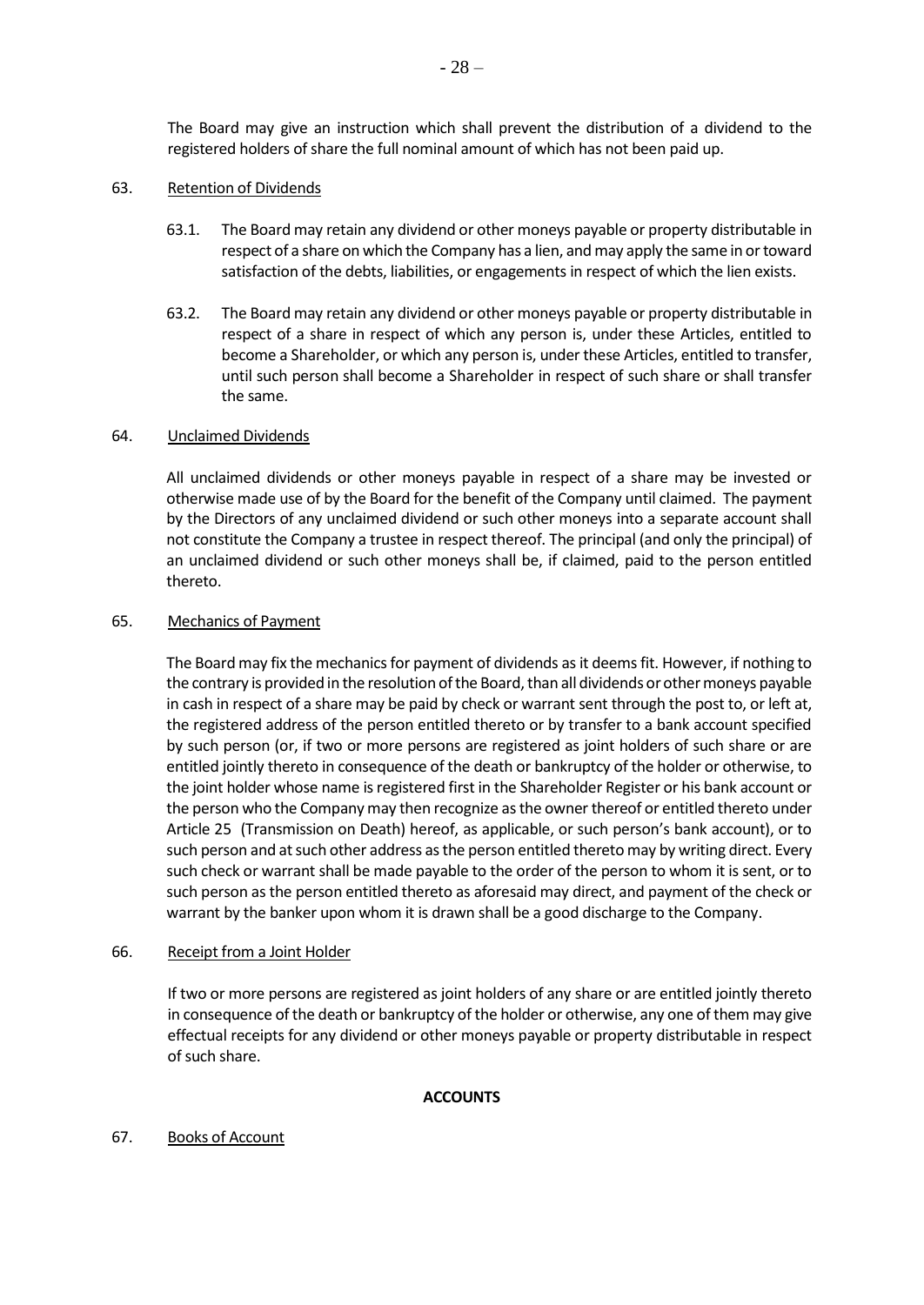The Board shall cause accurate books of account to be kept in accordance with the provisions of the Companies Law and of any other applicable law. Such books of account shall be kept at the Registered Office of the Company, or at such other place or places as the Board of Directors may think fit, and they shall always be open to inspection by all Directors. No Shareholder, not being a Director, shall have any right to inspect any account or book or other similar document of the Company, except as conferred by law or authorised by the Board or by resolution of the Shareholders.

#### 68. Audit

At least once in every fiscal year the accounts of the Company shall be audited and the correctness of the profit and loss account and balance sheet certified by one or more duly qualified auditors ("**Auditor**(**s**)").

## 69. Auditors

The appointment, authorities, duties, responsibilities, rights, remuneration and powers of the Auditor(s) shall be fixed by applicable law and under these Articles, provided, however, that in exercising their authority to fix the remuneration of the Auditor(s), the Shareholders in General Meeting may act (and in the absence of any action in connection therewith shall be deemed to have so acted), to authorize the Board to fix such remuneration subject to such criteria or standards, if any, as may be provided in the resolution relating to such act, and if no such criteria or standards are so provided, such remuneration shall be fixed in an amount commensurate with the volume and nature of the services rendered by the Auditor(s).

#### **BRANCH REGISTERS**

### 70. Branch Registers

Subject to and in accordance with the provisions of sections 130 to 139, inclusive, of the Companies Law and to all orders and regulation issued thereunder, the Company may cause branch registers to be kept in any place outside the State of Israel as the Board may think fit, and, subject to all applicable requirements of law, the Board may from time to time adopt such rules and procedures as it may think fit in connection with the keeping of such branch registers.

### **RIGHTS OF SIGNATURE, STAMP, AND SEAL**

### 71. Rights of Signature, Stamp and Seal

- 71.1. The Board of Directors shall be entitled to authorize any person or persons (who need not be Directors) to act and sign on behalf of the Company, and the acts and signature of such person(s) on behalf of the Company shall bind the Company insofar as such person(s) acted and signed within the scope of his or their authority.
- 71.2. The Board may provide for a seal. If the Board so provides, it shall also provide for the safe custody thereof. Such seal shall not be used except by the authority of the Board and in the presence of the person (s) authorised to sign on behalf of the Company, who shall sign every instrument to which such seal is affixed.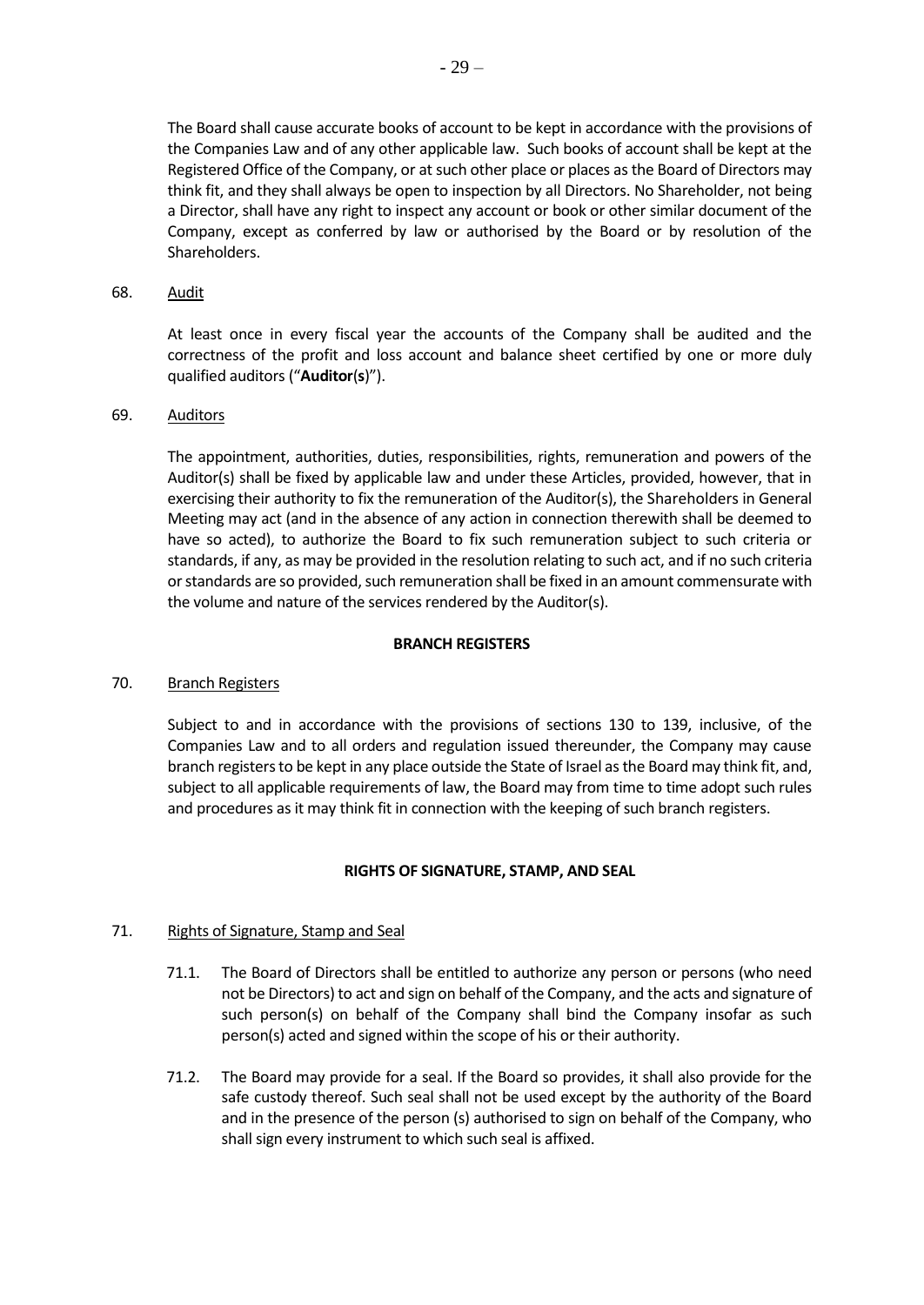### **NOTICES**

# <span id="page-29-0"></span>72. Notices

- 72.1. Any written notice or other document may be served by the Company upon any Shareholder either personally or by sending it by prepaid mail (airmail if sent internationally) addressed to such member at his address as described in the Shareholder Register. Any written notice or other document may be served by any Shareholder upon the Company by tendering the same in person to the Secretary or the general manager or Chief Executive Officer of the Company at the principal office of the Company or by sending it by prepaid registered mail (airmail if posted outside the State of Israel) to the Company at its registered address. Any such notice or other document shall be deemed to have been served two Business Days after it has been posted (seven Business Days if posted internationally), or when actually tendered in person, to such Shareholder (or to the Secretary or the general manager), whichever is earlier. Notice sent by email or facsimile shall be deemed to have been served two Business Days after the notice is sent to the addressee, or when in fact received, whichever is earlier, notwithstanding that if it was defectively addressed or failed, in some other respect, to comply with the provisions of this Article [72.1.](#page-29-0)
- 72.2. All notices to be given to the Shareholders shall, with respect to any share to which persons are jointly entitled, be given to whichever of such persons is named first in the Shareholder Register, and any notice so given shall be sufficient notice to the holders of such share.
- 72.3. If requested by the Company, each Shareholder shall provide the Company with the Shareholder's full street and mailing address, as well, if available with facsimile number and email address. Any Shareholder whose address is not set out in the Shareholder Register, and who shall not have designated in writing delivered to the Company an address for the receipt of notices, shall not be entitled to receive any notice from the Company.

### **DISCLOSURE OF INTERESTS**

### <span id="page-29-3"></span><span id="page-29-1"></span>73. Shareholders Notification Requirements

- 73.1. If at any time the Company shall have any of its Ordinary Shares admitted to trading on AIM, the provisions of Chapter 5 the DTRs (as amended from time to time) (**DTR 5**) relating to the disclosure of voting rights shall apply to the Company, its Ordinary Shares and persons interested in those Ordinary Shares as if the Company were an "issuer" for the purposes of DTR 5 and as if the provisions of DTR 5 were set out in full herein and accordingly the vote holder and issuer notification rules set out in DTR 5 shall apply to the Company and each holder of Ordinary Shares in the Company.
- <span id="page-29-2"></span>73.2. Each Shareholder shall comply with the requirements of DTR 5 and shall notify the Company where its voting rights exceed, reach or fall below the thresholds of 3%, 4%, 5%, 6%, 7%, 8% 9%, 10% and each 1% threshold thereafter up to 100%.
- 73.3. If it shall come to the notice of the Directors that any Shareholder has not, within the requisite period, made or, as the case may be, procured the making of any notification required by Articl[e 73.1](#page-29-1) and Article [73.2,](#page-29-2) the Company may (at the absolute discretion of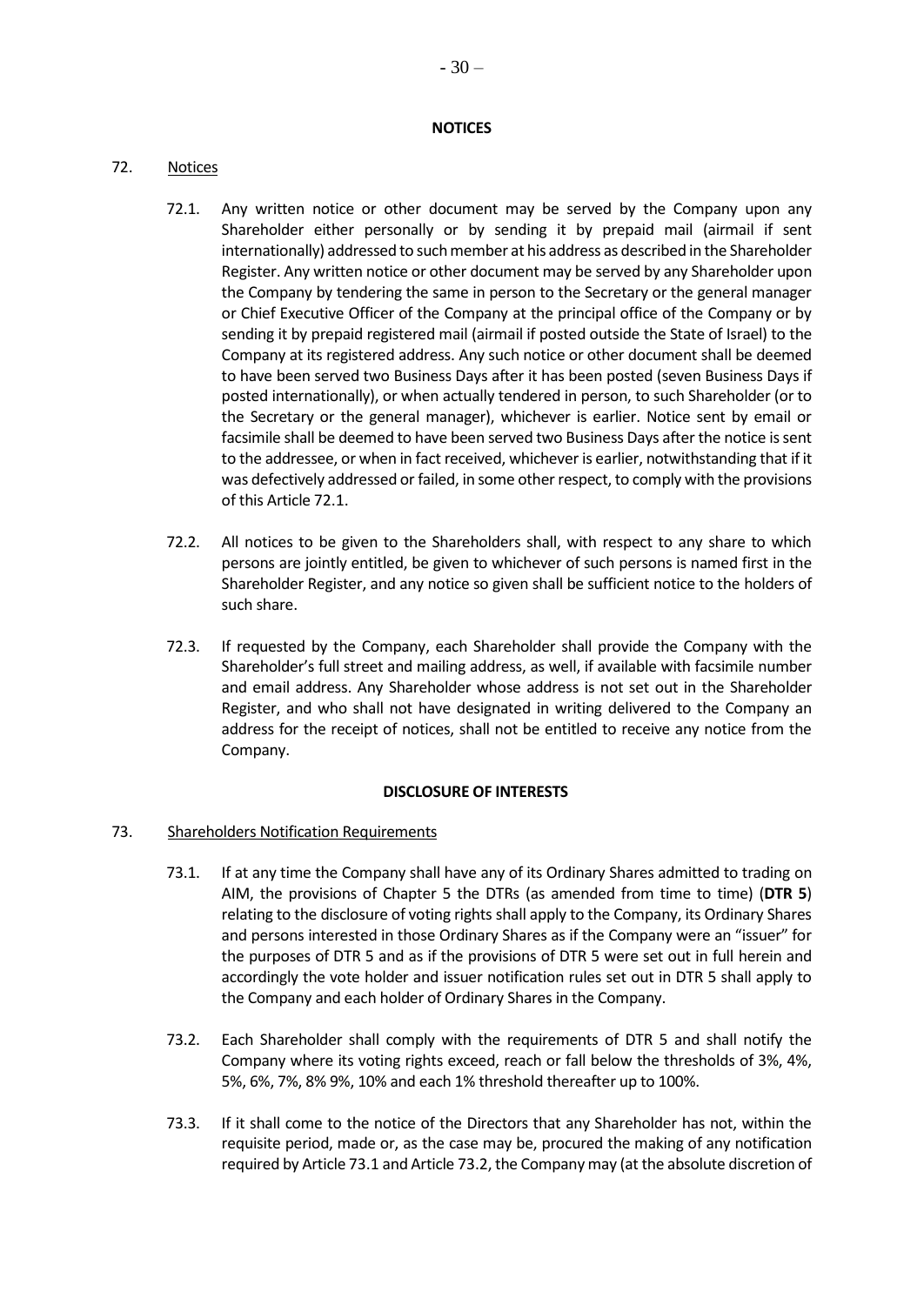the Directors) at any time thereafter by notice (for the purposes of Article [73.1](#page-29-1) to Article [73.15](#page-35-0) inclusive, a "**restriction notice**") to such Shareholder direct that, in respect of the Ordinary Shares in relation to which the default has occurred (for the purposes of Article 76.1 to Article [73.16](#page-35-1) inclusive, the "**default shares**" which expression shall include any further Ordinary Shares which are issued in respect of any default shares), the Shareholder shall not be entitled to be present or to vote on any question, either in person or by proxy, at any General Meeting of the Company or separate general meeting of the holders of any class of Ordinary Shares, or to be reckoned in a quorum.

- <span id="page-30-0"></span>73.4. Where the default shares represent at least 0.25 per cent of the issued Ordinary Shares of the same class as the default shares, then the restriction notice may also direct that:
	- 73.4.1. any dividend or any part thereof or other monies which would otherwise be payable on or in respect of the default shares shall be withheld by the Company; shall not bear interest against the Company; and shall be payable (when the restriction notice ceases to have effect) to the person who would but for the restriction notice have been entitled to them; and/or
	- 73.4.2. where an offer of the right to elect to receive Ordinary Shares instead of cash in respect of any dividend or part thereof is or has been made by the Company, any election made thereunder by such Shareholder in respect of such default shares shall not be effective; and/or
	- 73.4.3. no transfer of any of the Ordinary Shares held by such Shareholder shall be recognised or registered by the Directors unless:
		- 73.4.3.1. the transfer is a permitted transfer (as set out in Articl[e 73.15\)](#page-35-0); or
		- 73.4.3.2. the Shareholder is not himself in default as regards supplying the requisite information required under Article 73.1 and Article 73.2 and, when presented for registration, the transfer is accompanied by a certificate by the Shareholder in a form satisfactory to the Directors to the effect that after due and careful enquiry the Shareholder is satisfied that none of the Ordinary Shares the subject of the transfer are default shares.

Upon the giving of a restriction notice its terms shall apply accordingly.

- 73.5. The Company shall send a copy of the restriction notice to each other person appearing to be interested in the Ordinary Shares the subject of such notice, but the failure or omission by the Company to do so shall not invalidate such notice.
- 73.6. Any restriction notice shall have effect in accordance with its terms until not more than seven days after the Directors are satisfied that the default in respect of which the restriction notice was issued no longer continues but shall cease to have effect in relation to any Ordinary Shares which are validly transferred by such Shareholder pursuant to Articl[e 73.4.3.](#page-30-0) The Company may (at the absolute discretion of the Directors) at any time give notice to the Shareholder cancelling, or suspending for a stated period the operation of, a restriction notice in whole or in part.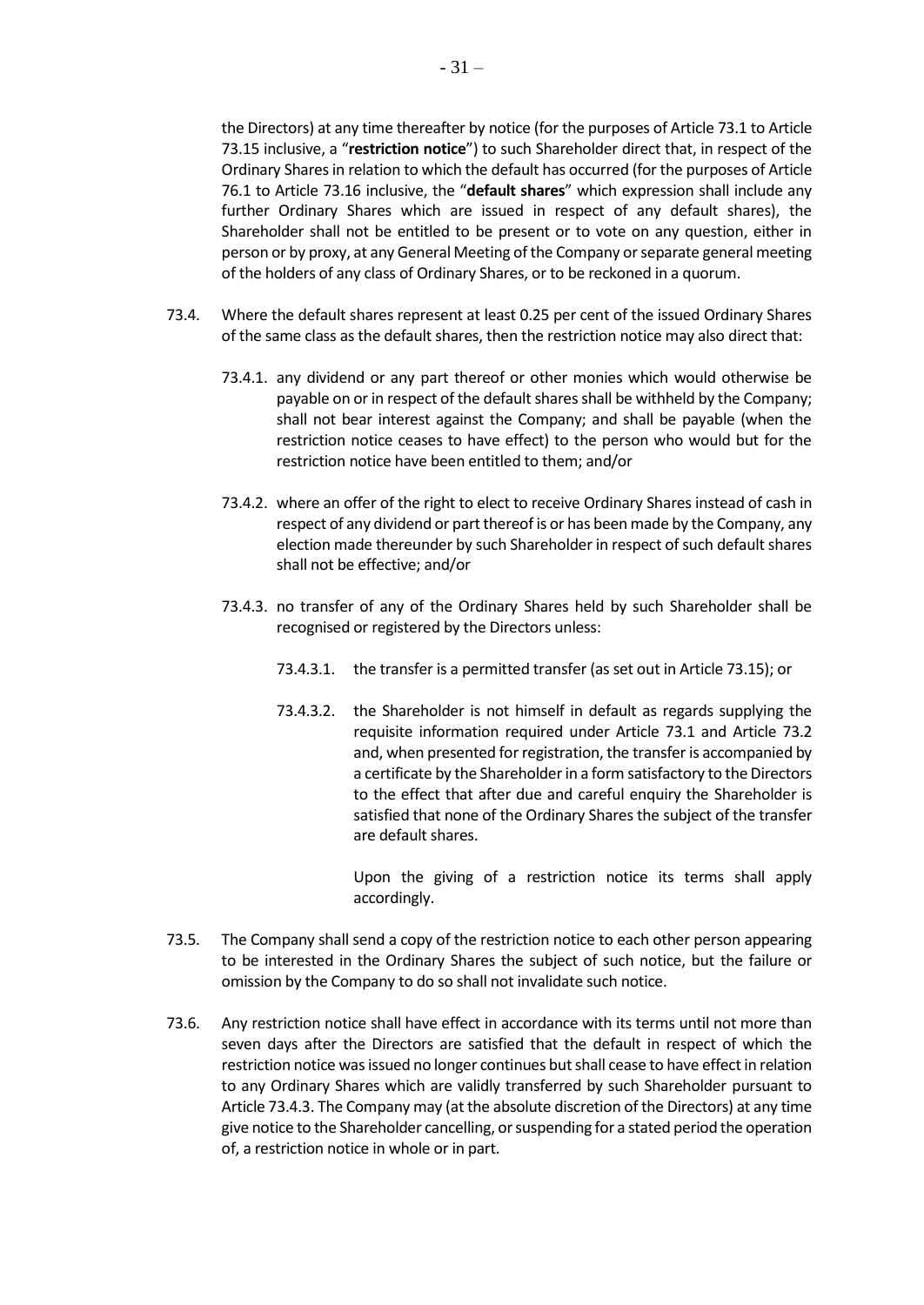- 73.7. Notwithstanding the time limits for disclosure set out in DTR 5, the Company is required by Rule 17 of the AIM Rules for Companies to announce via a regulatory information service, all the information contained in any vote holder notification "without delay".
- <span id="page-31-0"></span>73.8. For the purposes of Article 73.8 to Article [73.16](#page-35-1) inclusive:
	- 73.8.1. "**Relevant Share Capital**" means the Company's issued share capital of any class carrying rights to vote in all circumstances at general meetings of the Company;

and for the avoidance of doubt:

- 73.8.1.1. where the Company's share capital is divided into different classes of Ordinary Shares, references to Relevant Share Capital are to the issued share capital of each such class taken separately; and
- 73.8.1.2. any adjustment or restriction of voting rights (whether temporary or otherwise) in respect of Ordinary Shares comprised in issued share capital of the Company of any such class does not affect the application of Article [73.8](#page-31-0) to Article [73.16](#page-35-1) inclusive in relation to interests in those or any other Ordinary Shares comprised in that class;
- 73.8.2. "**interest**" means, in relation to the Relevant Share Capital, any interest of any kind whatsoever in any Ordinary Shares comprised therein (disregarding any restraints or restrictions to which the exercise of any right attached to the interest in the Ordinary Share is, or may be, subject) and without limiting the meaning of "interest" a person shall be taken to have an interest in an Ordinary Share if:
	- 73.8.2.1. he enters into a contract for its purchase by him (whether for cash or other consideration); or
	- 73.8.2.2. not being the registered holder, he is entitled to exercise any right conferred by the holding of the Ordinary Share or is entitled to control the exercise or non-exercise of any such right (and for these purposes a person is entitled to exercise or control the exercise of a right conferred by the holding of Ordinary Shares if he has a right (whether subject to conditions or not) the exercise of which would make him so entitled, or is under an obligation (whether subject to conditions or not) the fulfilment of which would make him so entitled); or
	- 73.8.2.3. he is a beneficiary of a trust where the property held on trust includes an interest in the Ordinary Share; or
	- 73.8.2.4. he has a right to call for delivery of the Ordinary Share to himself or to his order; or
	- 73.8.2.5. he has a right to acquire an interest in the Share or is under an obligation to take an interest in the Ordinary Share; or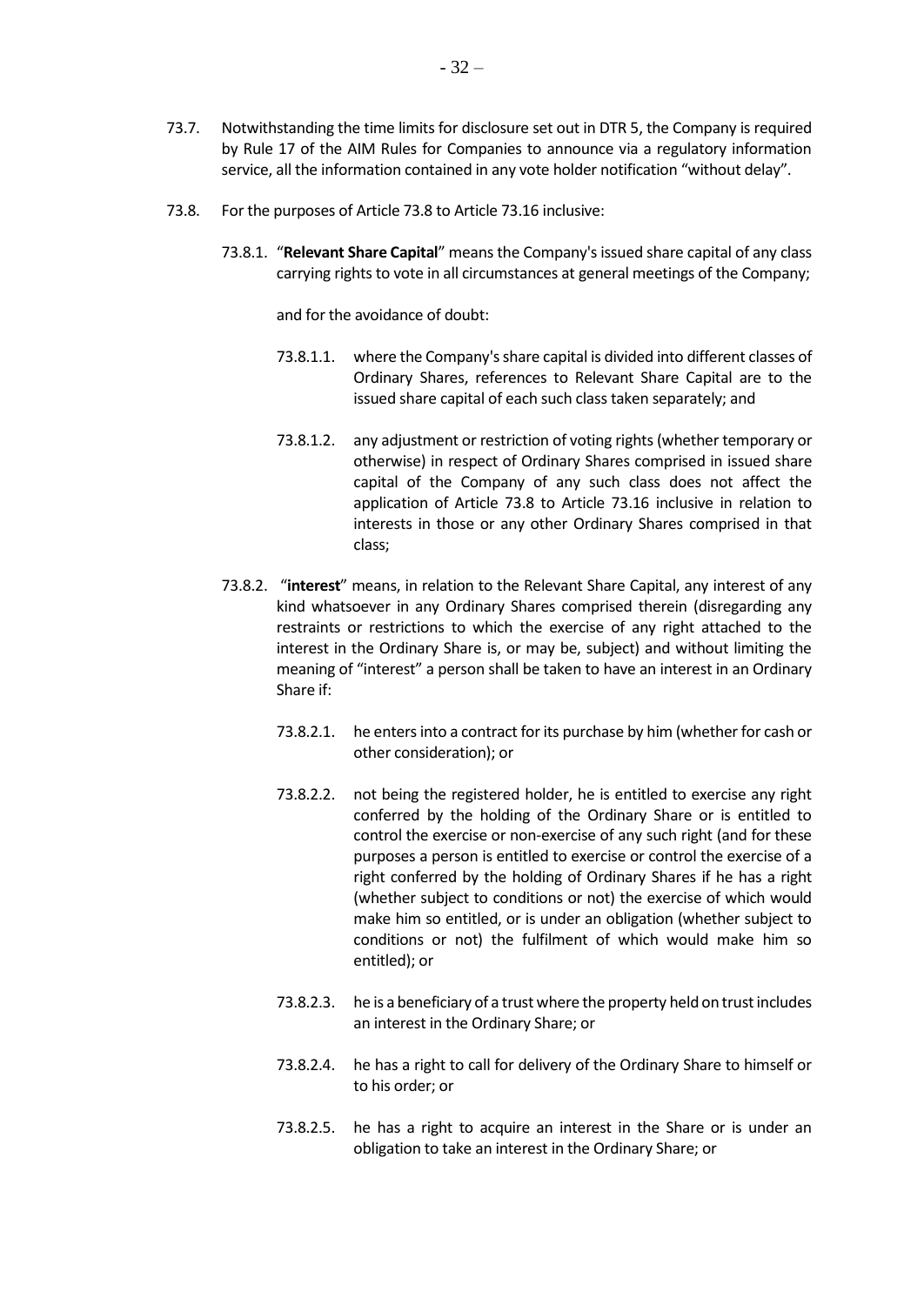73.8.2.6. he has a right to subscribe for the Ordinary Share,

whether in any case the contract, right or obligation is absolute or conditional, legally enforceable or not and evidenced in writing or not, and it shall be immaterial that an Ordinary Share in which a person has an interest is unidentifiable. Persons having a joint interest are treated as each having that interest.

- <span id="page-32-2"></span>73.8.3. a person is taken to be interested in any Ordinary Shares in which his spouse, siblings, parents, grandparents, descendants, spouse's descendants and the spouses of any such people are interested;
- <span id="page-32-0"></span>73.8.4. a person is taken to be interested in Ordinary Shares if a body corporate is interested in them and:
	- 73.8.4.1. that body or its directors are accustomed to act in accordance with his directions or instructions; or
	- 73.8.4.2. he is entitled to exercise or control the exercise of one-third or more of the voting power at general meetings of that body,

and for the purposes of this paragrap[h 73.8.4](#page-32-0) a person is treated as entitled to exercise or control the exercise of voting power if:

- 73.8.4.2.1. another body corporate is entitled to exercise or control the exercise of that voting power, and he is entitled to exercise or control the exercise of onethird or more of the voting power at general meetings of that body corporate; or
- 73.8.4.2.2. he has a right (whether or not subject to conditions) the exercise of which would make him so entitled, or he is under an obligation (whether or not subject to conditions) the fulfilment of which would make him so entitled; and
- <span id="page-32-1"></span>73.8.5. an interest in Ordinary Shares may arise from an agreement between two or more persons that includes provision for the acquisition by any one or more of them of interests in Ordinary Shares. Articles [73.8](#page-31-0) to Article [73.16](#page-35-1) apply to such an interest if:
	- 73.8.5.1. the agreement includes provision imposing obligations or restrictions on any one or more of the parties to it with respect to their use, retention or disposal of their interests in the Ordinary Shares acquired in pursuance of the agreement (whether or not together with any other interests of theirs in the Ordinary Shares to which the agreement relates); and
	- 73.8.5.2. an interest in the Company's shares is in fact acquired by any of the parties in pursuance of the agreement,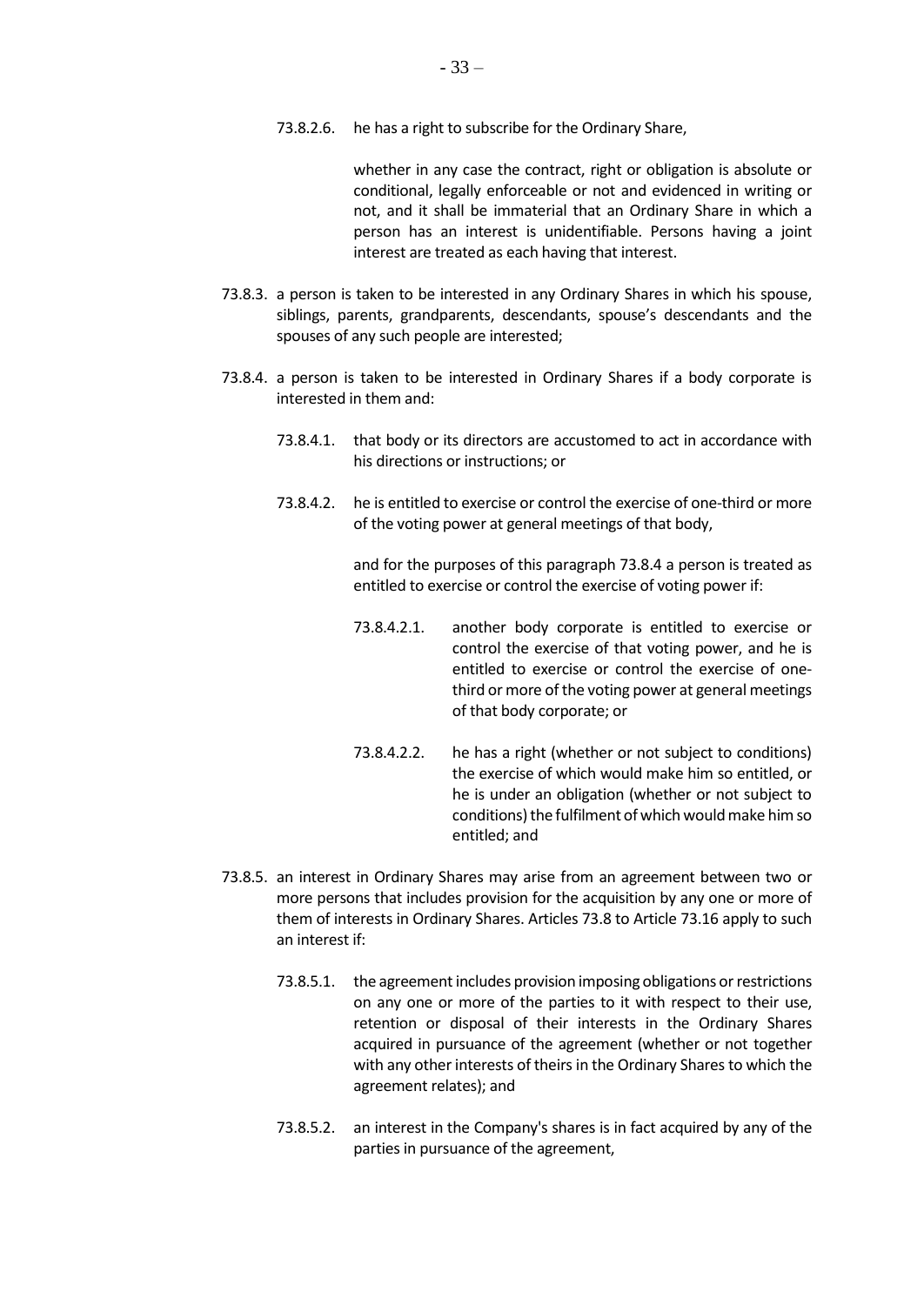and the reference above to the "use of" interests in Ordinary Shares is to the exercise of any rights or of any control or influence arising from those interests (including the right to enter into an agreement for the exercise, or for control of the exercise, of any of those rights by another person). Once an interest in Ordinary Shares has been acquired in pursuance of the agreement, Article[s 73.8](#page-31-0) to Article [73.16](#page-35-1) continue to apply to the agreement so long as the agreement continues to include provisions of any description mentioned above. This applies irrespective of whether or not any further acquisitions of interests in the Ordinary Shares take place in pursuance of the agreement, any change in the persons who are for the time being parties to it or any variation of the agreement.

References in this paragraph [73.8.5](#page-32-1) to the agreement include any agreement having effect (whether directly or indirectly) in substitution for the original agreement, and "**agreement**" includes any agreement or arrangement and references to provisions of an agreement include undertakings, expectations or understandings operative under an arrangement, and any provision whether express or implied and whether absolute or not. This paragrap[h 73.8.5](#page-32-1) does not apply to an agreement that is not legally binding unless it involves mutuality in the undertakings, expectations or understandings of the parties to it; or to an agreement to underwrite or sub-underwrite an offer of Ordinary Shares, provided the agreement is confined to that purpose and any matters incidental to it.

- <span id="page-33-0"></span>73.9. Each party to an agreement to which Articl[e 73.8.5](#page-32-1) applies is treated as interested in all Ordinary Shares in which any other party to the agreement is interested apart from the agreement (whether or not the interest of the other party was acquired, or includes any interest that was acquired, in pursuance of the agreement). For those purposes an interest of a party to such an agreement in Ordinary Shares is an interest apart from the agreement if he is interested in those Ordinary Shares otherwise than by virtue of the application of Article [73.8.5](#page-32-1) (and this Article [73.9\)](#page-33-0) in relation to the agreement. Accordingly, any such interest of the person (apart from the agreement) includes for those purposes any interest treated as his under Articl[e 73.8.3](#page-32-2) or Articl[e 73.8.4](#page-32-0) (family or corporate interests) or by the application of section Article [73.8.5](#page-32-1) (and this Articl[e 73.9\)](#page-33-0) in relation to any other agreement with respect to Ordinary Shares to which he is a party. A notification with respect to his interest in Ordinary Shares made to the Company under Article [73.11](#page-34-0) by a person who is for the time being a party to an agreement to which section Articl[e 73.8.5](#page-32-1) applies must:
	- 73.9.1. state that the person making the notification is a party to such an agreement;
	- 73.9.2. include the names and (so far as known to him) the addresses of the other parties to the agreement, identifying them as such, and
	- 73.9.3. state whether or not any of the Ordinary Shares to which the notification relates are Ordinary Shares in which he is interested by virtue of Articl[e 73.8.5](#page-32-1) (and this Articl[e 73.9\)](#page-33-0) and, if so, the number of those Ordinary Shares.
- <span id="page-33-1"></span>73.10. The provisions of Articles [73.8](#page-31-0) to Article [73.16](#page-35-1) inclusive are in addition to, and separate from, any other rights or obligations arising at law or otherwise. The Company may by notice in writing request any person whom the Company knows or has reasonable cause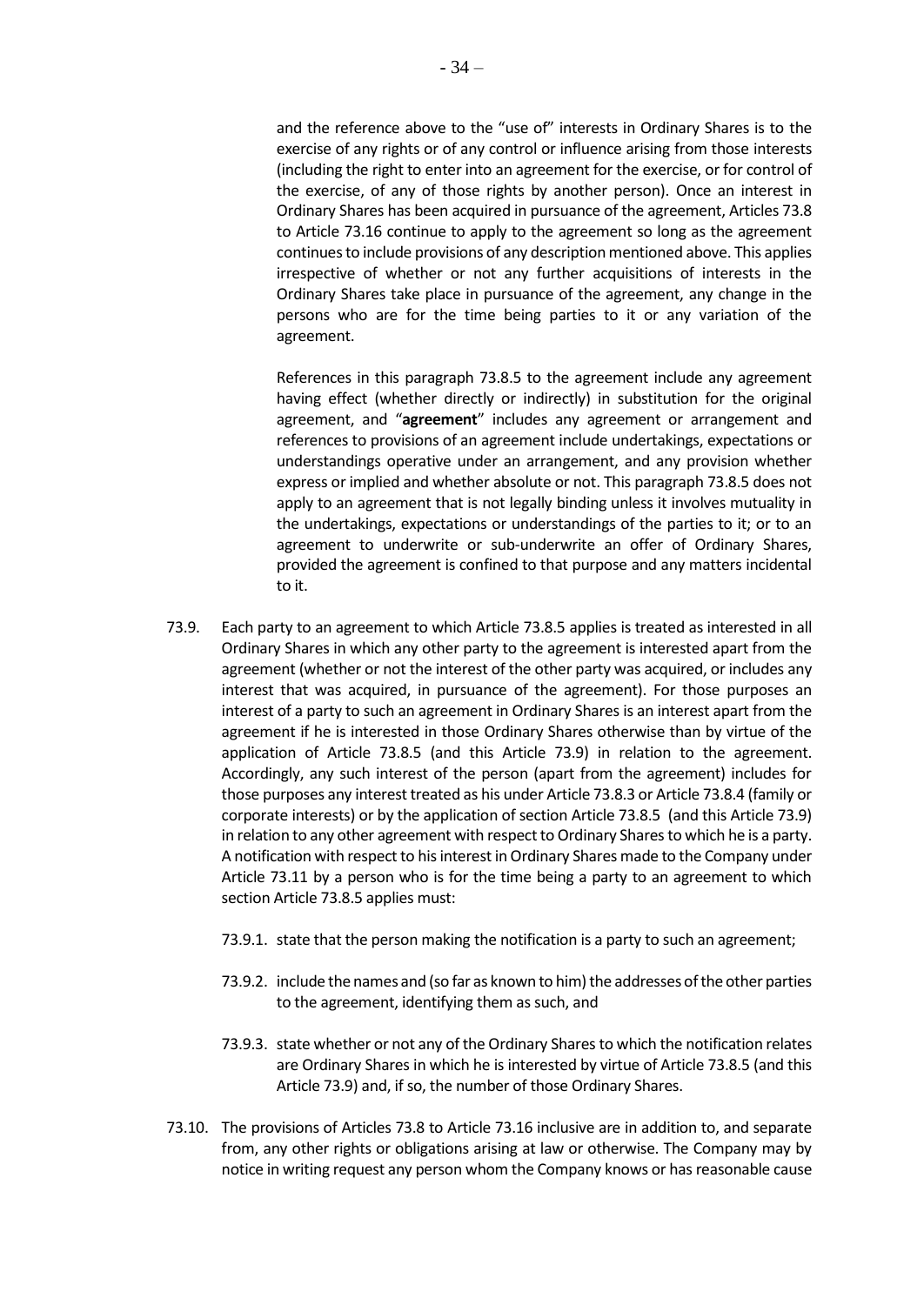to believe to be interested or, at any time during the three years immediately preceding the date on which the notice is issued, to have been interested, in Ordinary Shares comprised in the Relevant Share Capital (an "**Article 73 Notice**"):

- 73.10.1. to confirm that fact or (as the case may be) to state whether or not it is the case; and
- 73.10.2. if he holds, or has during that time held, any such interest, to give such further information as may be requested in accordance with this Article [73](#page-29-3) (Shareholder Notification Requirements ).
- <span id="page-34-0"></span>73.11. An Article 73 Notice may require the person to whom it is addressed:
	- 73.11.1. to give particulars of his own past or present interest in Ordinary Shares comprised in the Relevant Share Capital (held by him at any time during the three year period mentioned in Article [73.10\)](#page-33-1);
	- 73.11.2. where the interest is a present interest and any other interest in the Ordinary Shares subsists or, in any case, where another interest in the Ordinary Shares subsisted during that three year period at any time when his own interest subsisted, to give (so far as lies within his knowledge) such particulars with respect to that other interest as may be requested by the notice including (without limitation):
		- 73.11.2.1. the identity of persons interested in the Ordinary Shares in question; and
		- 73.11.2.2. whether persons interested in the same Ordinary Shares are or were parties to an agreement or arrangement relating to either the acquisition by one or more of them of interests in Ordinary Shares or the exercise of any rights conferred by the holding of the Ordinary Shares; and
	- 73.11.3. where his interest is a past interest, to give (so far as lies within his knowledge) particulars of the identity of the person who held that interest immediately upon his ceasing to hold it.
- 73.12. An Article 73 Notice shall request any information given in response to the notice to be given in writing within such time as may be specified in the notice, being a period of not less than 14 days following service thereof.
- <span id="page-34-1"></span>73.13. The provisions of Article Articles [73.8](#page-31-0) to Article [73.16](#page-35-1) inclusive apply in relation to a person who has or previously had, or is or was entitled to acquire, a right to subscribe for Ordinary Shares which would on issue be comprised in Relevant Share Capital as it applies in relation to a person who is or was interested in Ordinary Shares so comprised; and references above in this section to an interest in Ordinary Shares so comprised and to Ordinary Shares so comprised are to be read accordingly in any such case as including respectively any such right and Ordinary Shares which would on issue be so comprised.
- <span id="page-34-2"></span>73.14. For the purposes of Article [73.8](#page-31-0) to Article [73.13](#page-34-1) inclusive a person shall be treated as appearing to be interested in any Ordinary Shares if: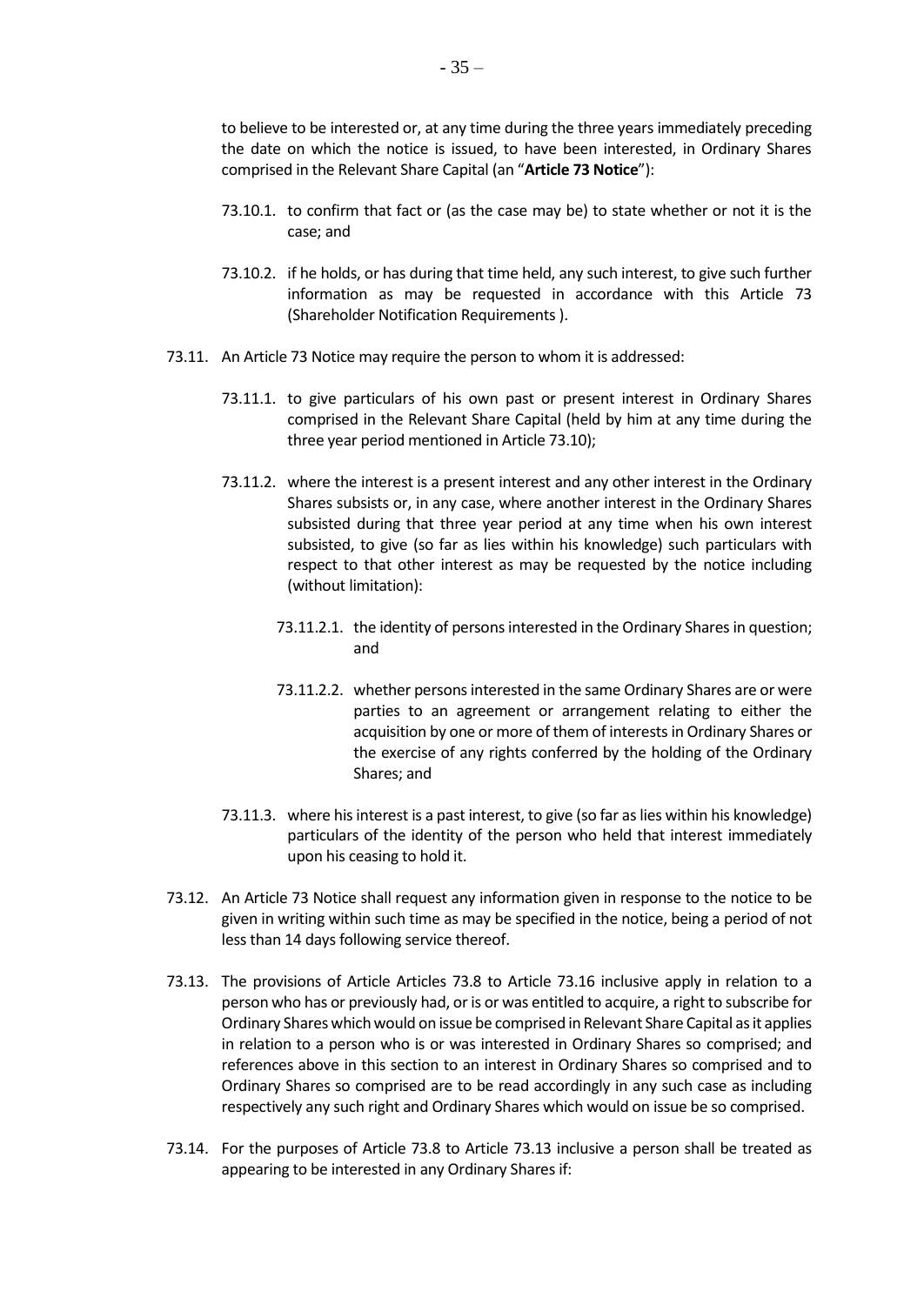- <span id="page-35-2"></span>73.14.1. the Shareholder holding such Ordinary Shares has given to the Company a notification whether following service of an Article 73 Notice or otherwise which names such person as being so interested; or
- 73.14.2. after taking into account any such notification as is referred to in paragraph [73.14.1](#page-35-2) above or any other relevant information in the possession of the Company the Directors know or have reasonable cause to believe that the person in question is or may be interested in the Ordinary Shares.
- <span id="page-35-0"></span>73.15. For the purposes of Article [73.1,](#page-29-1) Article [73.2](#page-29-2) or Article [73.8](#page-31-0) to Article [73.14](#page-34-2) inclusive, a transfer of Ordinary Shares is a permitted transfer only if:
	- 73.15.1. it is a transfer by way of, or in pursuance of, acceptance of a takeover offer for the Company meaning an offer to acquire all the Ordinary Shares, or all the Ordinary Shares of any class or classes (other than Ordinary Shares which at the date of the offer are already held by the offeror or persons acting in concert with the offeror), being an offer on terms which are the same in relation to all the Ordinary Shares to which the offer relates or, where those Ordinary Shares include Ordinary Shares of different classes, in relation to all the Ordinary Shares of each class; or
	- 73.15.2. the Directors are satisfied that the transfer is made pursuant to a bona fide sale of the whole of the beneficial ownership of the Ordinary Shares to a third party not connected with the transferring Shareholder or with any other person appearing to the Directors to be interested in such Ordinary Shares.
- <span id="page-35-1"></span>73.16. The Company shall maintain a register of interested parties to which the provisions of these Articles shall apply *mutatis mutandis* and whenever in pursuance of a requirement imposed on a Shareholder as aforesaid the Company is informed of an interested party, the identity of the interested party and the nature of the interest shall be promptly inscribed therein together with the date of the request. The register kept under this Article must be kept available for inspection at the Company's registered office and must be open to inspection by any person without charge. Any person is entitled, on request and on payment of such reasonable fee as the Directors may prescribe, to be provided with a copy of any entry in the register. A request to inspect or obtain a copy of the register must contain the following information:
	- 73.16.1. in the case of an individual, his name and address;
	- 73.16.2. in the case of an organisation, the name and address of an individual responsible for making the request on behalf of the organisation;
	- 73.16.3. the purpose for which the information is to be used; and
	- 73.16.4. whether the information will be disclosed to any other person, and if so:
		- 73.16.4.1. where that person is an individual, his name and address;
		- 73.16.4.2. where that person is an organisation, the name and address of an individual responsible for receiving the information on its behalf; and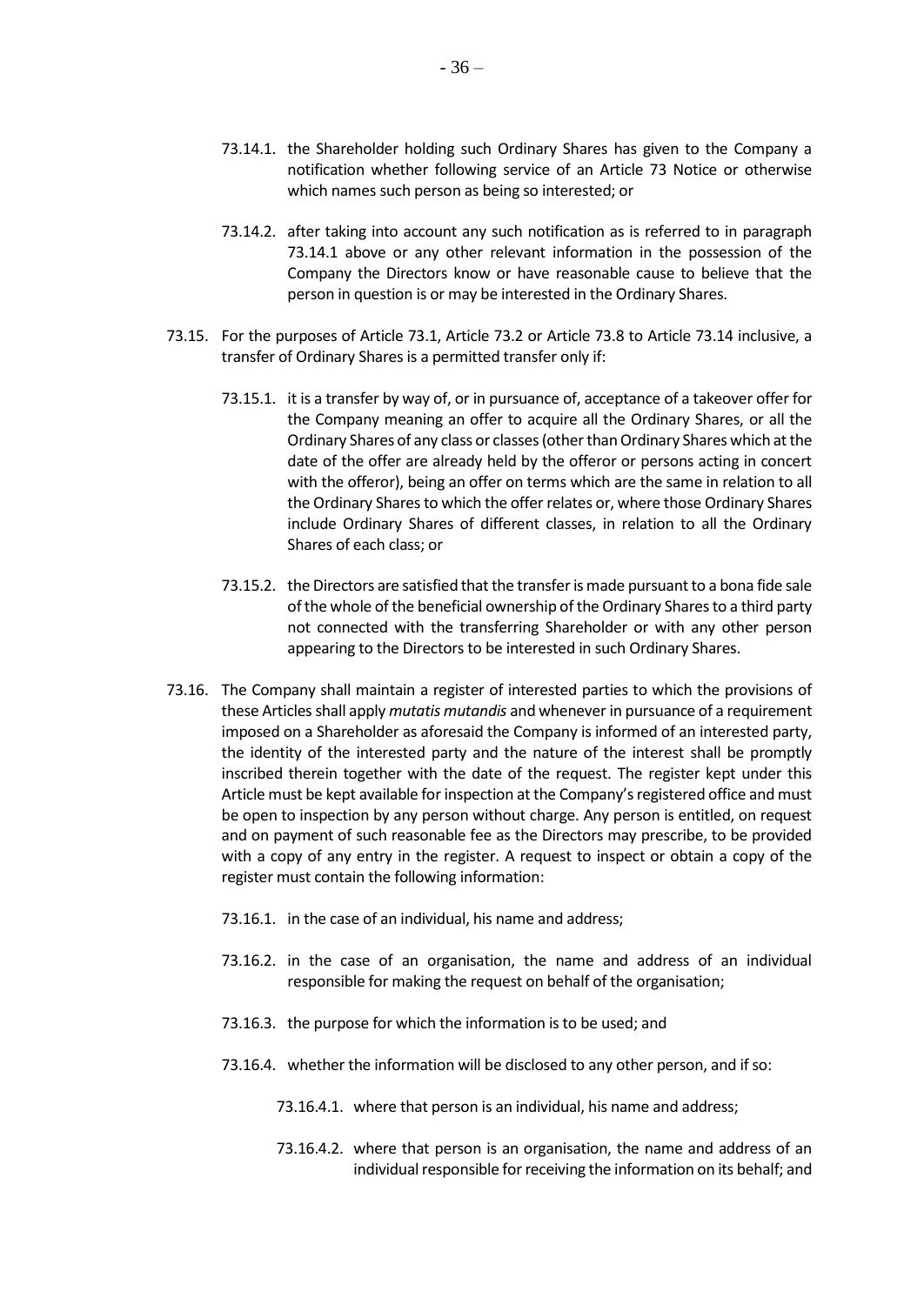73.16.4.3. the purpose for which the information is to be used by that person.

#### **SHARE CONTROL LIMITS**

#### <span id="page-36-0"></span>74. Permitted Acquisition

- 74.1. At any time when the Company is not subject to the City Code or any successor regime (whether statutory or non-statutory) governing the conduct of takeovers and mergers in the UK, the provisions of Articl[e 73](#page-29-3) (Shareholder Notification Requirements) and Article [74](#page-36-0) (Permitted Acquisition) and Articl[e 75](#page-37-0) (Power to Sell Excess Shares and Implement the City Code) shall have effect.
- 74.2. A person must not, in circumstances in which that person would thereby effect, or purport to effect, a Prohibited Acquisition (as defined below), unless such action(s) qualifies as a Permitted Acquisition (as defined below):
	- 74.2.1. acting by himself or with persons determined by the independent non-executive directors to be acting in concert (as defined in the City Code) seek to acquire shares (whether by a series of transactions over a period of time or otherwise), which carry 30 per cent or more of the voting rights attributable to the shares in the capital of the Company, or;
	- 74.2.2. acting by himself or with persons determined by the independent non-executive directors to be acting in concert, hold not less than 30 per cent but not more than 50 per cent of the voting rights attributable to the shares in the capital of the Company and seek to acquire, by himself, or with persons determined by the independent non-executive directors to be acting in concert, additional shares which, taken together with the shares held by the persons determined by the independent non-executive directors to be acting in concert with him, increases his voting rights.
- 74.3. An acquisition is a "**Permitted Acquisition**" if:
	- 74.3.1. the independent non-executive directors consent to the acquisition (even if, in the absence of such consent, the acquisition would be a Prohibited Acquisition (as defined below));
	- 74.3.2. the acquisition is made in circumstances in which the City Code, if it applied to the Company, would require an offer to be made in accordance with rule 9 of the City Code as if it so applied, and such offer is made and not subsequently withdrawn;
	- 74.3.3. the acquisition arises from the repayment of a stock borrowing arrangement (on arms' length commercial terms),
	- 74.3.4. the acquisition is made by the Depositary, or
	- 74.3.5. as a consequence of the Company redeeming or purchasing its own shares, there is a resulting increase in the percentage of the voting rights attributable to the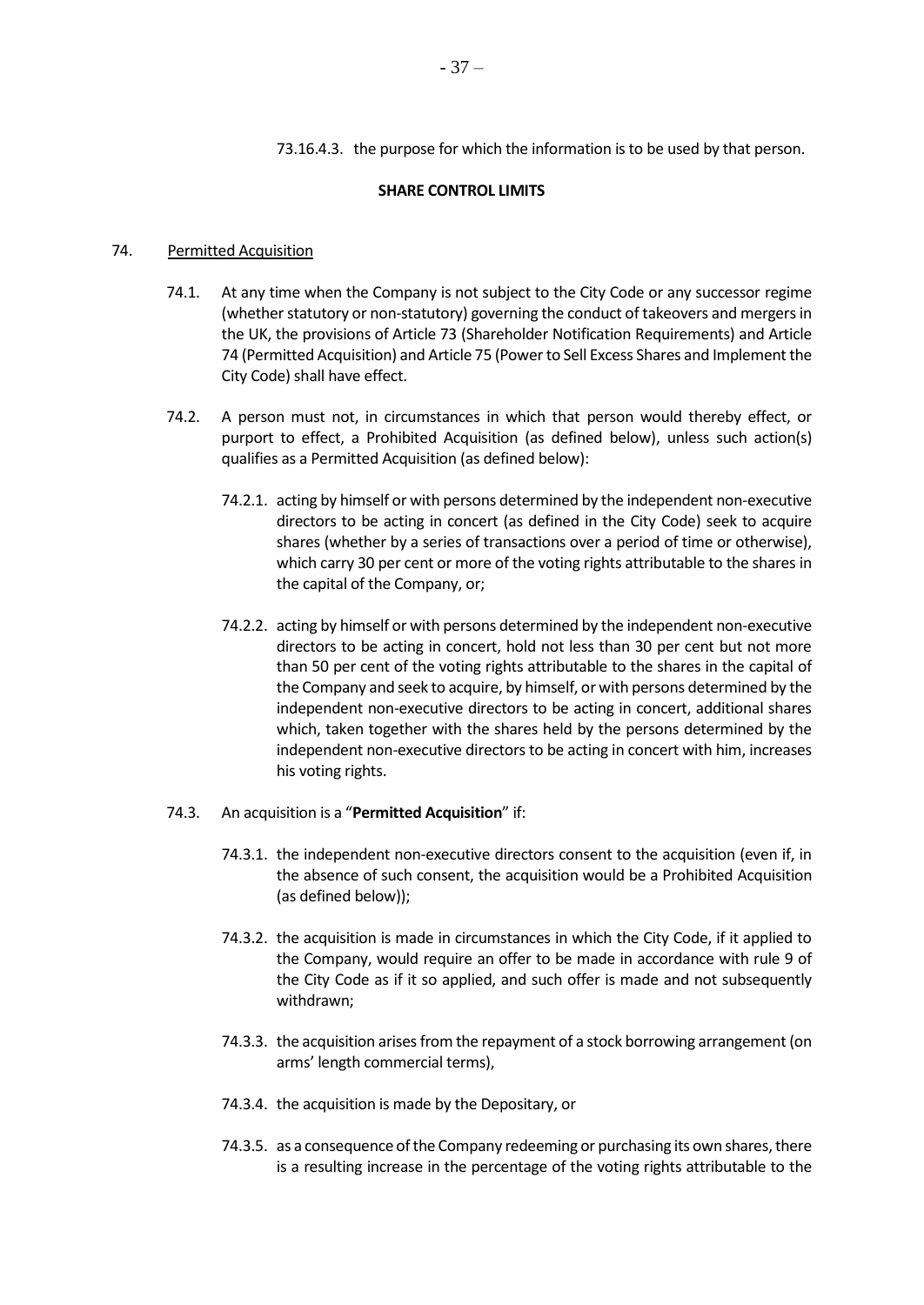shares held by a person or persons determined by the independent nonexecutive directors to be acting in concert and such an increase would constitute a breach of the limits set out in provisions of these Articles.

74.4. An acquisition is a "**Prohibited Acquisition**" if rules 4, 5, 6, or 8 of the City Code would, in whole or in part, apply to the acquisition if the Company were subject to the City Code and the acquisition were made (or if not yet made, would if and when made be) in breach of or would otherwise not comply with rules 4, 5, 6 or 8 of the City Code.

#### <span id="page-37-0"></span>75. Power to Sell Excess Shares and Implement The City Code

- 75.1. Where the independent non-executive directors have reason to believe that any acquisition has taken place in contravention of the above provision of these Articles, the independent non-executive directors may do all or any of the following:
	- 75.1.1. require any member or persons appearing or purporting to be interested in any shares in the Company to provide such information as the independent nonexecutive directors consider appropriate to determine any of the matters set out in this provision of these Articles, including without limitation the issue of an Article 73 Notice;
	- 75.1.2. make such determinations under this Article as they think fit;
	- 75.1.3. determine that some or all of the shares held by such members which carry more than 30 per cent of the voting rights attributable to the shares in the Company ("**Excess Shares**") must be sold;
	- 75.1.4. determine that some or all of the Excess Shares will not carry any voting right or right to any dividends or other distributions from a particular time for a definite or indefinite period; or
	- 75.1.5. take such other action as they think fit for the purposes of this Article, including:
	- 75.1.6. prescribing rules (not inconsistent with these Articles);
	- 75.1.7. setting deadlines for the provision of information;
	- 75.1.8. drawing adverse inferences where information requested is not provided;
	- 75.1.9. making final or interim determinations;
	- 75.1.10. executing documents on behalf of a member;
	- 75.1.11. converting any Excess Shares held in uncertified form into certificated form or vice versa;
	- 75.1.12. paying costs and expenses out of proceeds of sale; and
	- 75.1.13. changing any decision or determination or rule previously made.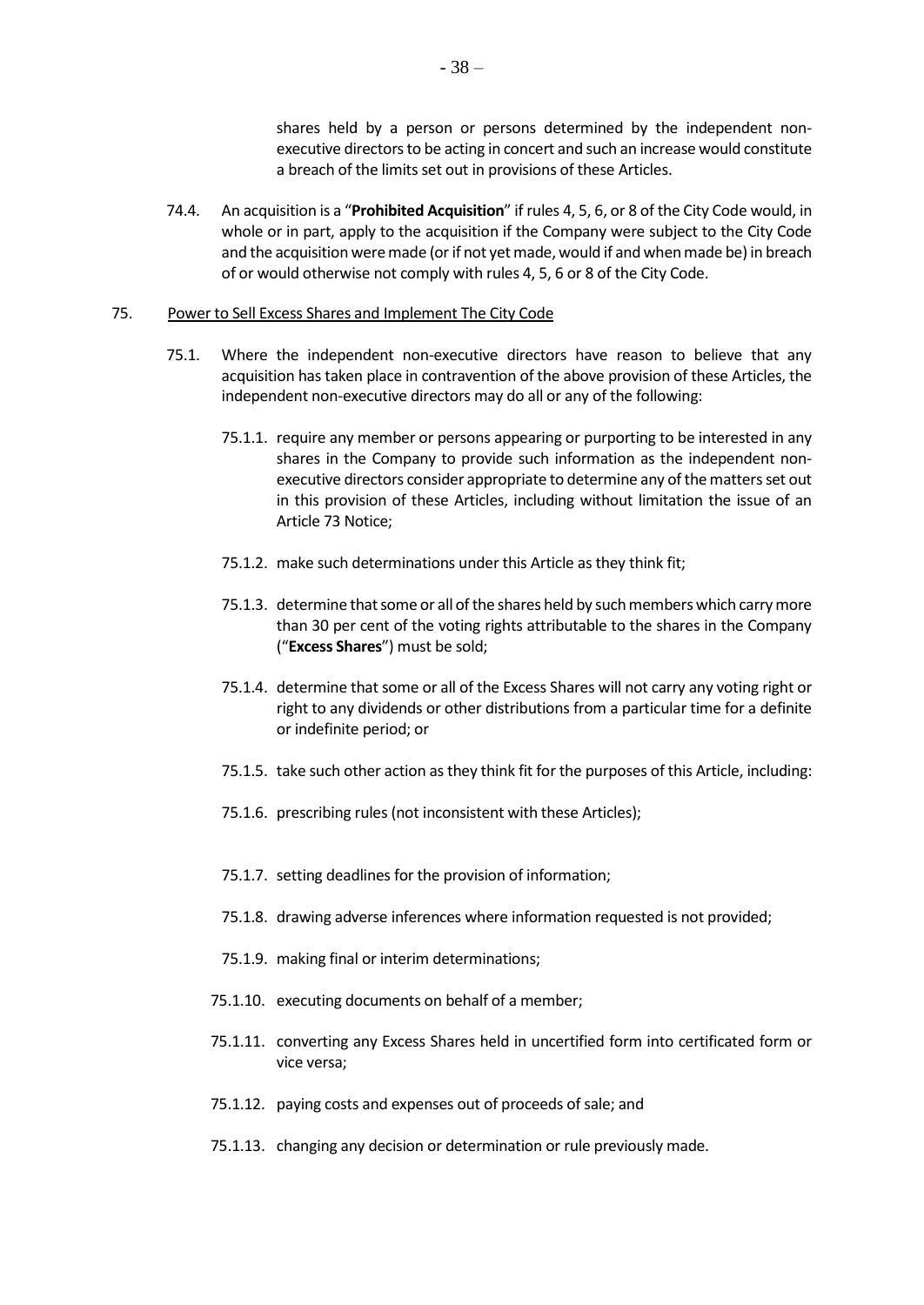- 75.2. The independent non-executive directors have full authority to determine the application of this Article, including as to the deemed application of the whole or any part of the City Code. Such authority shall include all discretion that vested in the UK Panel of Takeovers and Mergers as if the whole or any part of the City Code applied including without limitation, the determination of conditions and consents, the consideration to be offered and any restrictions on the exercise of control. Any resolution or determination of, or decision or exercise of any discretion or power by, the Board or any Director or by the chairman of any meeting acting in good faith under or pursuant to this Article shall be conclusive and binding on all persons concerned and shall not be open to challenge, whether as to its validity or otherwise on any ground whatsoever. The independent nonexecutive directors shall not be required to give any reasons for any decision, determination or declaration taken or made in accordance with this Article.
- 75.3. Any one or more of the independent non-executive directors may act as the attorney of any member in relation to the execution of documents and other actions to be taken for the sale of Excess Shares.

### **EXEMPTION, INSURANCE AND INDEMNITY**

### 76. Exemption, Indemnity and Insurance

76.1. Exemption From Liability

Subject to the provisions of the Companies Law, the Company may exempt an Office Holder in advance from all or part of such Office Holder's responsibility or liability for damages caused to the Company due to any breach of such Office Holder's duty of care towards the Company to the maximum extent permitted by law. Notwithstanding, the Company shall not exempt a director in advance from its responsibility or liability towards the Company due to a breach of such director's duty of care in distribution.

### 76.2. Indemnification

- 76.2.1. Subject to the provisions of the Companies Law and the Securities Law, the Company may indemnify an Office Holder to the fullest extent permitted by the Companies Law and the Securities Law, with respect to the following liabilities, expenses and payments, provided that such liabilities, expenses and payments were incurred by such Office Holder in such Office Holder's capacity as an Office Holder of the Company:
	- 76.2.1.1. a financial obligation imposed on an Office Holder pursuant to a court judgment in favour of another person, including a judgment imposed on such Office Holder in a settlement or in an arbitration decision that was approved by a court of law;
	- 76.2.1.2. reasonable litigation expenses, including legal fees, incurred by an Office Holder as a result of criminal inquiry or an investigation or proceeding instituted against such Office Holder by a competent authority, which inquiry or investigation or proceeding has ended without the filing of an indictment and without an imposition of financial liability in lieu of a criminal proceeding, or has ended in the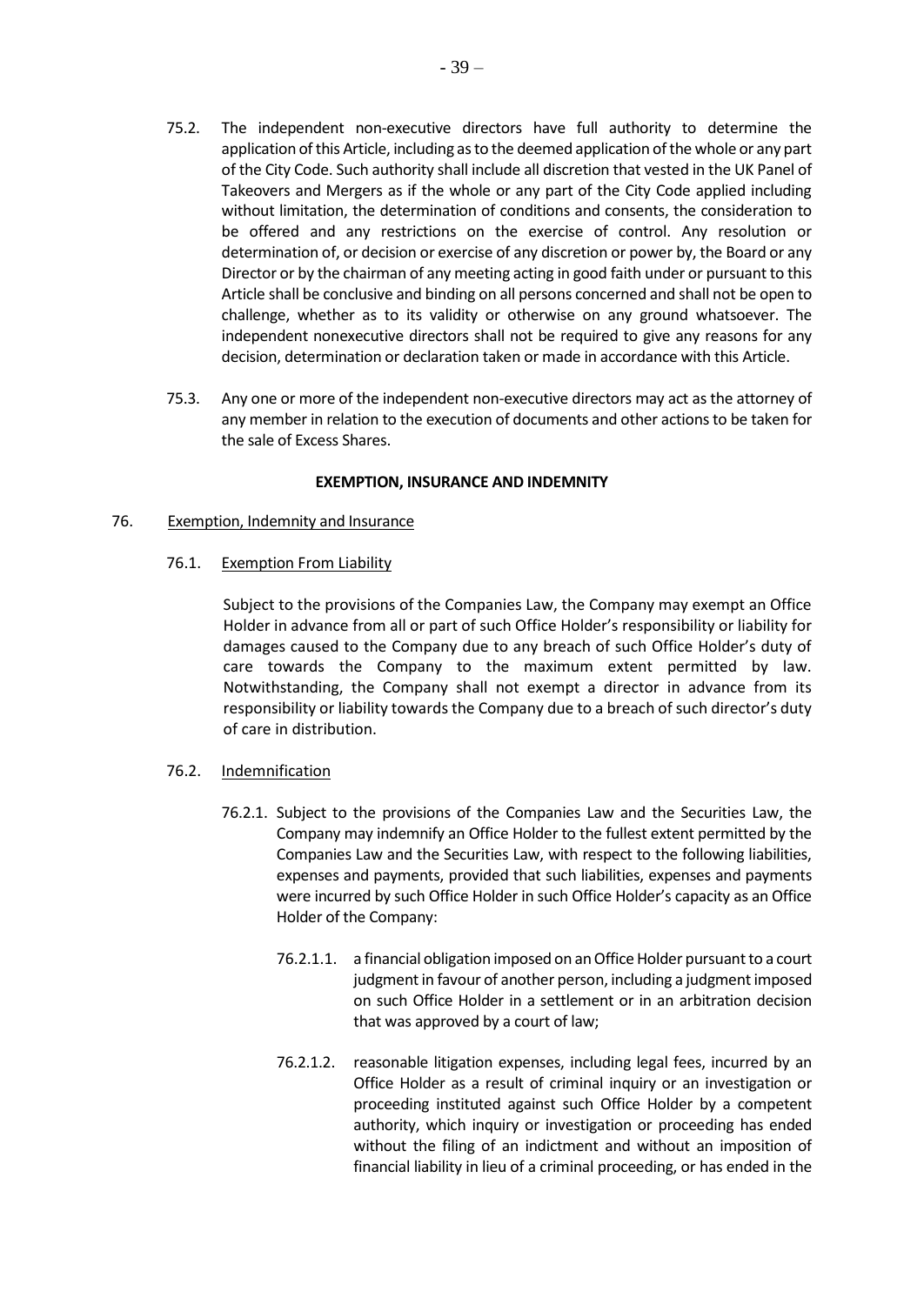imposition of a financial obligation in lieu of a criminal proceeding without the filing of an indictment for an offense that does not require proof of mens rea (the phrases "proceeding that has ended without the filing of an indictment" and "financial obligation in lieu of a criminal proceeding" shall have the meanings ascribed to such phrases in section 260(a)(1a) of the Companies Law);

- 76.2.1.3. reasonable legal expenses, including attorney's fees, which the Office Holder incurred or with which the Office Holder was charged by a court of law, in a proceeding brought against the Office Holder, by the Company or on its behalf or by another person, or in a criminal prosecution in which the Office Holder was acquitted, or in a criminal prosecution in which the Office Holder was convicted of an offense that does not require proof of mens rea (criminal intent);
- 76.2.1.4. payments which the Office Holder is obligated to make to an injured party as set forth in section 52(54)(a)(1)(a) of the Securities Law, and legal expenses, including attorney's fees, that the Office Holder incurred in connection with a proceeding under Chapters H'3, H'4 or I'1 of the Securities Law;
- 76.2.1.5. Reasonable expenses incurred by an Office Holder in connection with an Administrative Proceeding, including legal expenses and attorneys' fees;
- 76.2.1.6 Expenses incurred by the Office Holder in connection with a proceeding as permitted under chapter G'1 of the Economic Competition Law, 5748-1988; and
- 76.2.1.7 Any other liability that may be indemnified under the law.
- 76.2.2. Subject to the provisions of the Companies Law and the Securities Law, the Company may undertake to indemnify an Office Holder in advance with respect to:
	- 76.2.2.1. financial obligations as specified in Article 76.2.1.1, provided, that the undertaking is limited to categories of events which, in the opinion of the Board can be foreseen, based on the Company's actual activities at the time the undertaking to indemnify is given, and in amounts set by the Board as reasonable; and
	- 76.2.2.2. expenses, fees and payments as specified in Article 76.2.1.2 to Article 76.2.1.6 inclusive. Subject to the provisions of the Companies Law and the Securities Law, the Company may also undertake to indemnify an Office Holder retroactively for expenses, fees and payments as specified in Article 76.2.1.2 to Article 76.2.1.6 inclusive.
- 76.2.3. An indemnification undertaking in advance or after the event as aforesaid may be given even if at the time of the indemnification the person being indemnified has ceased to hold office as an officer in the company.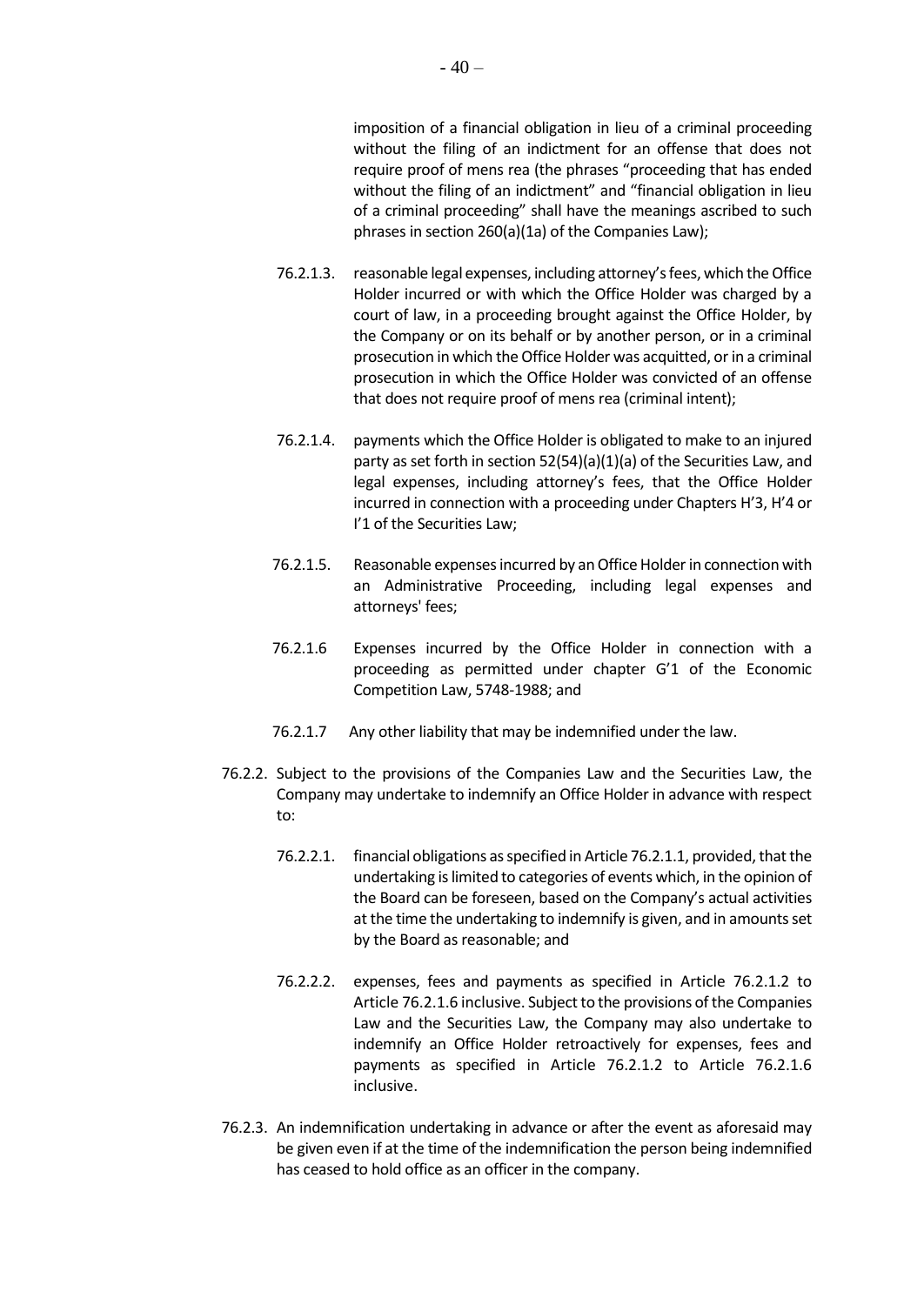76.2.4. An indemnification undertaking in advance or after the event as aforesaid may relate also to an office held by an officer of the company, at its request, as a director in another company in which the company holds shares, directly or indirectly, or in which the company has an interest of some kind.

In this Article 76 (Indemnity, Insurance and Exemption) "**Administrative Proceeding**" - means proceedings according to Chapters H'3 (Imposition of Monetary Sanctions by the ISA), H'4 (The Imposition of Administrative Enforcement Measures by the Administrative Enforcement Committee), or I'1 (Arrangement to Prevent the Initiation of Proceedings or to Conclude Proceedings) to the Securities Law, as shall be amended from time to time.

#### 76.3. Insurance

- 76.3.1. Subject to the provisions of the Companies Law and the Securities Law, the Company may enter into a contract to insure an Office Holder for all or part of the liability that may be imposed on such Office Holder in connection with an act performed by such Office Holder in such Office Holder's capacity as an Office Holder of the Company, with respect to each of the following:
	- 76.3.1.1. breach of his duty of care to the Company or to another person;
	- 76.3.1.2. breach of his fiduciary duty to the Company, provided that the Office Holder acted in good faith and had reasonable grounds to assume that the action in question would not prejudice the interests of the Company;
	- 76.3.1.3. a financial obligation imposed on him in favour of another person; and
	- 76.3.1.4. expenses incurred by the Office Holder in connection with a proceeding as permitted under Chapter G'1 of the Economic Competition Law, 5748-1988.
- 76.3.2. Subject to the provisions of the Companies Law and the Securities Law, the Company may also enter into a contract to insure an Office Holder for a payment which the Office Holder is obligated to make to an injured party as set forth in section 52(54)(a)(1)(a) of the Securities Law and legal expenses, including attorney's fees, that the Office Holder incurred in connection with a proceeding under Chapters H'3, H'4 or I'1 of the Securities Law.
- 76.4. The Company shall not indemnify, exculpate or insure any Office Holder under any of the following circumstances:
	- 76.4.1. a breach of fiduciary duty, except, with respect to indemnification and insurance, to the extent that the Office Holder acted in good faith and had a reasonable basis to believe that the act would not prejudice the company;
	- 76.4.2. a breach of duty of care committed intentionally or recklessly, excluding a breach arising out of the negligent conduct of the Office Holder;